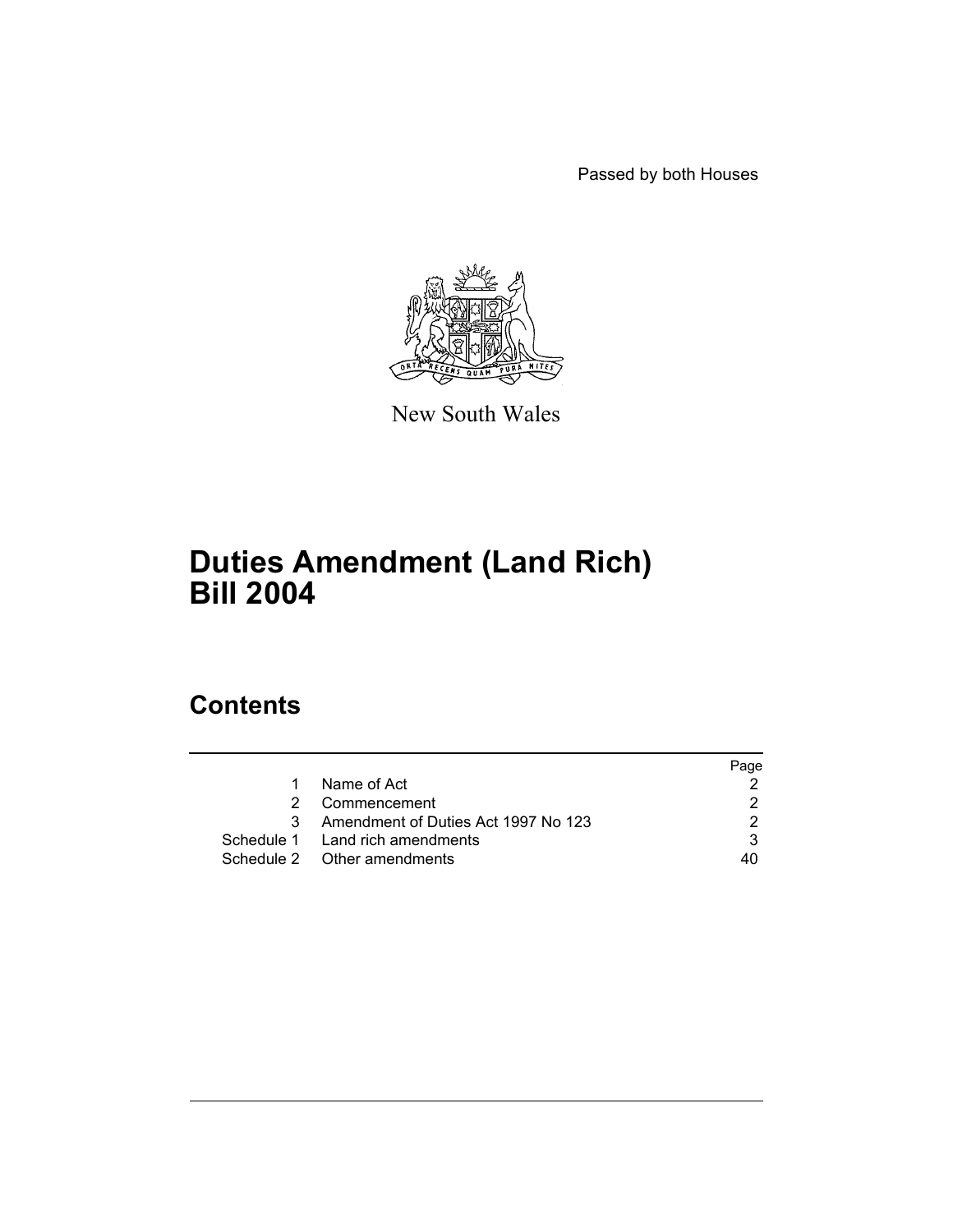*I certify that this PUBLIC BILL, which originated in the LEGISLATIVE ASSEMBLY, has finally passed the LEGISLATIVE COUNCIL and the LEGISLATIVE ASSEMBLY of NEW SOUTH WALES.*

> *Clerk of the Legislative Assembly. Legislative Assembly, Sydney, , 2004*



New South Wales

# **Duties Amendment (Land Rich) Bill 2004**

Act No , 2004

An Act to amend the *Duties Act 1997* to make further provision with respect to the duty chargeable on certain transactions; and for other purposes.

*I have examined this Bill, and find it to correspond in all respects with the Bill as finally passed by both Houses.*

*Chairman of Committees of the Legislative Assembly.*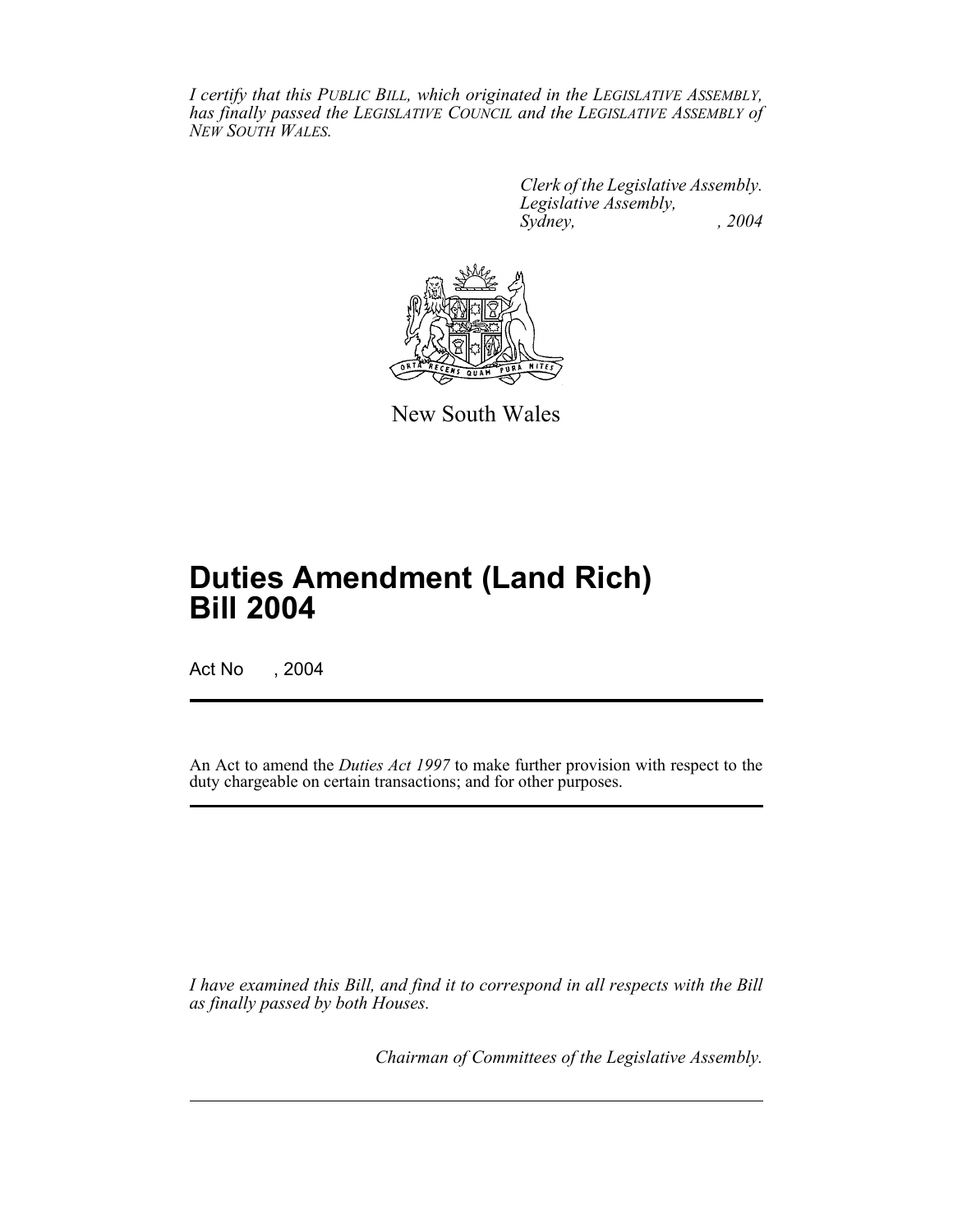## **The Legislature of New South Wales enacts:**

## **1 Name of Act**

This Act is the *Duties Amendment (Land Rich) Act 2004*.

## **2 Commencement**

- (1) This Act commences on the date of assent, except as provided by subsection (2).
- (2) Schedule 1 is taken to have commenced on the date the Bill for this Act is introduced in the Legislative Assembly.

## **3 Amendment of Duties Act 1997 No 123**

The *Duties Act 1997* is amended as set out in Schedules 1 and 2.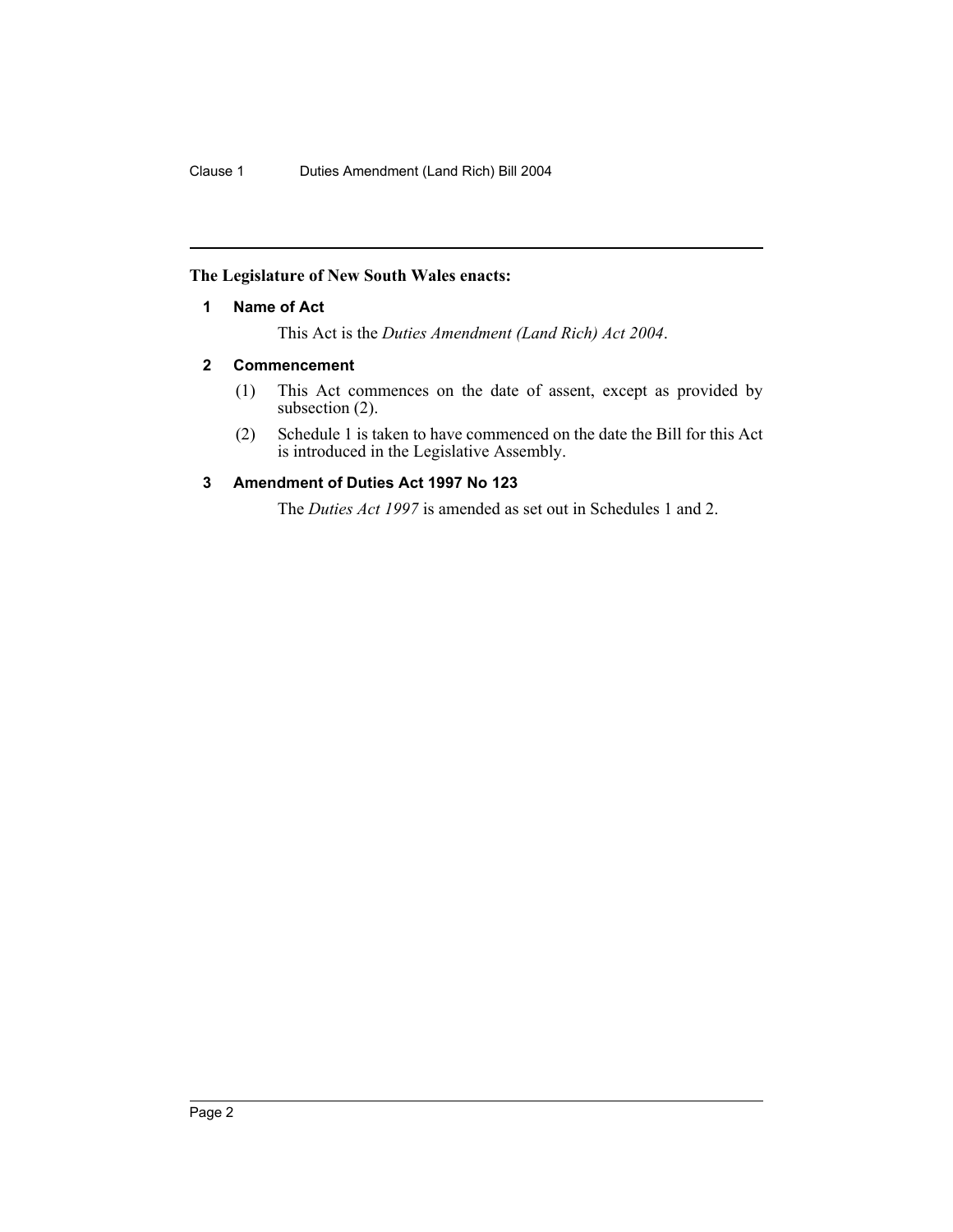Land rich amendments **Schedule 1** and the set of the set of the set of the set of the set of the set of the set of the set of the set of the set of the set of the set of the set of the set of the set of the set of the set

## **Schedule 1 Land rich amendments**

(Section 3)

## **[1] Section 99 Transfer by special trust to corporation**

Omit "does not apply" from section 99 (2).

Insert instead "and Chapter 4A (Acquisition and disposal of interests in land rich landholders) do not apply".

## **[2] Section 105 Introduction and overview**

Omit the note.

**[3] Chapter 3, Part 2** Omit the Part.

## **[4] Chapter 4A**

Insert after Chapter 4:

## **Chapter 4A Acquisition and disposal of interests in land rich landholders**

## **Part 1 Preliminary**

## **163 Overview**

This Chapter charges duty on certain transactions that are not "dutiable transactions" under Chapter 2 or "vendor duty transactions" under Chapter 4.

**Note.** Duty is chargeable under Part 2 on the acquisition by a person of an interest in a land rich landholder at the same rate as the transfer duty chargeable under Chapter 2.

Duty is chargeable under Part 3 on the disposal by a person of an interest in a land rich landholder at the same rate as the vendor duty chargeable under Chapter 4.

## **163A Meaning of "landholder" and related expressions**

- (1) For the purposes of this Chapter, a *landholder* is any of the following:
	- (a) a private unit trust scheme,
	- (b) a wholesale unit trust scheme,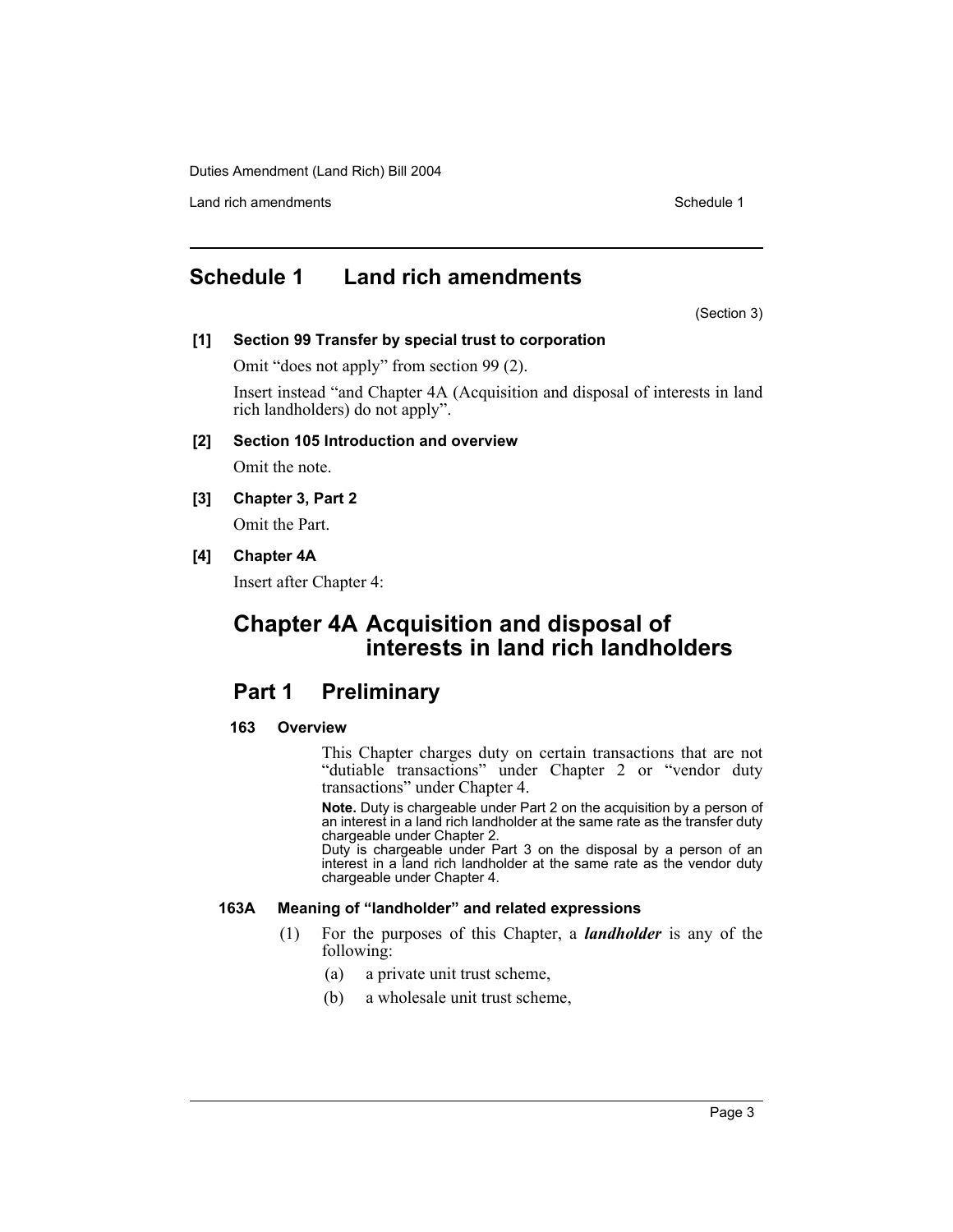Schedule 1 Land rich amendments

(c) a private company.

**Note.** *Private unit trust scheme*, *wholesale unit trust scheme* and *private company* are defined in the Dictionary.

(2) However, for the purposes of Part 3, and any of the other provisions of this Chapter insofar as they relate to the duty chargeable under Part 3:

*public unit trust scheme* does not include a unit trust scheme registered as an imminent public unit trust scheme under this Chapter.

*wholesale unit trust scheme* does not include a unit trust scheme registered as an imminent wholesale unit trust scheme under this Chapter.

(3) Accordingly, a unit trust scheme registered as an imminent public unit trust scheme or an imminent wholesale unit trust scheme under this Chapter is a private unit trust scheme and a landholder for the purposes of Part 3 and those related provisions.

#### **163B Meaning of "land rich"**

- (1) For the purposes of this Chapter, a landholder is *land rich* if:
	- (a) it has land holdings in New South Wales with an unencumbered value of \$2,000,000 or more, and
	- (b) its land holdings in all places, whether within or outside Australia, comprise 60% or more of the unencumbered value of all its property.
- (2) In calculating the unencumbered value of the property of a landholder for the purposes of subsection (1), property of any of the following kinds is not counted:
	- (a) cash, whether in Australian or other currency,
	- (b) money on deposit with any person, negotiable instruments or debt securities,
	- (c) loans that, according to their terms, are to be repaid on demand by the lender or within 12 months after the date of the loan,
	- (d) if the landholder is a private unit trust scheme or a wholesale unit trust scheme, loans to persons who, in relation to a trustee or beneficiary of the scheme, are associated persons,
	- (e) if the landholder is a private company, loans to persons who, in relation to the company or to a majority shareholder or director of the company, are associated persons,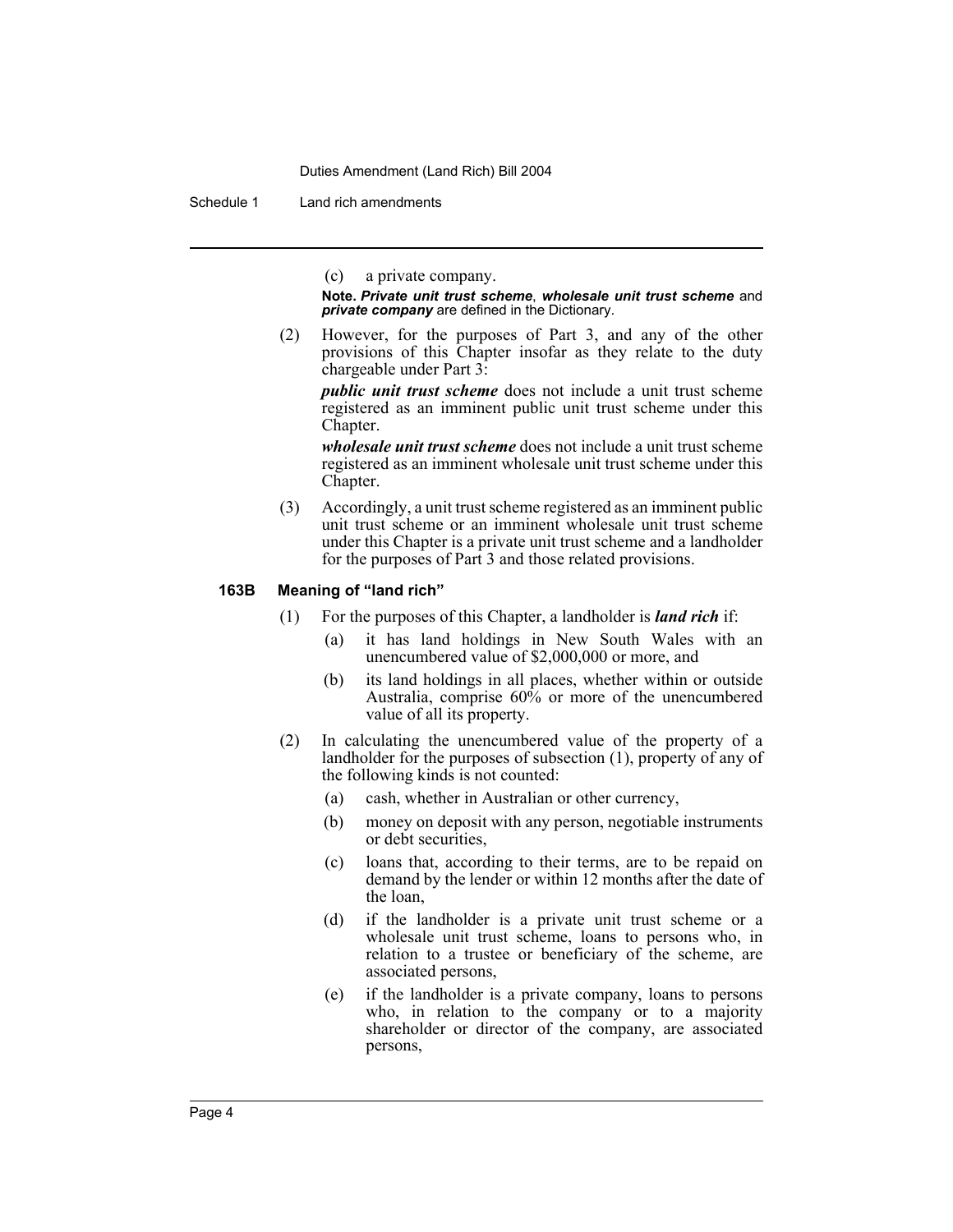Land rich amendments **Schedule 1** and the set of the set of the set of the set of the set of the set of the set of the set of the set of the set of the set of the set of the set of the set of the set of the set of the set

- (f) land use entitlements,
- (g) units or shares in a linked entity of the landholder,
- (h) property consisting of an interest as a beneficiary in a discretionary trust (within the meaning of section 163U).

#### **Note.** *Associated person*, *land use entitlement* and *majority shareholder* are defined in the Dictionary.

(3) In addition to subsection (2), property is not to be counted in calculating the unencumbered value of the property of a landholder for the purposes of subsection (1) if the landholder is unable to satisfy the Chief Commissioner that the property was obtained otherwise than to reduce, for the purposes of this Chapter, the ratio of its land holdings in all places, whether within or outside Australia, to the unencumbered value of all its property.

## **163C What are the "land holdings" of a landholder?**

- (1) For the purposes of this Chapter, a *land holding* is an interest in land other than the estate or interest of a mortgagee, chargee or other secured creditor or a profit à prendre. An interest in land, however:
	- (a) is not a land holding of a unit trust scheme unless the interest is held by the trustees in their capacity as trustees of the scheme, and
	- (b) is not a land holding of a private company unless the interest of the private company in the land is a beneficial interest.
- (2) This section is in aid of, but does not limit, the operation of any provision of this Chapter providing for constructive ownership of interests.

## **163D What are "interests" and "significant interests" in landholders?**

- (1) For the purposes of this Chapter, a person has an *interest* in a landholder if the person has an entitlement (otherwise than as a creditor or other person to whom the landholder is liable) to a distribution of property from the landholder on a winding up of the landholder or otherwise.
- (2) A person who, by virtue of subsection (1), has an interest in a landholder has a *significant interest* in the landholder if the person, in the event of a distribution of all the property of the landholder immediately after the interest was acquired, would be entitled to: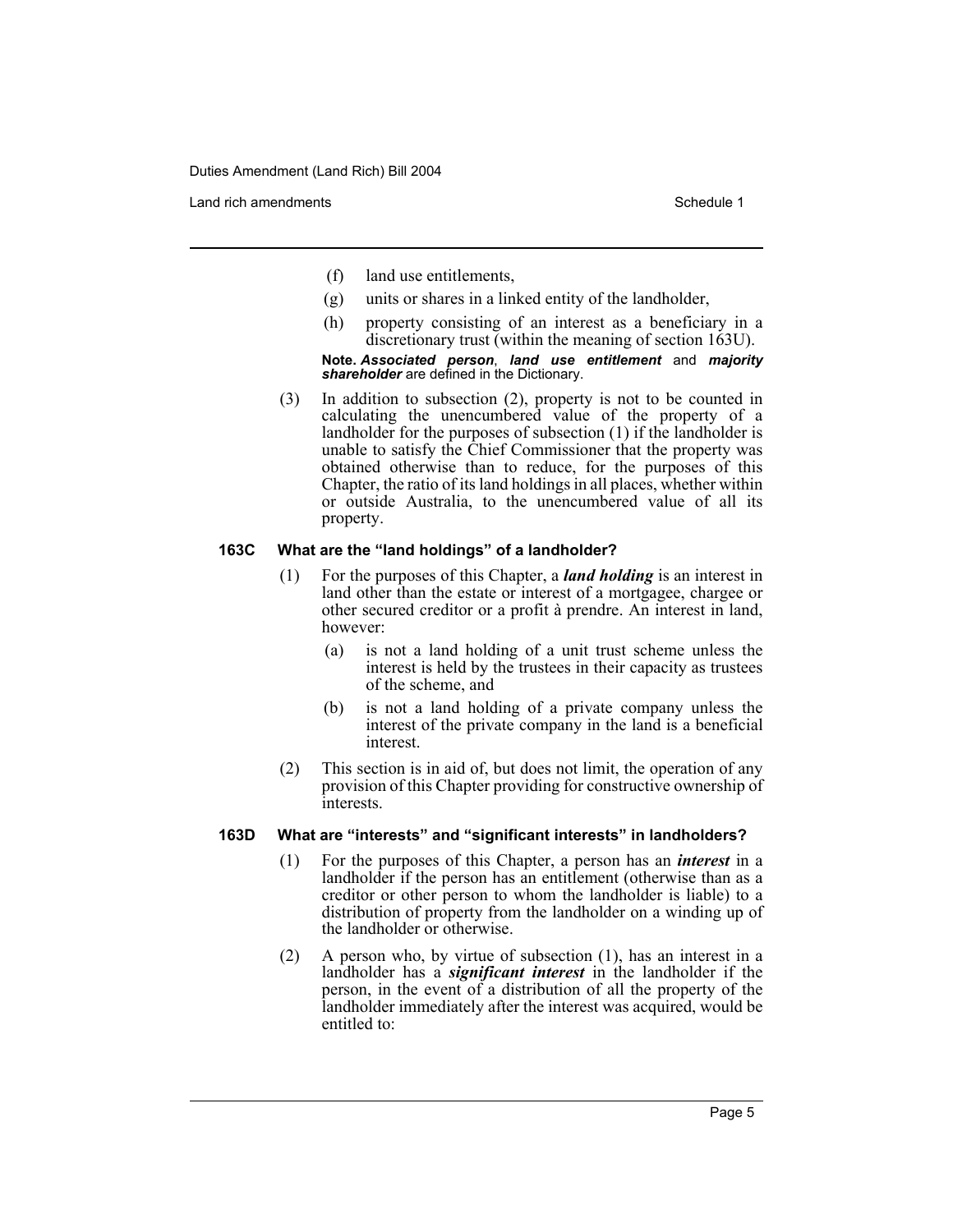Schedule 1 Land rich amendments

- (a) in the case of a private unit trust scheme—20% or more of the property distributed, or
- (b) in the case of a landholder other than a private unit trust scheme—50% or more of the property distributed.
- (3) For the purposes of Part 2 only, an interest in a landholder is not counted if the interest concerned:
	- (a) is an interest in a unit trust scheme acquired before 10 June 1987, or
	- (b) is an interest in a private company acquired before 21 November 1986, or
	- (c) was acquired at a time when the landholder did not hold land in New South Wales.
- (4) In this section, *person* includes a landholder.

## **Part 2 Charging of duty on acquisitions of interests in land rich landholders**

#### **163E When does a liability for duty arise?**

A liability for duty charged by this Part arises when a relevant acquisition is made.

#### **163F What is a "relevant acquisition"?**

- (1) For the purposes of this Chapter, a person who:
	- (a) acquires an interest in a land rich landholder:
		- (i) that is of itself a significant interest in the landholder, or
		- (ii) that, when aggregated with other interests in the landholder held by the person or an associated person, results in an aggregation that amounts to a significant interest in the landholder, or
		- (iii) that, when aggregated with other interests in the landholder acquired by the person or other persons under transactions that form, evidence, give effect to or arise from what is substantially one arrangement between the acquirers, results in an aggregation that amounts to a significant interest in the landholder, or
		- (b) having a significant interest, or an interest described in paragraph (a) (ii), in a land rich landholder, acquires a further interest in the landholder,

has made a *relevant acquisition*.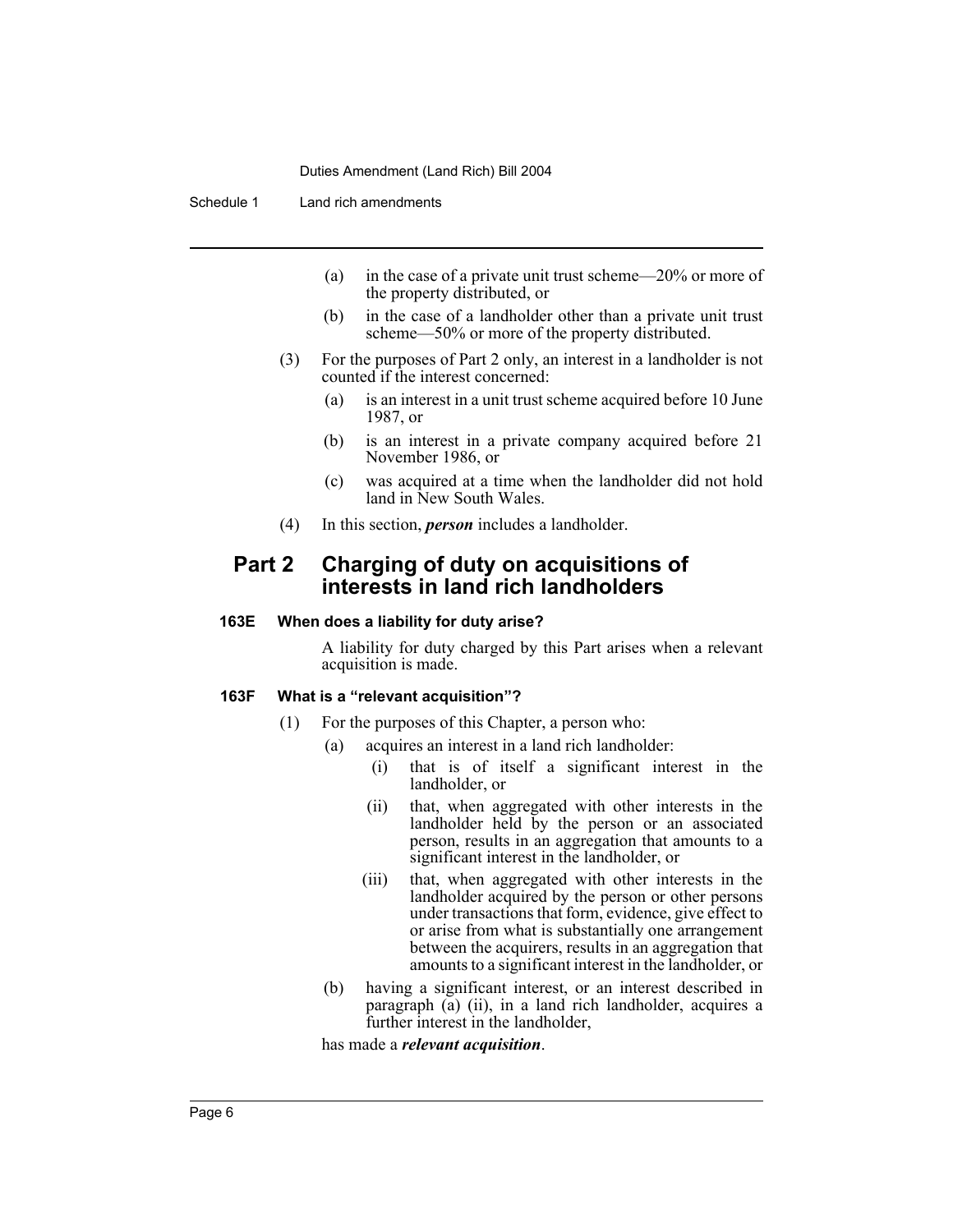Land rich amendments **Schedule 1** and the set of the set of the set of the set of the set of the set of the set of the set of the set of the set of the set of the set of the set of the set of the set of the set of the set

- (2) However, an acquisition of an interest in a land rich landholder under an arrangement that results in the land rich landholder ceasing to be a landholder is not a relevant acquisition because of subsection  $(1)$   $(a)$   $(iii)$ .
- (3) For the purposes of this Part, persons in their capacity as qualifying investors of a wholesale unit trust scheme are taken not to be associated persons of other qualifying investors in relation to the scheme.

## **163G How may an interest be "acquired"?**

- (1) For the purposes of this Part, a person acquires an interest in a land rich landholder if the person obtains an interest, or the person's interest increases, in the landholder regardless of how it is obtained or increased.
- (2) Without limiting subsection (1), a person may acquire an interest in a land rich landholder in the following ways:
	- (a) the purchase, gift, allotment or issue of a unit or share,
	- (b) the cancellation, redemption or surrender of a unit or share,
	- (c) the abrogation or alteration of a right for a unit or share,
	- (d) the payment of an amount owing for a unit or share.
- (3) To remove any doubt, it is declared that a person may acquire an interest in a land rich landholder without acquiring units or shares in the land rich landholder.

## **163H Acquisition statements**

- (1) A person who has made a relevant acquisition must prepare a statement (an *acquisition statement*) and lodge it with the Chief Commissioner.
- (2) The acquisition statement is to be prepared in an approved form and must contain the following information:
	- (a) the name and address of the person who has acquired the interest,
	- (b) in relation to each interest acquired, the date on which it was acquired and whether it is an exempt transaction,
	- (c) if the relevant acquisition results from the aggregation of the interests of associated persons, particulars of the interests acquired by the person and any associated persons on the date of the relevant acquisition,
	- (d) particulars of the total interest of the person and any associated person in the landholder at that date,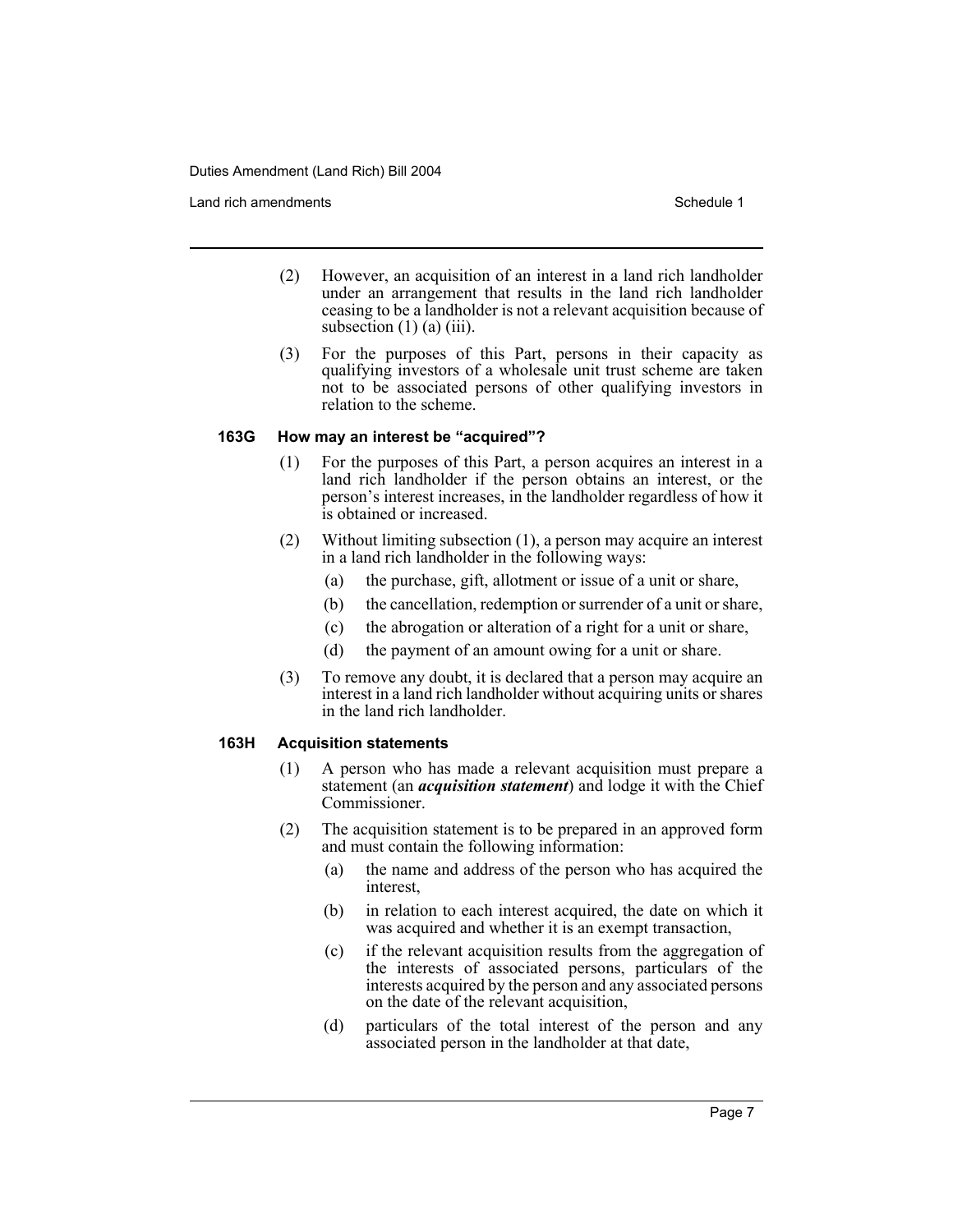Schedule 1 Land rich amendments

- (e) the unencumbered value of all land holdings in New South Wales of the landholder as at the date of the relevant acquisition and as at the date of acquisition of each interest acquired in the landholder during the 3 years prior to the date of the relevant acquisition,
- (f) the unencumbered value of the property of the landholder at the date of the relevant acquisition,
- (g) the amount of duty paid under this Act or under a law of another Australian jurisdiction in respect of each earlier acquisition of an interest referred to in paragraph (e),
- (h) such other information as the Chief Commissioner may require.

**Note.** In ascertaining whether or not a liability to lodge a statement under this section exists, it is necessary to have regard to provisions of Part 4 that deal with how a person may be taken to have acquired an interest in a land rich landholder because of the interests in a linked entity.

#### **163I When must duty be paid?**

A tax default does not occur for the purposes of the *Taxation Administration Act 1996* if duty is paid within 3 months after the liability to pay the duty arises.

## **163J Who is liable to pay the duty?**

- (1) Duty chargeable under this Part is payable by the person who makes the relevant acquisition, except as provided by subsection (2).
- (2) If a relevant acquisition results from an aggregation of the interests of associated persons, the person who made the relevant acquisition and the associated person or persons are jointly and severally liable for payment of the duty.

#### **163K How duty is charged on relevant acquisitions**

(1) If an acquisition statement does not disclose any acquisitions during the 3 years preceding the relevant acquisition, duty is chargeable, at the rate specified under section 32 of this Act for a transfer of dutiable property, on the amount calculated by multiplying the unencumbered value of all land holdings of the landholder in New South Wales (calculated at the date of acquisition of the interest acquired) by the proportion of that value represented by the interest acquired in the relevant acquisition.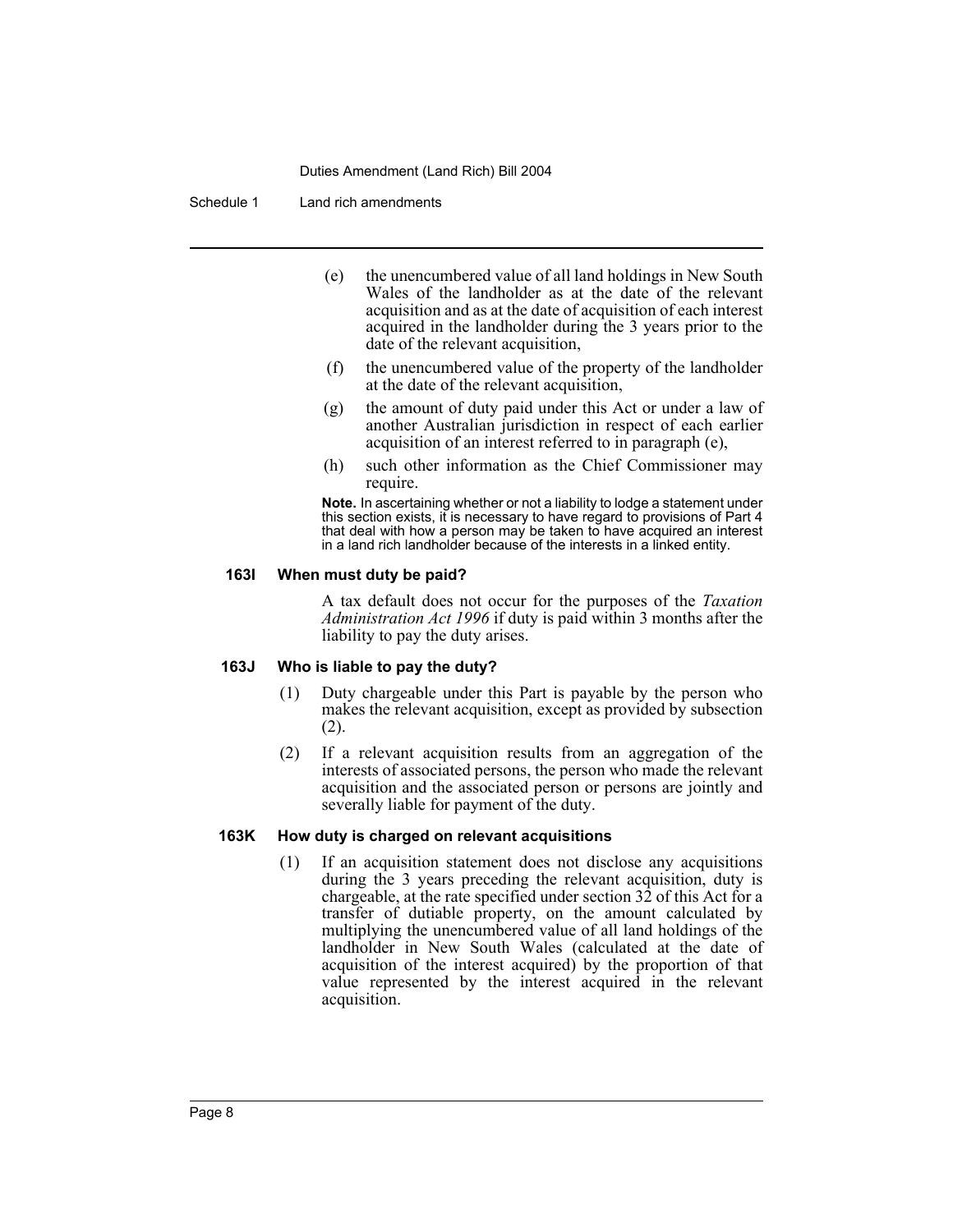Land rich amendments **Schedule 1** and the set of the set of the set of the set of the set of the set of the set of the set of the set of the set of the set of the set of the set of the set of the set of the set of the set

- (2) If a relevant acquisition results from the aggregation of the interests of associated persons, the reference in subsection (1) to the interest acquired includes a reference to any interests acquired by associated persons on the same date.
- (3) If an acquisition statement discloses one or more acquisitions during the 3 years preceding the relevant acquisition, duty is chargeable, at the rate specified under section  $32$  of this Act for a transfer of dutiable property, on the aggregate of amounts severally calculated, in the manner provided by subsection (1), in respect of each interest required to be disclosed in the statement.
- (4) Duty payable under this section is to be reduced by the sum of the duty paid or payable under this Act in respect of the acquisition, during the 3 years preceding the relevant acquisition, by the person or any associated person of an interest in the same landholder, but only in proportion to the extent to which the duty paid or payable is attributable to the amount of the duty payable under this section.
- (5) Duty payable under this section is to be reduced by an amount (if any) calculated in accordance with the following formula:

$$
\frac{A}{B} \times C
$$

where:

*A* is the unencumbered value of the land holdings in New South Wales of the landholder at the time the dutiable acquisition was made, and

*B* is the unencumbered value of all property of the landholder at that time, and

*C* is the sum of:

- (a) the duty under this Act paid or payable in respect of:
	- (i) a dutiable transaction in relation to the units or shares, or
	- (ii) a capital reduction or a rights alteration under Part 3 of Chapter 3 by which an interest in the landholder was acquired, or
	- (iii) an allotment of shares under Part 5 of Chapter 3 by which an interest in the landholder was acquired, and
- (b) any duty of a like nature so paid or payable under a law of another Australian jurisdiction.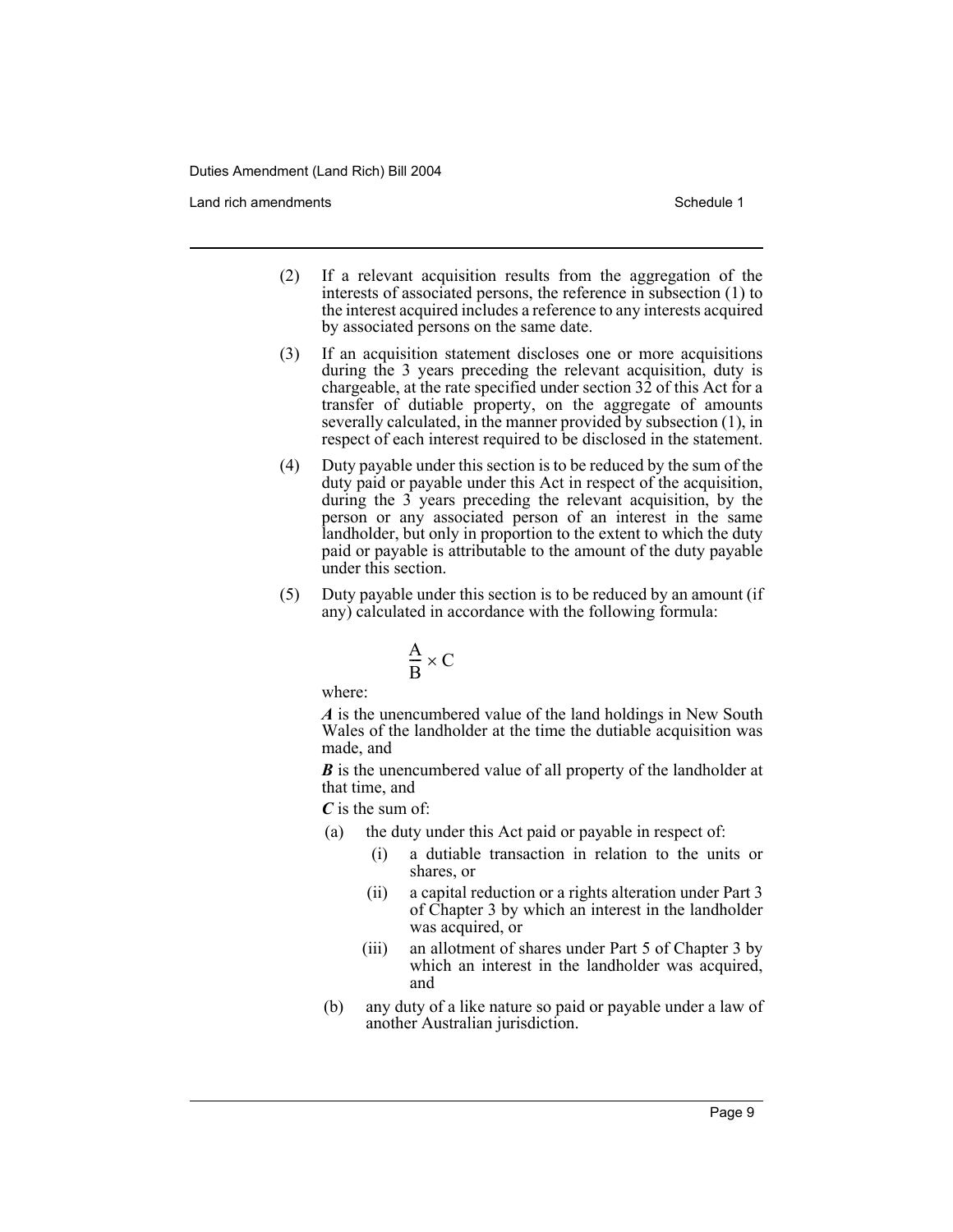#### Schedule 1 Land rich amendments

- (6) If a relevant acquisition is made owing to the aggregation of the interests of associated persons, but the Chief Commissioner is satisfied that the associated persons acquired their respective interests independently, the Chief Commissioner may assess and charge duty on each separate acquisition without aggregating the interests of the person who made it with the interests of associated persons.
- (7) Duty is not chargeable under this section on the acquisition of an interest in a landholder that is required to be disclosed in an acquisition statement if the acquisition is an exempt transaction.
- (8) This section is subject to Part 4.
- (9) In this section:

*exempt transaction* means an acquisition that is an exempt transaction under Part 5.

#### **163L Primary producers—special provisions**

- (1) No duty is chargeable under this Part in respect of a relevant acquisition if:
	- (a) the relevant acquisition is made in a landholder that is a primary producer, and
	- (b) when the acquisition is made, the landholder's land holdings in all places, whether within or outside Australia, comprise less than 80% of the unencumbered value of all its property.
- (2) However, if at any time within the period of 5 years after a relevant acquisition to which subsection (1) applies is made, the landholder in whom the acquisition is made ceases for any length of time to be a primary producer:
	- (a) the person who made the acquisition must immediately notify the Chief Commissioner:
		- (i) that the landholder has ceased to be a primary producer, and
		- (ii) of the date on which the landholder ceased to be a primary producer, and
	- (b) duty is chargeable under this Part in respect of the acquisition on the date on which the landholder ceased to be a primary producer, and
	- (c) the Chief Commissioner must make an assessment of the duty so chargeable.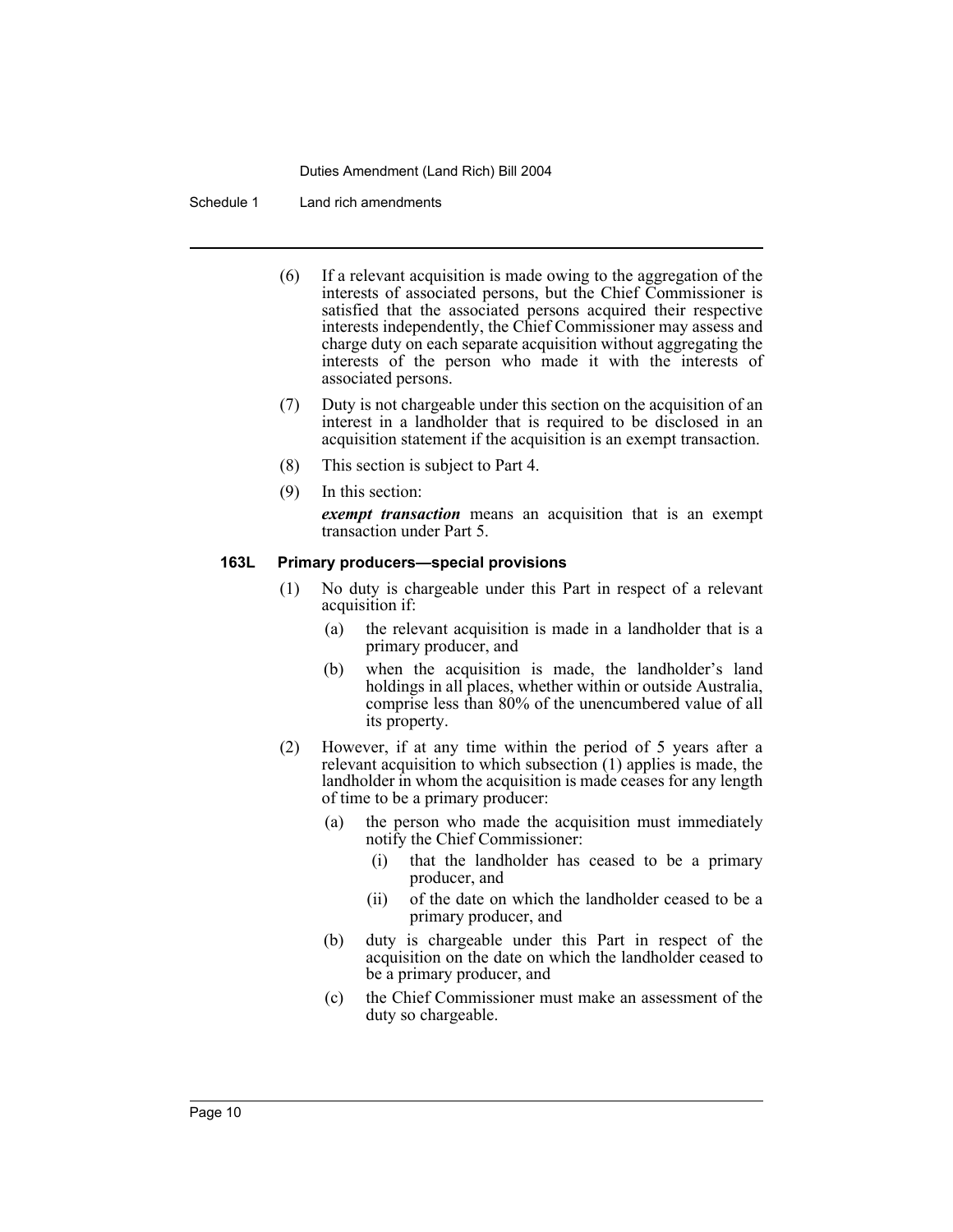Land rich amendments **Schedule 1** and the set of the set of the set of the set of the set of the set of the set of the set of the set of the set of the set of the set of the set of the set of the set of the set of the set

- (3) The provisions of section 163B (2) and (3) apply to the calculation of the unencumbered value of the land holdings of the primary producer under this section.
- (4) In this section, *primary producer* means a landholder whose land holdings in all places, whether within or outside Australia, wholly or predominantly comprise land used for primary production (within the meaning of section 274).

## **Part 3 Charging of duty on disposals of interests in land rich landholders**

## **163M When does a liability for duty arise?**

A liability for duty charged by this Part arises when a relevant disposal is made.

## **163N What is a "relevant disposal"?**

- (1) For the purposes of this Chapter, a person who is a significant interest holder in relation to a landholder and who disposes of an interest in the land rich landholder has made a *relevant disposal*.
- (2) A person is a *significant interest holder* in relation to a landholder if the person has or has had, at any time within the period of 3 years before the disposal, a significant interest in the landholder or an interest that, when aggregated with other interests held by any associated persons, amounts to a significant interest in the landholder.
- (3) For the purposes of this Part, persons in their capacity as qualifying investors of a wholesale unit trust scheme are taken not to be associated persons of other qualifying investors in relation to the scheme.

## **163O How may an interest be "disposed of"?**

- (1) A person who has an interest in a land rich landholder disposes of an interest in the landholder if the person ceases to have an interest in the landholder, or the person's interest in the landholder decreases, regardless of how that happens.
- (2) Without limiting subsection (1), a person may dispose of an interest in a land rich landholder in the following ways:
	- (a) the sale, gift, allotment or issue of a unit or share,
	- (b) the cancellation, redemption or surrender of a unit or share,
	- (c) the abrogation or alteration of a right for a unit or share,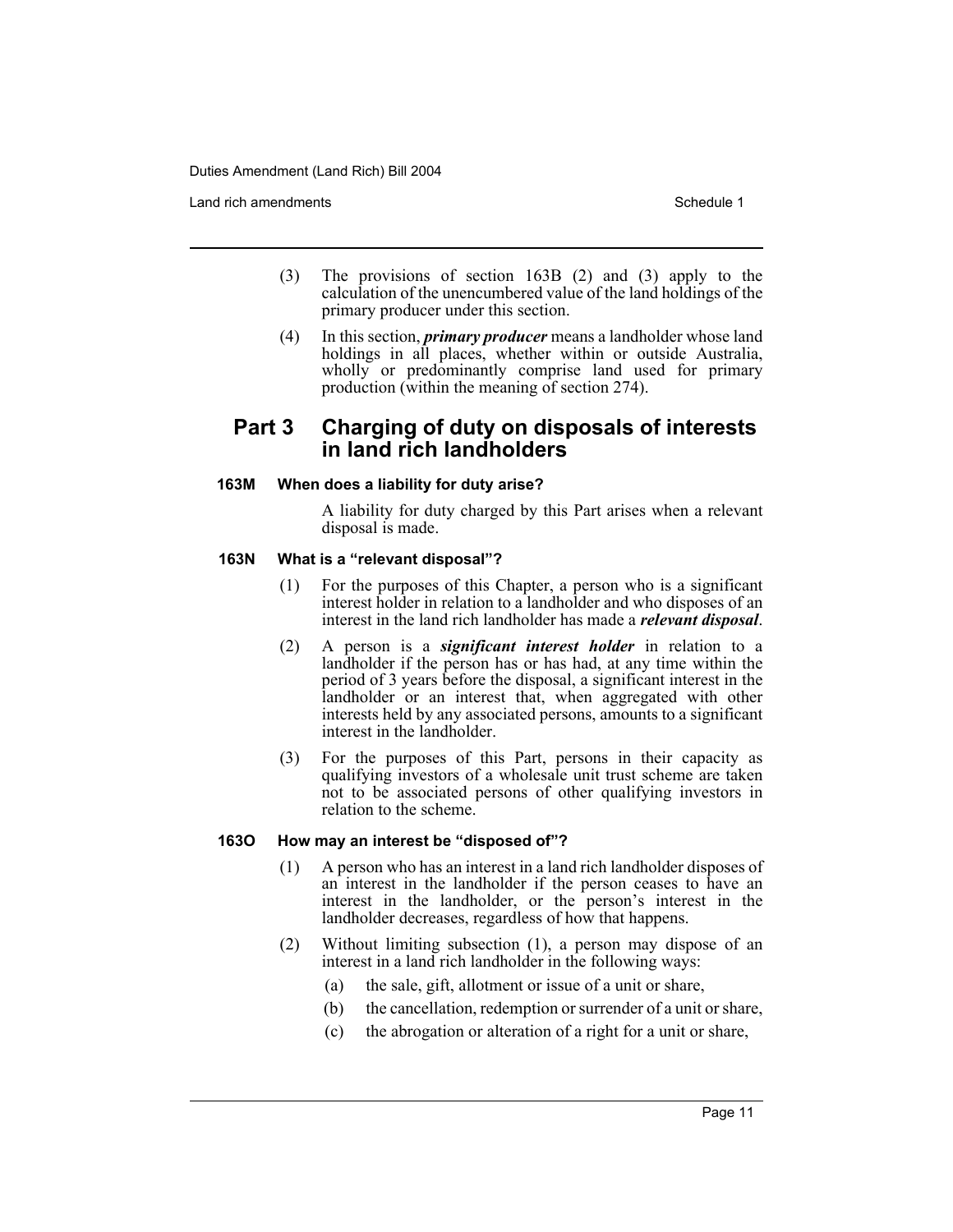Schedule 1 Land rich amendments

(d) the payment of an amount owing for a unit or share.

(3) To remove any doubt, it is declared that a person may dispose of an interest in a land rich landholder without disposing of units or shares in the land rich landholder.

## **163P Disposal statements**

- (1) A person who has made a relevant disposal must prepare a statement (a *disposal statement*) and lodge it with the Chief Commissioner.
- (2) The disposal statement is to be prepared in an approved form and must contain the following information:
	- (a) the name and address of the person who has disposed of the interest,
	- (b) the date on which it was disposed of,
	- (c) particulars of the interest of the person and any associated persons in the landholder immediately before the relevant disposal,
	- (d) particulars of any other interests of the person or any associated persons in the landholder disposed of within the 3-year period before the date of the relevant disposal,
	- (e) the unencumbered value of all land holdings in New South Wales of the landholder as at the date of the relevant disposal,
	- (f) the unencumbered value of the property of the landholder at the date of the relevant disposal,
	- (g) such other information as the Chief Commissioner may require.

**Note.** In ascertaining whether or not a liability to lodge a statement under this section exists, it is necessary to have regard to provisions of Part 4 that deal with how a person may be taken to have disposed of an interest in a land rich landholder because of the interests in a linked entity. Section 163Z allows valuations prepared within 12 months before a disposal to be used in certain circumstances for the purpose of determining the unencumbered value of land holdings of a landholder at the date of the relevant disposal.

## **163Q When must duty be paid?**

A tax default does not occur for the purposes of the *Taxation Administration Act 1996* if duty is paid within 3 months after the liability to pay the duty arises.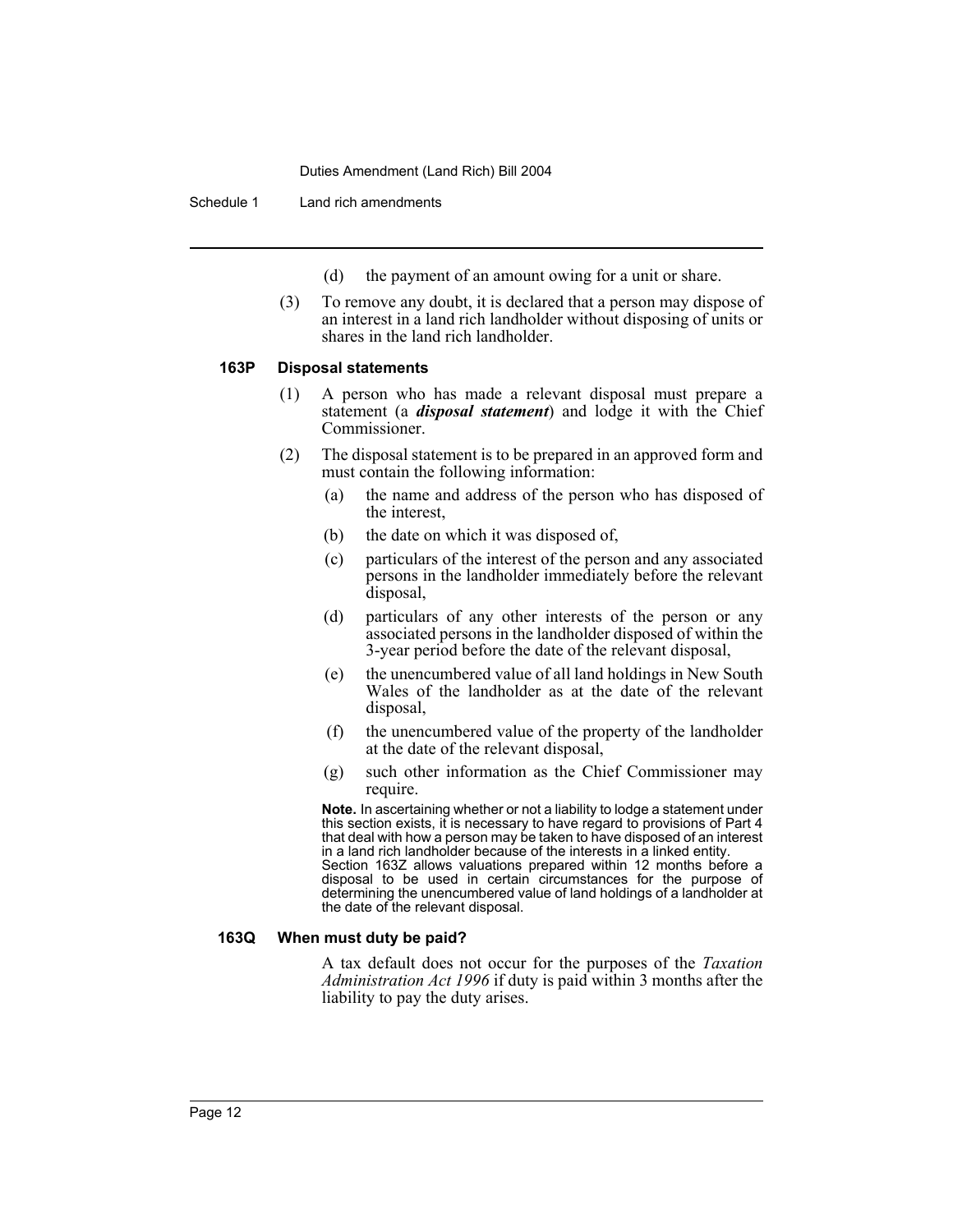Land rich amendments **Schedule 1** and the set of the set of the set of the set of the set of the set of the set of the set of the set of the set of the set of the set of the set of the set of the set of the set of the set

#### **163R Who is liable to pay the duty?**

Duty chargeable under this Part is payable by the person who makes the relevant disposal.

#### **163S How duty is charged on relevant disposals**

- (1) Duty is chargeable on a relevant disposal, at the rate specified under Chapter 4 for a dutiable transaction in respect of land-related property, on the amount calculated by multiplying the unencumbered value of all land holdings of the landholder in New South Wales by the proportion of that value represented by the interest disposed of in the relevant disposal.
- (2) Duty is not chargeable under this section on the disposal of an interest in a landholder if the disposal is an exempt transaction.
- (3) If a land holding of a landholder is an exempt land holding in relation to a particular disposal, the unencumbered value of the land holding is to be disregarded when calculating the duty chargeable on the disposal.
- (4) This section is subject to Part 4.
- (5) In this section:

*exempt land holding* means a land holding that is an exempt land holding under Part 6.

*exempt transaction* means a disposal that is an exempt transaction under Part 5.

## **Part 4 General principles to be applied under this Chapter**

#### **163T Constructive ownership of land holdings and other property: linked entities**

- (1) In addition to any interest in land or other property that it may hold in its own right, a unit trust scheme or a private company is taken, for the purposes of this Chapter, to hold an interest in land or other property held by a linked entity of the unit trust scheme or private company.
- (2) In this section, a *linked entity* of a unit trust scheme or a private company (the *principal entity*) means a person:
	- (a) who is part of a chain of persons:
		- (i) which includes the principal entity, and
		- (ii) which is comprised of one or more links, and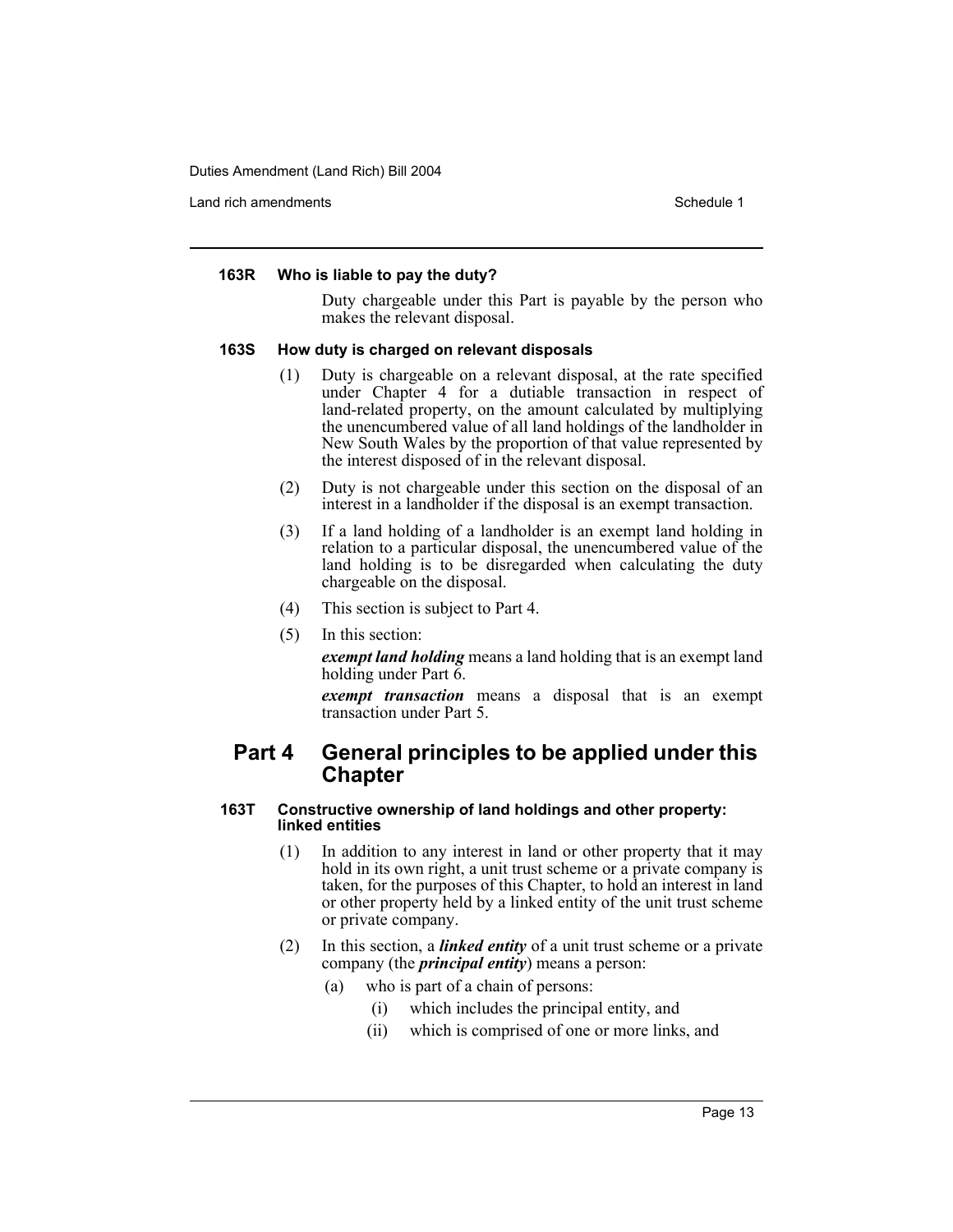Schedule 1 Land rich amendments

- (iii) in which a link exists if a person would be entitled to receive not less than  $20\%$  of the unencumbered value of the property of another person if the other person were to be wound up, and
- (iv) which does not include in any of the links between the person and the principal entity, a public unit trust scheme, a wholesale unit trust scheme or a company whose shares are listed on the Australian Stock Exchange or an exchange of the World Federation of Exchanges, and
- (b) who is not a public unit trust scheme, a wholesale unit trust scheme or a company whose shares are listed on the Australian Stock Exchange or an exchange of the World Federation of Exchanges.

**Note.** The expressions "public unit trust scheme" and "wholesale unit trust scheme" have a different meaning in this provision from the meaning given in the Dictionary insofar as this provision relates to the duty chargeable under Part 3 (see section 163A).

(3) The value, for duty purposes, of the interest in land or other property that a unit trust scheme or a private company (being a principal entity) is taken, by subsection (1), to hold because of a holding by a linked entity is that portion of the interest's unencumbered value to which the unit trust scheme or private company would be entitled (without regard to any liabilities of the linked entity or any other person in the ownership chain) if each entity in the chain of entities were to be wound up.

#### **163U Constructive ownership of land holdings and other property: discretionary trusts**

- (1) A person or a member of a class of persons in whose favour, by the terms of a discretionary trust, capital the subject of the trust may be applied:
	- (a) in the event of the exercise of a power or discretion in favour of the person or class, or
	- (b) in the event that a discretion conferred under the trust is not exercised,

is, for the purposes of this section, a *beneficiary* of the trust.

- (2) A beneficiary of a discretionary trust is taken to own or to be otherwise entitled to the property the subject of the trust.
- (3) For the purposes of this Chapter, any property that is the subject of a discretionary trust is taken to be the subject of any other discretionary trust: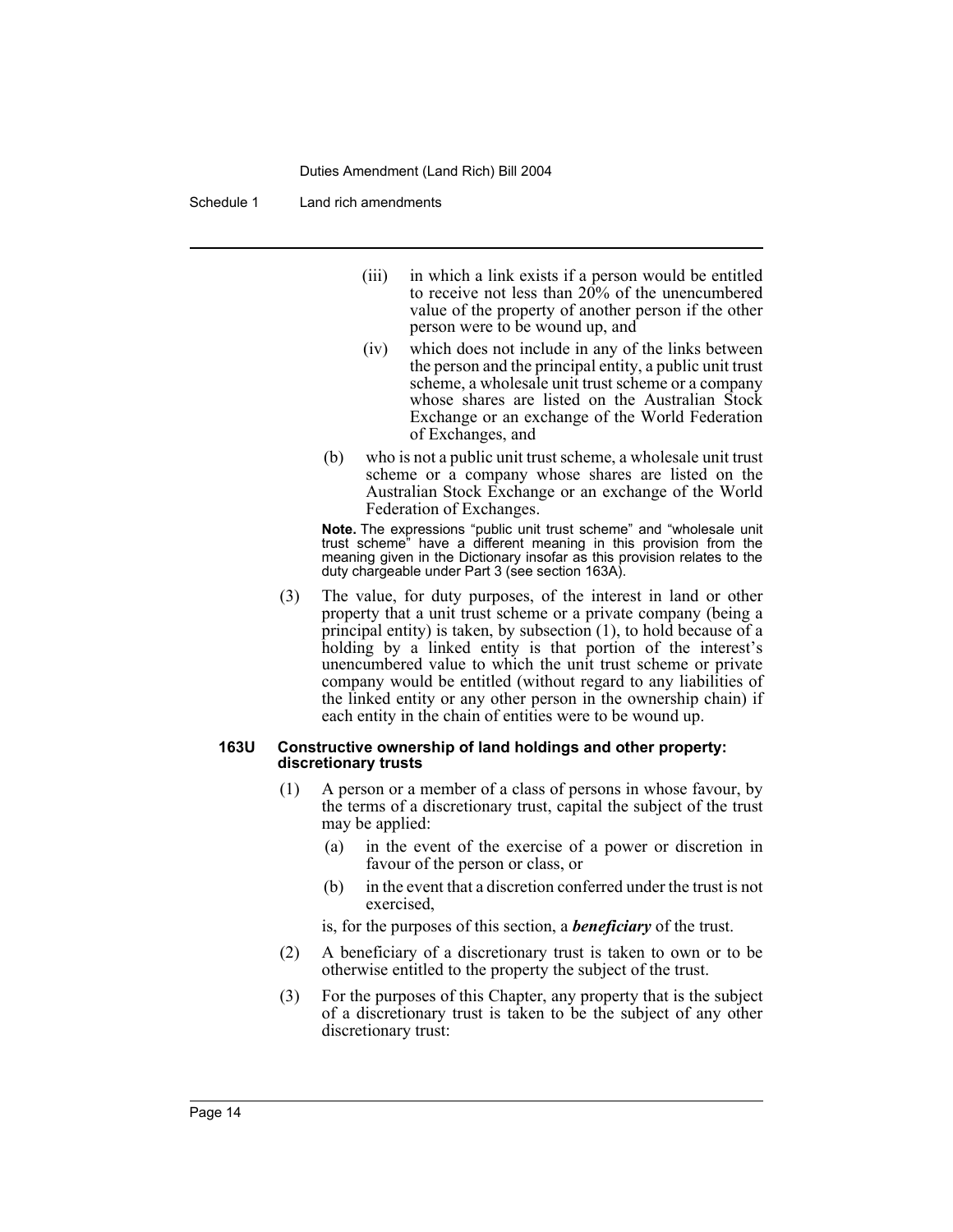Land rich amendments **Schedule 1** and the set of the set of the set of the set of the set of the set of the set of the set of the set of the set of the set of the set of the set of the set of the set of the set of the set

- (a) that is, or
- (b) any trustee of which (in the capacity of trustee) is, a beneficiary of it.
- (4) Subsection (3) extends to apply to property that is the subject of a discretionary trust only by the operation of that subsection.
- (5) In this section, *person* includes a landholder. **Note.** *Discretionary trust* is defined in the Dictionary.

## **163V Effect of uncompleted agreements**

(1) For the purposes of this Chapter, the transferor and the transferee under an uncompleted agreement for the transfer of land are taken to be separately entitled to the whole of the land.

**Note.** If duty is charged on an acquisition or disposal that relates to a land holding to which subsection (1) applies, the Chief Commissioner may defer payment of duty under section 47 of the *Taxation Administration Act 1996*.

- (2) For the purposes of this Chapter:
	- (a) if a landholder has agreed to dispose of property other than land, the agreement is taken to have been completed even if it is not completed, and
	- (b) if a landholder has agreed to acquire property other than land and has not completed the agreement, the agreement is to be disregarded.

## **163W Agreements for sale or conveyance of land**

- (1) If:
	- (a) at the time of acquisition or disposal of an interest by any person in a land rich landholder that necessitates the lodgment of an acquisition statement or disposal statement under this Chapter, the landholder was the vendor under an uncompleted agreement for the sale or conveyance of land, and
	- (b) the agreement is subsequently completed,

the Chief Commissioner is to assess or reassess the statement as though the land the subject of the agreement was not, at the time of the acquisition or disposal concerned, a land holding of the landholder.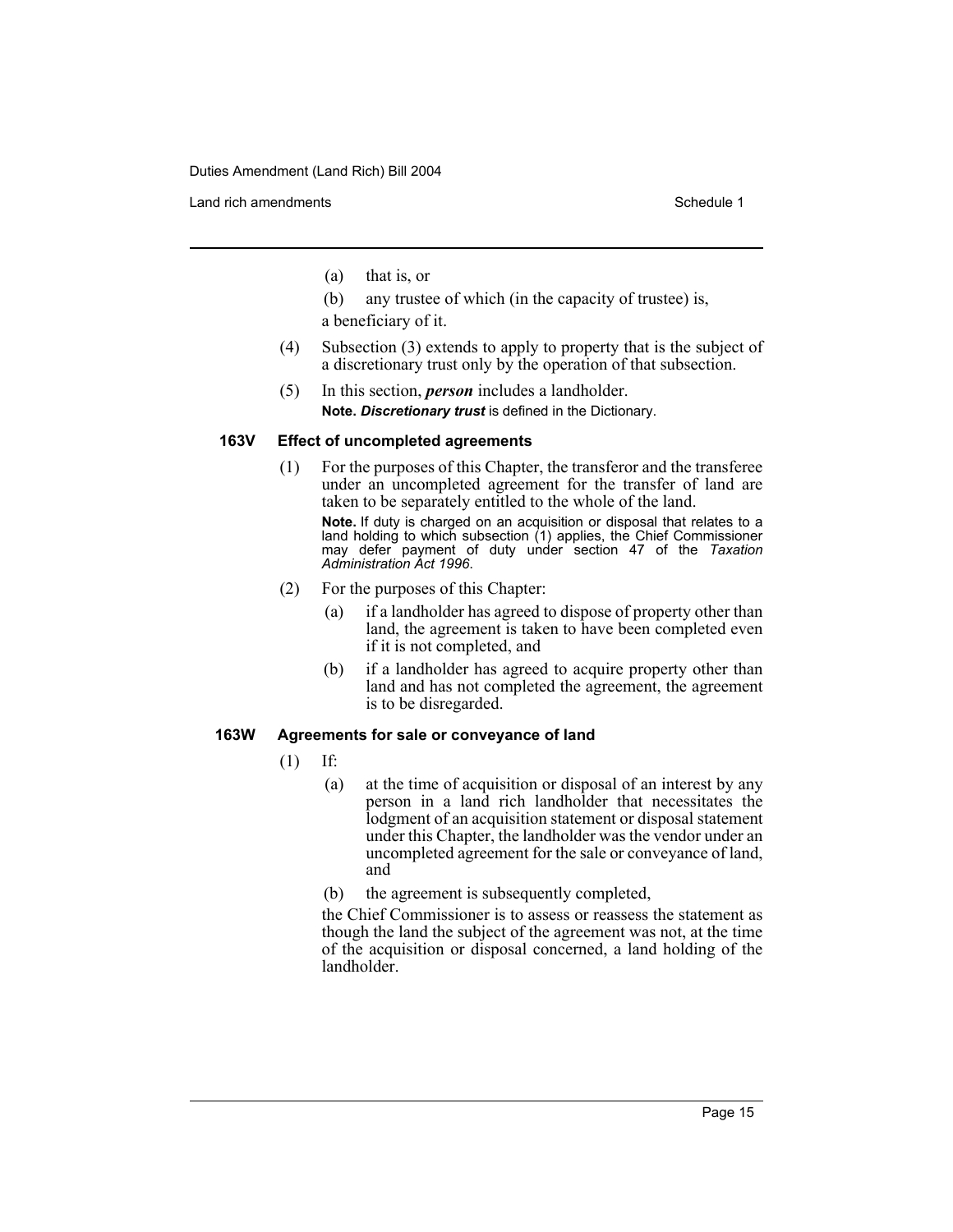Schedule 1 Land rich amendments

- (2) If:
	- (a) at the time of acquisition or disposal of an interest by any person in a land rich landholder that necessitates the lodgment of an acquisition statement or disposal statement under this Chapter, the landholder was the purchaser under an uncompleted agreement for the sale or conveyance of land, and
	- (b) the agreement is subsequently rescinded, annulled or otherwise terminated without completion,

the Chief Commissioner is to assess or reassess the statement as though the land the subject of the agreement was not, at the time of the acquisition or disposal concerned, a land holding of the landholder.

(3) In this section, a reference to a *landholder* includes a reference to a linked entity of the landholder.

## **163X Agreements for disposal or acquisition of property other than land**

- (1) If, at the time of an acquisition or disposal of an interest by a person in a land rich landholder that necessitates the lodgment of an acquisition statement or disposal statement under this Chapter, the landholder had agreed to dispose of property other than land, and the agreement has subsequently been rescinded, annulled or otherwise terminated without completion, the Chief Commissioner is to assess or reassess the statement as though the property the subject of the agreement was, at the time of the acquisition or disposal concerned, property of the landholder.
- (2) Subsection (1) does not apply unless the Chief Commissioner is satisfied that the rescission, annulment or other termination of the agreement is not part of a scheme or arrangement under which the object of the agreement has been or is intended to be achieved in another way.
- (3) If, at the time of an acquisition or disposal of an interest by a person in a land rich landholder that necessitates the lodgment of an acquisition statement or disposal statement under this Chapter, the landholder had agreed to acquire property other than land, and the agreement is subsequently completed, the Chief Commissioner is to assess or reassess the statement as though the property the subject of the agreement was, at the time of the acquisition or disposal concerned, property of the landholder.
- (4) In this section, a reference to a *landholder* includes a reference to a linked entity of the landholder.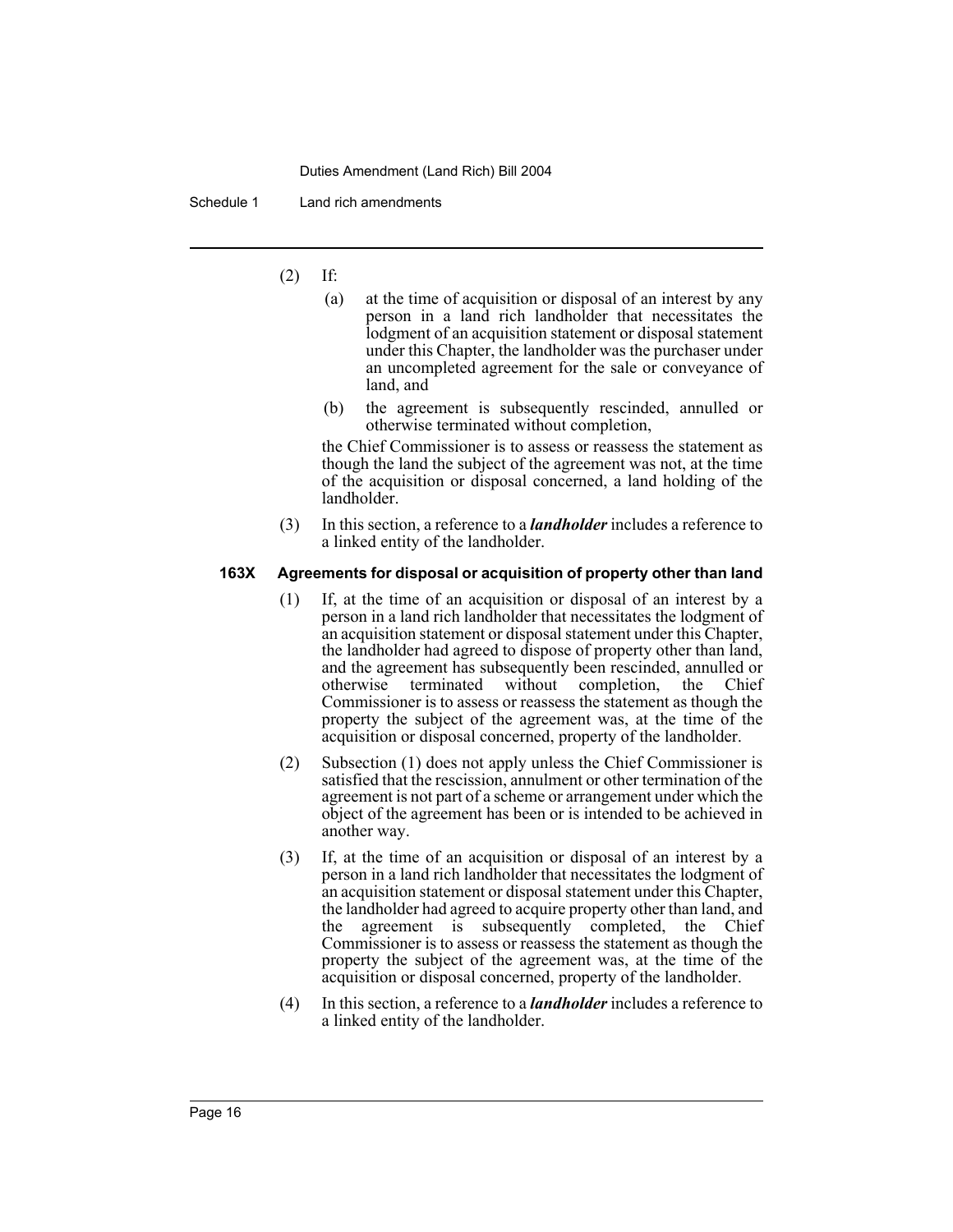Land rich amendments **Schedule 1** and the set of the set of the set of the set of the set of the set of the set of the set of the set of the set of the set of the set of the set of the set of the set of the set of the set

## **163Y Valuation of property**

- (1) Subject to this Chapter, the provisions of this Act for ascertaining the value of transfers chargeable with ad valorem duty extend to an acquisition statement or disposal statement under this Chapter and the value of land holdings mentioned in it.
- (2) In determining the unencumbered value of land holdings under this Chapter, any arrangement made in respect of the land holdings that has the effect of reducing the unencumbered value is to be disregarded, subject to subsection (3).
- (3) An arrangement is not to be disregarded if the Chief Commissioner is satisfied that the arrangement was not made as part of an arrangement or scheme with a collateral purpose of reducing the duty otherwise payable in relation to the relevant acquisition or relevant disposal.
- (4) In considering whether or not he or she is satisfied for the purposes of subsection (3), the Chief Commissioner may have regard to:
	- (a) the duration of the arrangement before the relevant acquisition or relevant disposal, and
	- (b) whether the arrangement has been made with an associated person, and
	- (c) whether there is any commercial efficacy to the making of the arrangement other than to reduce duty, and
	- (d) any other matters the Chief Commissioner considers relevant.

## **163Z Use of valuations prepared within 12-month period before disposal**

- (1) For the purpose of determining the duty chargeable on a relevant disposal under Part 3, the unencumbered value of all land holdings of the landholder in New South Wales is to be calculated by reference to the value of those land holdings according to any relevant valuation specified in subsection (2).
- (2) A *relevant valuation* is any of the following documents prepared within 12 months before the date a liability for duty under Part 3 arises:
	- (a) an independent valuation of the land holdings of the landholder,
	- (b) a property valuation used by the landholder in preparing an annual return to be lodged under the *Corporations Act 2001* of the Commonwealth,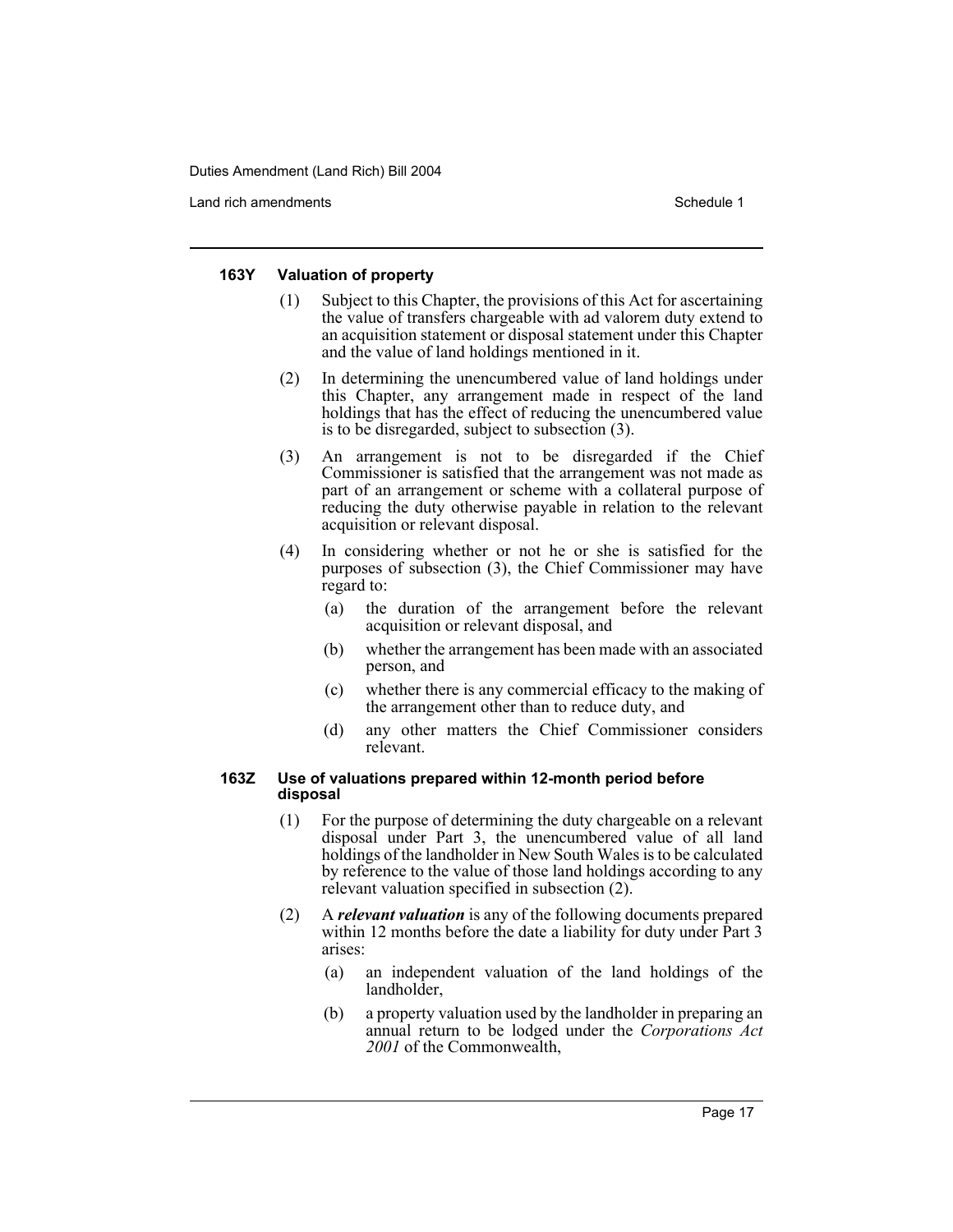Schedule 1 Land rich amendments

- (c) a financial report of the landholder, certified by an independent auditor as presenting a true and fair view of a landholder's financial position,
- (d) any other document the Chief Commissioner considers to be appropriate for calculating the value of the land holdings of the landholder.
- (3) However, if there is more than one relevant document, the most recently prepared of those relevant documents is to be used for the purpose of determining the value of land holdings of the landholder.
- (4) This section does not apply in respect of a relevant disposal made by a person if, as a consequence of that disposal, another person has made a relevant acquisition.

#### **163ZA Maximisation of entitlements on distribution of property**

- (1) This section applies to any calculation, for the purposes of this Chapter, of the entitlement of a person (the *interested person*) to participate in a distribution of the property of a landholder, whether on a winding up of the landholder or otherwise.
- (2) A calculation is to be made based, firstly, on a distribution carried out in accordance with the constitution of the landholder, and with any law relevant to the distribution, as in force at the time of distribution, and the entitlement of the interested person is to be evaluated accordingly.
- (3) Next, a calculation is to be made based on a distribution carried out after the interested person, and any other person whom the interested person has power to direct with respect to such a distribution or who is, in relation to the interested person, an associated person, had exercised all powers and discretions exercisable by them by reason of having acquired an interest in the landholder concerned:
	- (a) to effect or compel an alteration to the constitution of the landholder, and
	- (b) to vary the rights conferred by units or shares in the landholder, and
	- (c) to effect or compel the substitution or replacement of units or shares in the landholder with other units or shares in it,

in such a manner as would maximise the value of the entitlement, and the entitlement of the interested person is to be evaluated accordingly.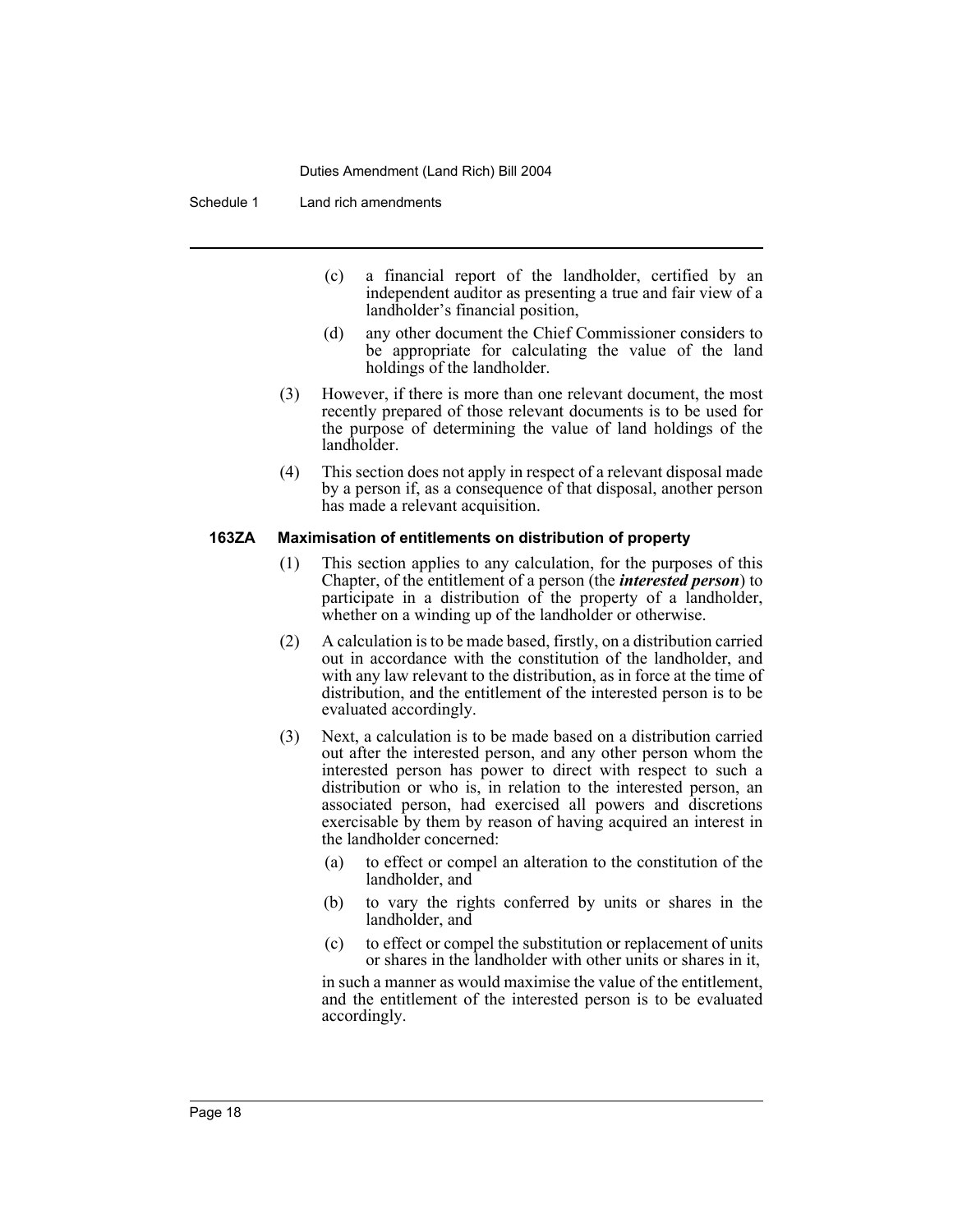Land rich amendments **Schedule 1** and the set of the set of the set of the set of the set of the set of the set of the set of the set of the set of the set of the set of the set of the set of the set of the set of the set

(4) The results obtained by an evaluation of the interested person's entitlement in accordance with subsections (2) and (3) are then to be compared, and whichever evaluation results in a greater entitlement is the correct evaluation, for the purposes of this Chapter, of the entitlement, unless the Chief Commissioner, being satisfied that the application of this subsection in the particular case would be inequitable, determines otherwise.

## **Part 5 Exemptions and concessions**

## **163ZB Exempt transactions**

- (1) An acquisition or disposal by a person of an interest in a landholder is an exempt transaction:
	- (a) if the interest was acquired or disposed of in the person's capacity as:
		- (i) a receiver or trustee in bankruptcy, or
		- (ii) a liquidator, or
		- (iii) an executor or administrator of the estate of a deceased person, or
	- (b) if the interest was acquired or disposed of solely as the result of the making of a compromise or arrangement under Part 5.1 of the *Corporations Act 2001* of the Commonwealth that has been approved by the court, not being a compromise or arrangement that the Chief Commissioner is satisfied was made with the intention of defeating the operation of this Chapter, or
	- (c) if the interest concerned is acquired or disposed of solely from a pro rata increase or decrease in the interests of all unit holders or shareholders, or
	- (d) if the interest was acquired or disposed of solely as the result of the distribution of the estate of a deceased person, whether effected in the ordinary course of execution of a will or codicil or administration of an intestate estate or as the result of the order of a court, made under the *Family Provision Act 1982* or otherwise, varying the application of the provisions of a will or codicil or varying the application of the rules governing the distribution of the property of an intestate estate, or
	- (e) if the interest was acquired or disposed of by the parties to a marriage that is dissolved or annulled, or in the opinion of the Chief Commissioner has broken down irretrievably, or by either of them, or by a child or children of either of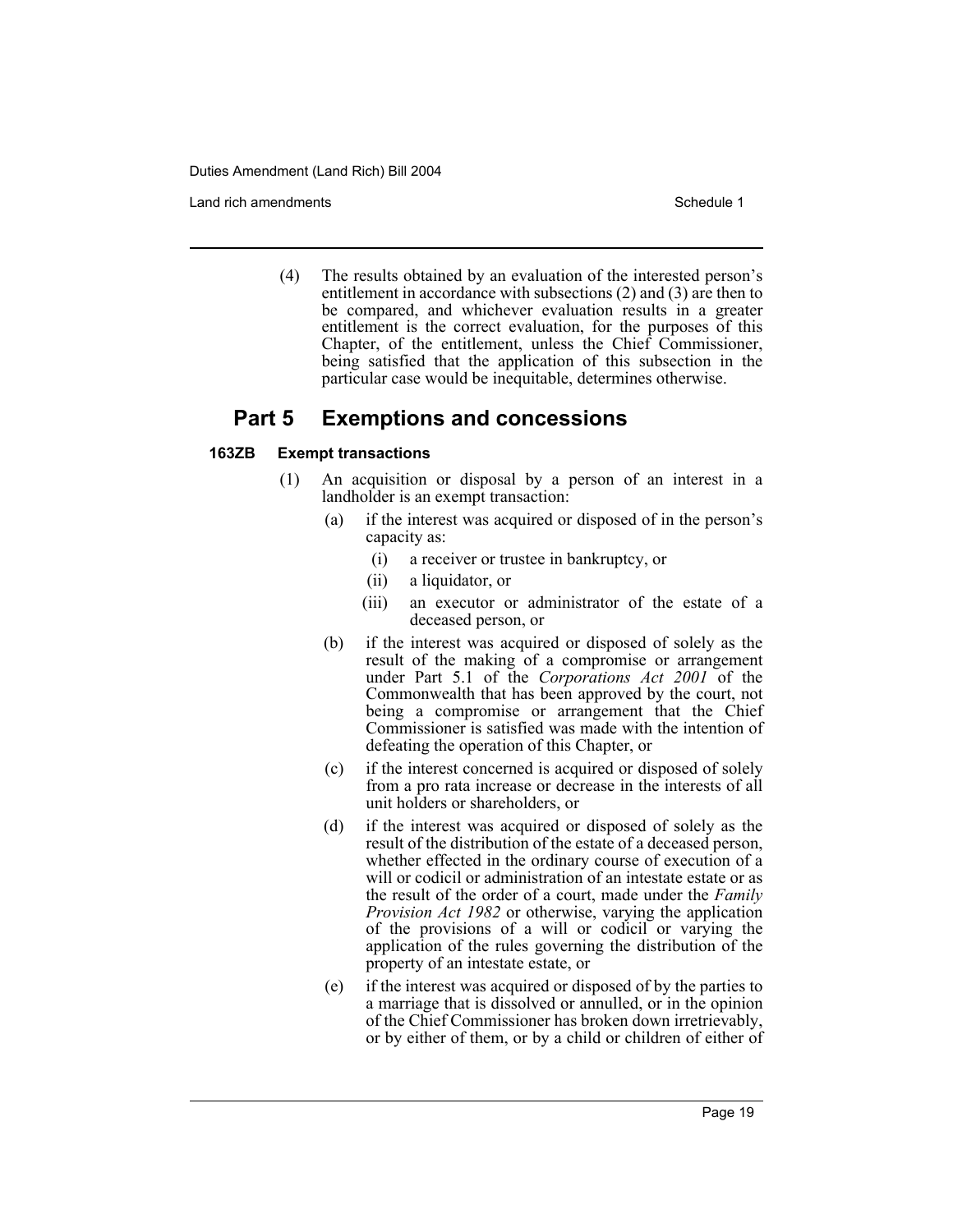Schedule 1 Land rich amendments

them or a trustee of such a child or children, as a result of a transfer made in accordance with:

- (i) a financial agreement made under section 90B, 90C or 90D of the *Family Law Act 1975* of the Commonwealth that, under that Act, is binding on the parties to the agreement, or
- (ii) an order of a court made under that Act, or
- (iii) an agreement that the Chief Commissioner is satisfied has been made for the purpose of dividing matrimonial property as a consequence of the dissolution, annulment or breakdown of the marriage, or
- (f) if the interest was acquired or disposed of by the parties to a domestic relationship that has, in the opinion of the Chief Commissioner, been terminated, or by either of them, or by a child or children of either of them or a trustee of such a child or children, as a result of a transfer made in accordance with:
	- (i) an order of a court made under the *Property (Relationships) Act 1984*, or
	- (ii) a termination agreement within the meaning of section 44 of the *Property (Relationships) Act 1984* that has been certified in accordance with section 47 of that Act, or

**Note.** *Domestic relationship* (defined in the Dictionary) has the same meaning as in the *Property (Relationships) Act 1984*.

- (g) to the extent that:
	- (i) for purposes of or ancillary to the acquisition or disposal of an interest referred to in paragraph (e) or (f), the acquisition or disposal consists of the transfer of a share that is matrimonial property or relationship property to a person not a party to the relevant marriage or domestic relationship, in order to comply with a requirement of or prescribed under the *Corporations Act 2001* of the Commonwealth, or
	- (ii) the acquisition or disposal consists of a declaration of trust, by the transferee of a share transferred as referred to in subparagraph (i), for the benefit of a party to the marriage or relationship, or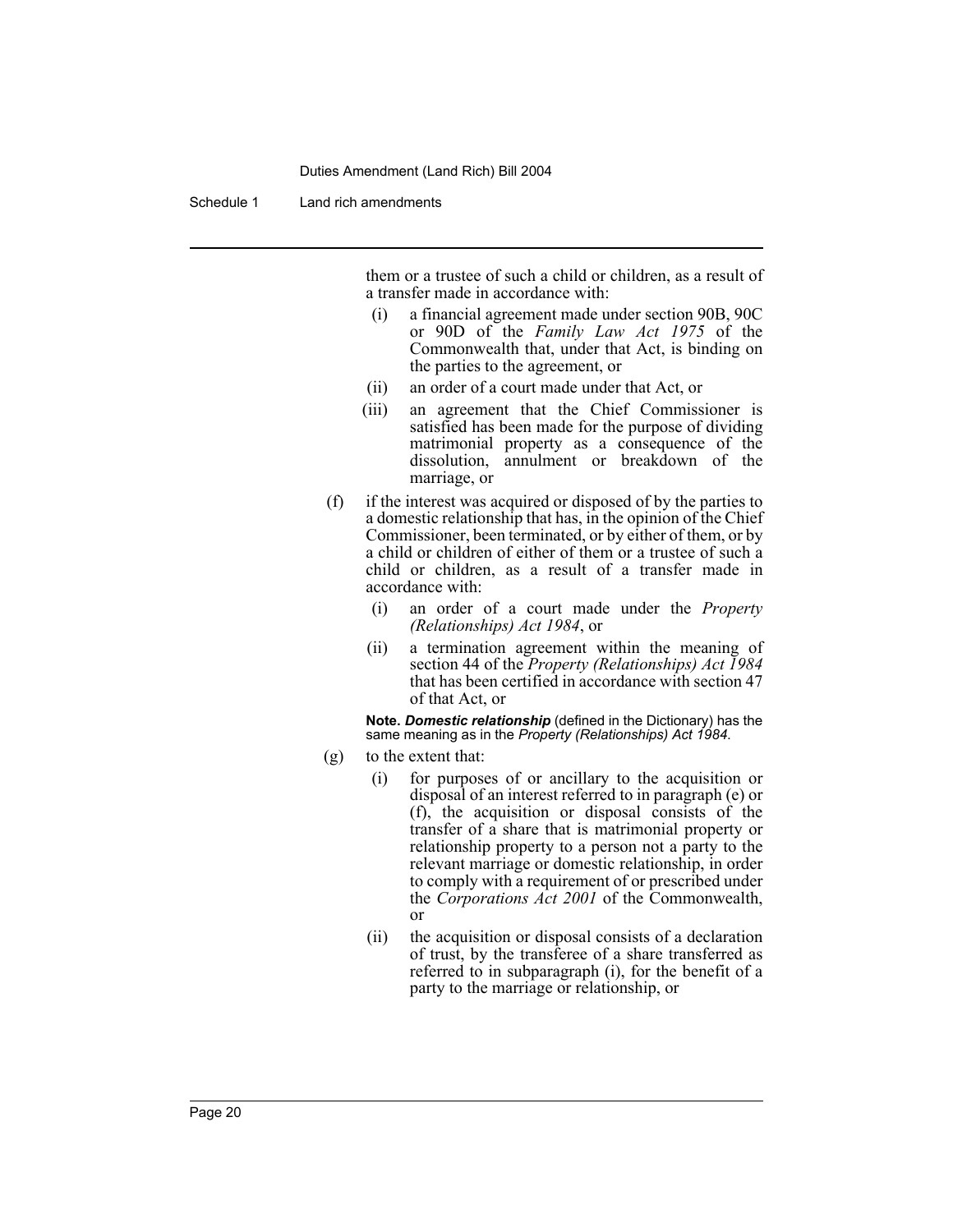Land rich amendments **Schedule 1** and the set of the set of the set of the set of the set of the set of the set of the set of the set of the set of the set of the set of the set of the set of the set of the set of the set

- (h) if the land holding of the landholder comprises land used for primary production and the Chief Commissioner is satisfied that:
	- (i) the land was used for primary production immediately before the acquisition or disposal, and
	- (ii) the land will continue to be used for primary production after the acquisition or disposal, and
	- (iii) the parties between whom the acquisition or disposal has occurred are persons of a class identified in guidelines approved under section 274, and
	- (iv) the acquisition or disposal satisfies such other requirements as may be contained in those guidelines, or
- (i) if the acquisition or disposal of an interest in a landholder would be chargeable with duty of \$10 under section 54 if the property being acquired or disposed of were land in New South Wales.
- (2) An acquisition or disposal by a person of an interest in a landholder is an exempt transaction if the Chief Commissioner, being satisfied that the application of this Chapter to the acquisition or disposal in the particular case would not be just and reasonable, so determines.
- (3) If:
	- (a) duty was paid on the acquisition or disposal of matrimonial property by the parties to a marriage or by either of them, or by a child or children of either of them or a trustee of such a child or children, and
	- (b) the interest acquired or disposed of was acquired or disposed of as a result of a transfer made in accordance with an agreement or order referred to in subsection (1) (e)  $(i)$ ,  $(ii)$  or  $(iii)$ , and
	- (c) the marriage has been dissolved or annulled or has broken down irretrievably,

the person who paid the duty is entitled to a refund of it.

- (4) If:
	- (a) duty was paid on the acquisition or disposal of relationship property by the parties to a domestic relationship or by either of them, or by a child or children of either of them or a trustee of such a child or children, and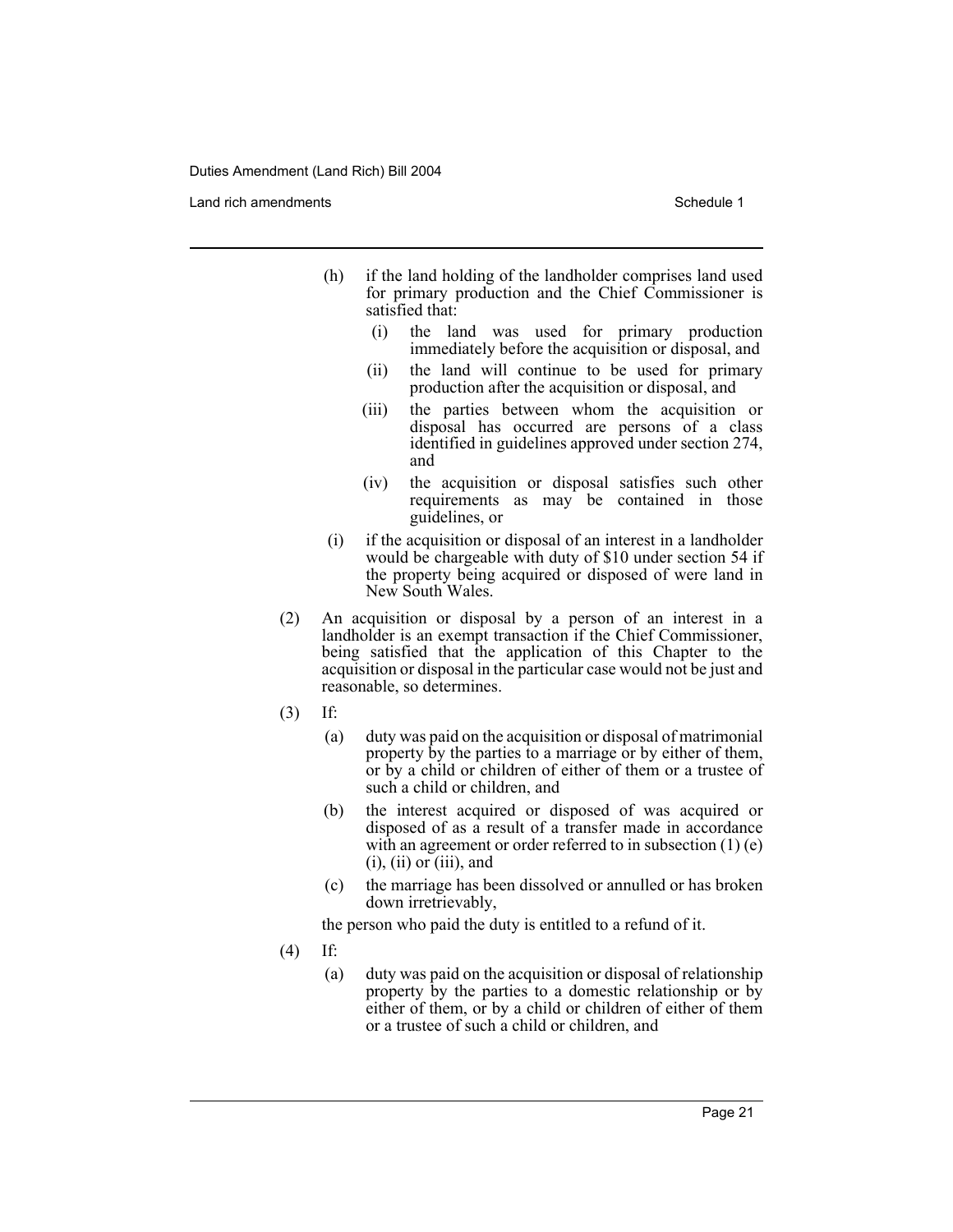Schedule 1 Land rich amendments

- (b) the interest acquired or disposed of was acquired or disposed of as a result of a transfer made in accordance with an order or agreement referred to in subsection (1) (f)  $(i)$  or  $(ii)$ , and
- (c) the domestic relationship has been terminated,

the person who paid the duty is entitled to a refund of it.

- (5) A party to a marriage or domestic relationship may provide a statement to the Chief Commissioner, in the form of a statutory declaration, to the effect that:
	- (a) in the case of a marriage:
		- (i) the party intends to apply for a dissolution or an annulment of the marriage, or
		- (ii) the parties to the marriage have separated, and there is no reasonable likelihood of cohabitation being resumed, or
	- (b) in the case of a domestic relationship, the domestic relationship has been terminated.

The Chief Commissioner is required to have regard to any such statement in exercising his or her functions under subsection (1) (e) or (f).

- (6) Subsection (5) does not limit the functions of the Chief Commissioner under section 72 of the *Taxation Administration Act 1996*.
- (7) In this section:

*land used for primary production* has the same meaning as in section 274.

*marriage* includes a void marriage.

*matrimonial property* of a marriage means property of the parties to the marriage or of either of them.

*party* to a marriage includes a person who was a party to a marriage that has been dissolved or annulled, in Australia or elsewhere.

*relationship property* of a domestic relationship means property of the parties to the relationship or of either of them.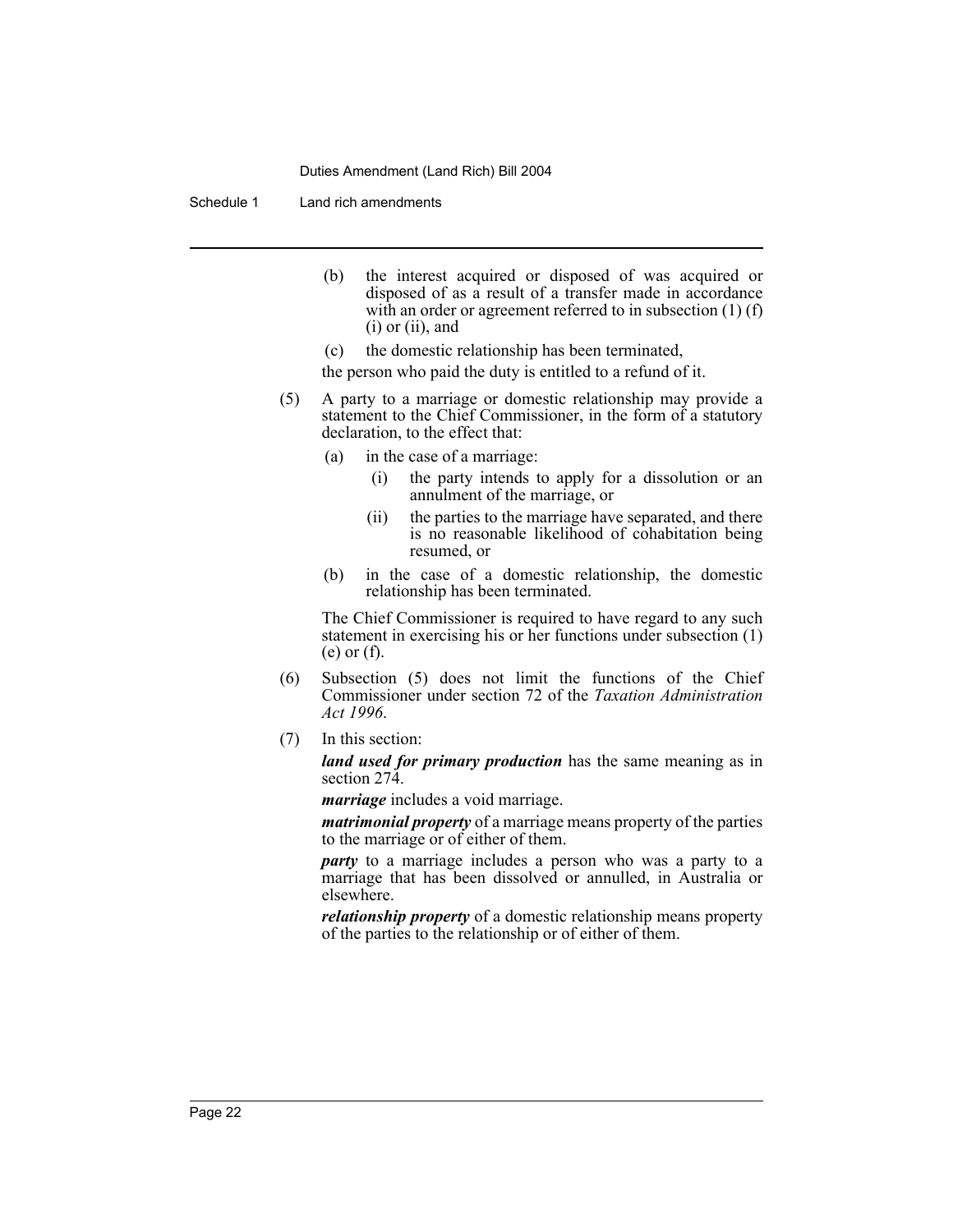Land rich amendments **Schedule 1** and the set of the set of the set of the set of the set of the set of the set of the set of the set of the set of the set of the set of the set of the set of the set of the set of the set

#### **163ZC Duty concession: acquisitions securing financial accommodation**

- (1) If the person lodging an acquisition statement under this Chapter in relation to the acquisition of an interest in a land rich landholder:
	- (a) informs the Chief Commissioner at the time the statement is lodged that the acquisition is effected for the purpose of securing financial accommodation, and
	- (b) the Chief Commissioner is satisfied that the acquisition is effected for that purpose,

the statement, in so far as it relates to that acquisition, is not chargeable with duty, except as provided by subsection (2).

- (2) The statement is chargeable with duty at the expiration of the period of 5 years after the date of the acquisition (or such longer period as may be determined by the Chief Commissioner in the particular case) if the interest concerned is not:
	- (a) re-acquired by the person from whom it was acquired, or
	- (b) in the case of an acquisition by way of mortgage, conveyed by the mortgagee to a third person in exercise of the mortgagee's power of sale,

within that period (or that longer period).

(3) Section 163H does not apply to the re-acquisition by a person of the interest concerned.

#### **163ZD Duty concession: disposals securing financial accommodation**

- (1) If the person lodging a disposal statement under this Chapter in relation to the disposal of an interest in a land rich landholder:
	- (a) informs the Chief Commissioner at the time the statement is lodged that the disposal is effected for the purpose of securing financial accommodation, and
	- (b) the Chief Commissioner is satisfied that the disposal is effected for that purpose,

the statement, in so far as it relates to that disposal, is not chargeable with duty, except as provided by subsection (2).

- (2) The statement is chargeable with duty at the expiration of the period of 5 years after the date of the disposal (or such longer period as may be determined by the Chief Commissioner in the particular case) if the interest concerned is not:
	- (a) re-acquired by the person who disposed of it, or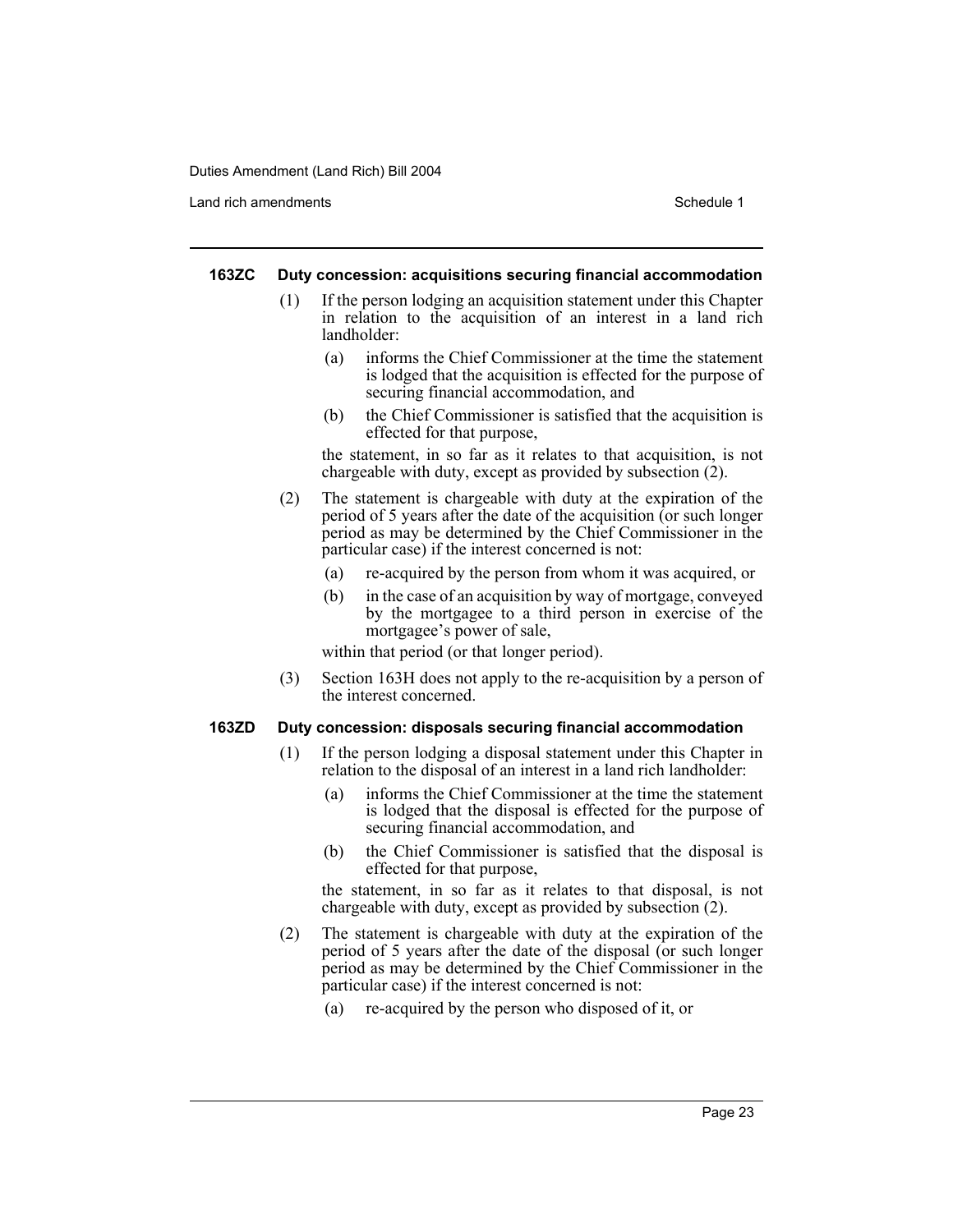Schedule 1 Land rich amendments

(b) in the case of a disposal by way of mortgage, conveyed by the mortgagee to a third person in exercise of the mortgagee's power of sale,

within that period (or that longer period).

(3) Section 163P does not apply to the disposal of the interest concerned for the purpose of its re-acquisition by the person who disposed of it.

#### **163ZE Concession for buy-back arrangements**

- (1) This section applies if:
	- (a) the trustee of a unit trust scheme that is a widely held trust redeems any units in the trust, and
	- (b) the redemption is done for the purpose of re-issuing or re-offering the units for sale, and
	- (c) as a result of the redemption, the scheme would, but for this section, cease to be a widely held trust because a unit holder, individually or together with any associated person, is beneficially entitled to more than 20% of the units in the trust.
- (2) For a period of 30 days beginning on and including the day on which the redemption occurs, the trust is taken to continue to be a widely held trust, but only if the trust continues to have not less than 300 unit holders none of whom, individually or together with any associated person, is beneficially entitled to more than 25% of the units of the trust.
- (3) If, at the end of that 30-day period, a unit holder, individually or together with any associated person, is beneficially entitled to more than 20% of the units in the unit trust scheme:
	- (a) the trust is taken to have ceased to be a widely held trust from the beginning of that 30-day period (as if subsection (2) had never applied), and
	- (b) the Chief Commissioner must make an assessment of the duty chargeable under this Act as if the unit trust scheme had ceased to be a widely held trust scheme at the beginning on that 30-day period, and
	- (c) a tax default occurs for the purposes of the *Taxation Administration Act 1996* if the whole of any duty assessed under paragraph (b) is not paid to the Chief Commissioner within 3 months after the assessment.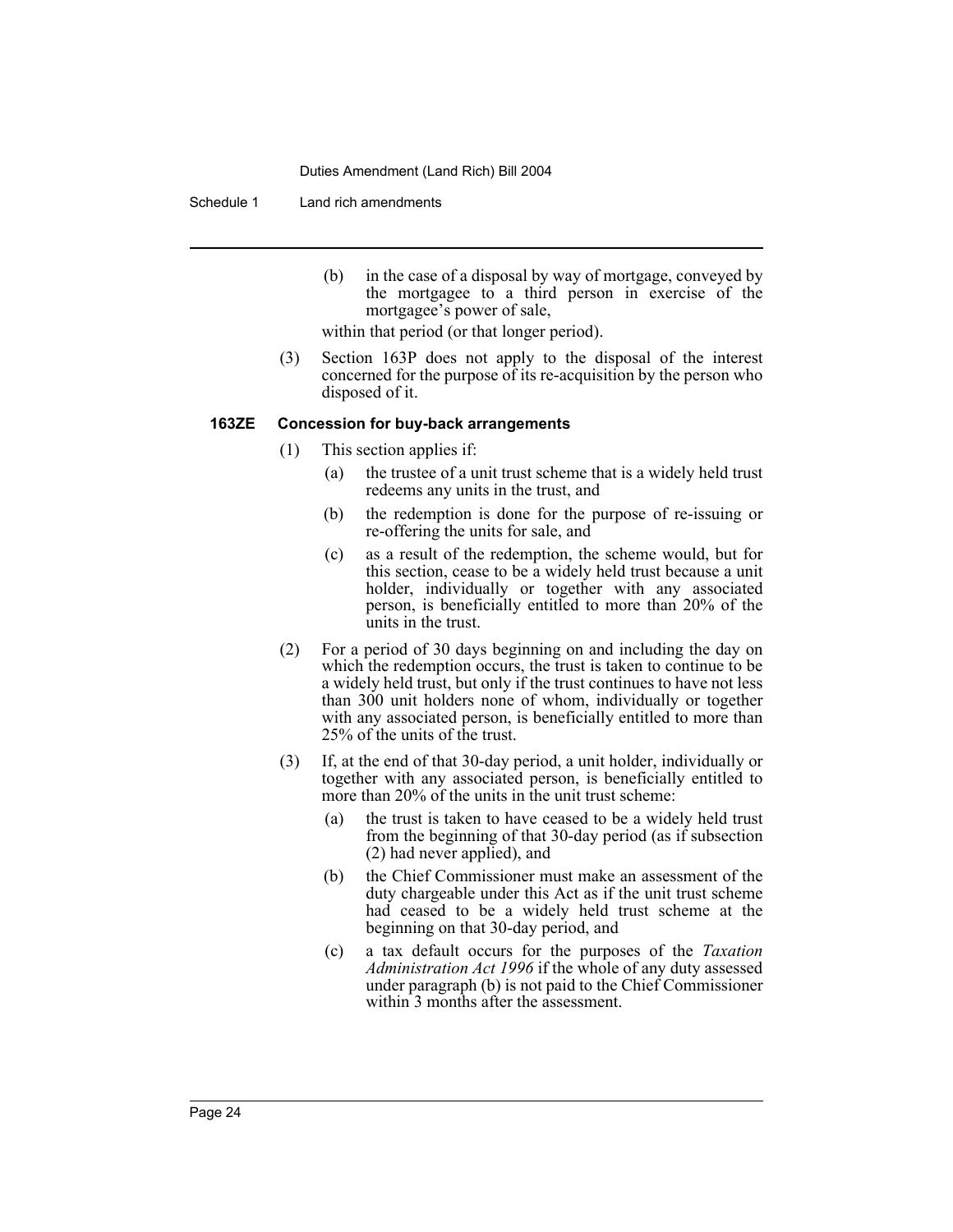Land rich amendments **Schedule 1** and the set of the set of the set of the set of the set of the set of the set of the set of the set of the set of the set of the set of the set of the set of the set of the set of the set

## **Part 6 Further exemptions and concessions for disposal duty**

## **Division 1 Exempt land holdings**

## **163ZF Vendor duty exemptions to be applied**

- (1) A land holding of a landholder is an exempt land holding in relation to a disposal if the Chief Commissioner is satisfied that, had the landholder transferred the land that is the subject of the land holding immediately before the disposal took place, the transfer of the land by the landholder would not be chargeable with duty under Chapter 4 because of the application of one or more of the following provisions:
	- (a) section 162H (Exemption for farms),
	- (b) the provisions set out in Division 4 of Part 5 of Chapter 4 (Exemptions for new and substantially new buildings),
	- (c) section 162S (Improved vacant land).
- (2) For that purpose, the provisions of this Act referred to in subsection (1) are to be applied subject to any modifications the Chief Commissioner considers necessary.
- (3) A person who makes a relevant disposal (including any associated person) is entitled to claim a particular land holding is an exempt land holding because of the application of a provision referred to in subsection (1) (b) in relation to one disposal by the person (or an associated person) only. That is, a land holding that consists of an interest in a particular parcel of land cannot be claimed to be an exempt land holding in relation to a disposal under those provisions if the land holding has been claimed to be an exempt land holding in relation to a previous disposal by the person or an associated person.

## **163ZG Land subject to conservation instruments**

(1) A land holding is an exempt land holding in relation to a disposal if it consists of an interest in land that the Chief Commissioner is satisfied is the subject of a conservation agreement under the *National Parks and Wildlife Act 1974*, or a trust agreement registered as referred to in section 36 of the *Nature Conservation Trust Act 2001*, being in either case an agreement that remains in force in perpetuity. These conservation agreements and registered trust agreements are referred to in this section as *conservation instruments*.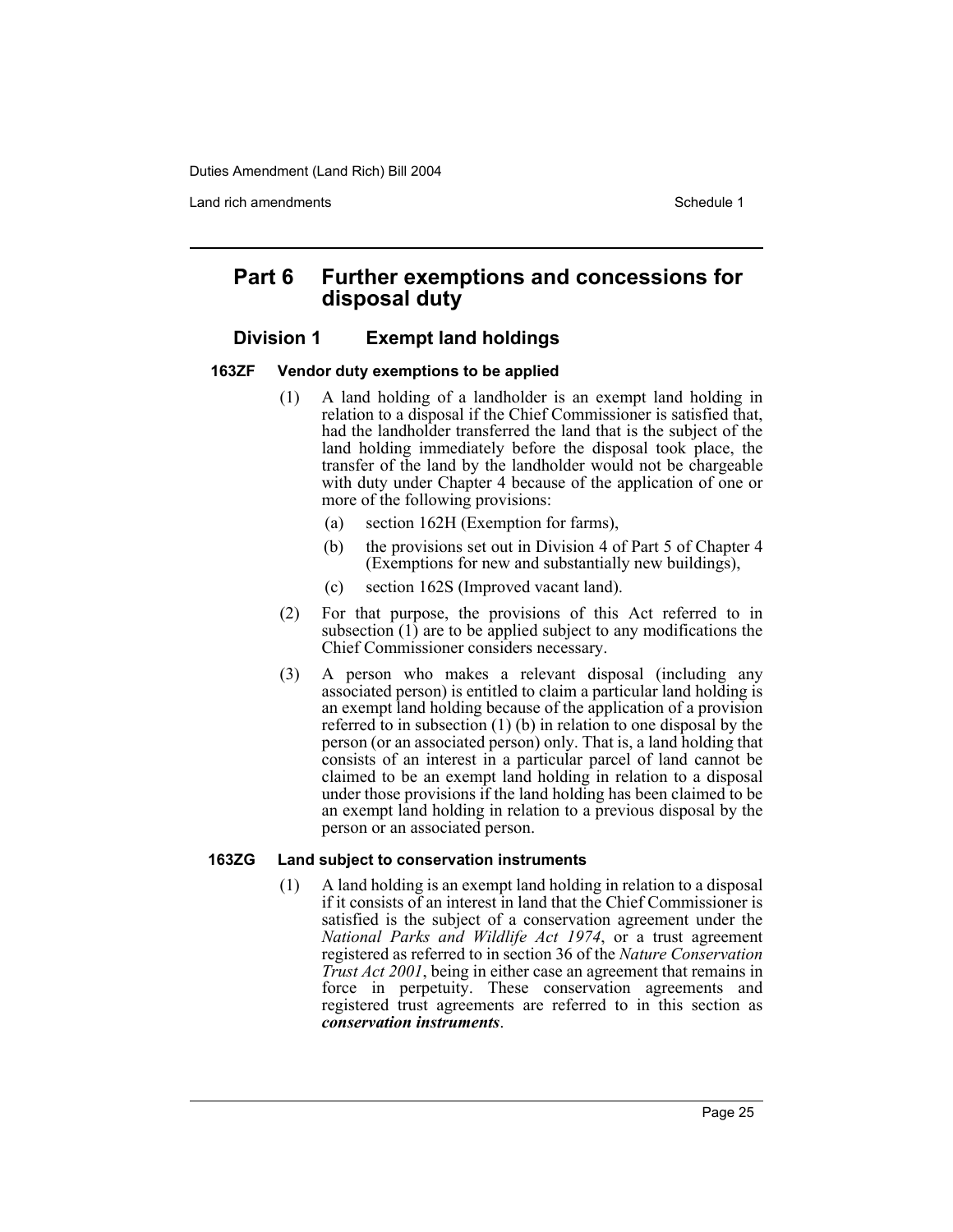Schedule 1 Land rich amendments

- (2) If the land is only partly the subject of a conservation instrument then, for the purpose of charging duty under this Chapter, the unencumbered value of the land holding is to be reduced by the conservation apportionment factor.
- (3) The *conservation apportionment factor* is the proportion that the area of the land that is the subject of the conservation instrument bears to the total area of the land.

## **Division 2 Concession for land holdings that have not significantly increased in value**

## **163ZH Exemption for land holdings that have not increased in value**

In determining the duty to be charged under Part 3 of this Chapter in respect of a relevant disposal, the unencumbered value of a particular land holding of a land rich landholder is to be disregarded if the Chief Commissioner is satisfied that the unencumbered value of the land holding at the disposal date does not exceed the unencumbered value of the land holding at the disposer acquisition date.

#### **163ZI Exemption for land holdings where increase in value does not exceed 12 per cent**

In determining the duty to be charged under Part 3 of this Chapter in respect of a relevant disposal, the unencumbered value of a particular land holding of a land rich landholder is to be disregarded if the Chief Commissioner is satisfied that the unencumbered value of the land holding at the disposal date exceeds the unencumbered value of the land holding at the disposer acquisition date by not more than 12 per cent of the unencumbered value of the land holding at the disposer acquisition date.

## **163ZJ Concession for increases between 12 and 15 per cent**

(1) This section applies in respect of a relevant disposal if the Chief Commissioner is satisfied that the unencumbered value of a particular land holding of the land rich landholder on the disposal date exceeds the unencumbered value of the land holding on the disposer acquisition date by more than 12 per cent, but not more than 15 per cent, of the unencumbered value of the land holding on the disposer acquisition date.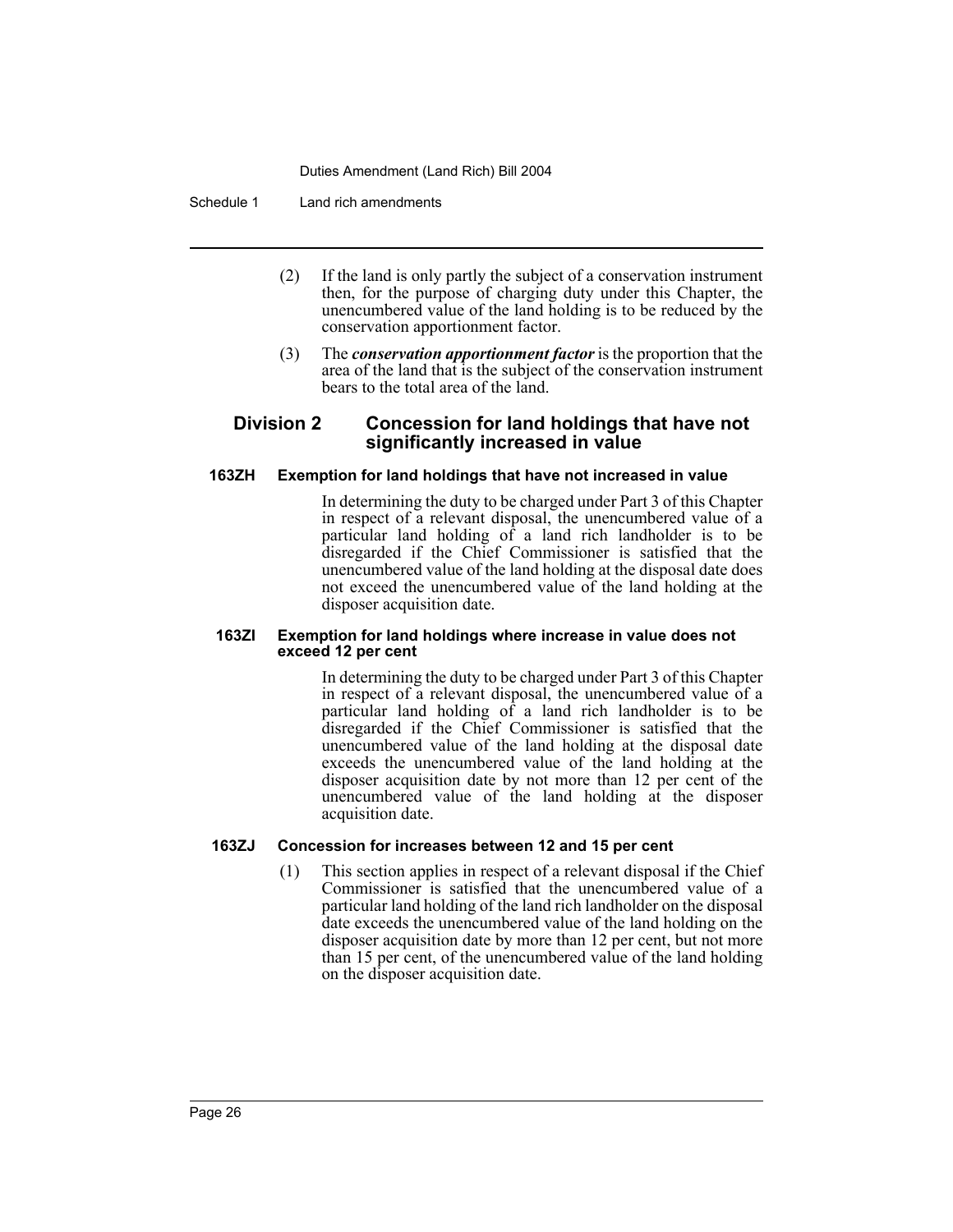Land rich amendments **Schedule 1** and the set of the set of the set of the set of the set of the set of the set of the set of the set of the set of the set of the set of the set of the set of the set of the set of the set

(2) If this section applies, the unencumbered value of the land holding at the disposal date is to be discounted, for the purpose of calculating the duty chargeable under Part 3 of this Chapter, in accordance with the following table:

| Increase in unencumbered value of<br>land holding (expressed as % of<br>unencumbered value of land holding<br>on disposer acquisition date) | Discount on<br>unencumbered<br>value |
|---------------------------------------------------------------------------------------------------------------------------------------------|--------------------------------------|
| More than $12\%$ but not more than $13\%$                                                                                                   | 75%                                  |
| More than $13\%$ but not more than $14\%$                                                                                                   | 50 <sub>%</sub>                      |

More than 14% but not more than 15% 25%

#### **163ZK What is the disposal date?**

For the purposes of this Division, the *disposal date*, in relation to a relevant disposal, is the date on which a liability for the duty chargeable under Part 3 arises or would, but for this Division, arise.

#### **163ZL What is the disposer acquisition date?**

- (1) For the purposes of this Division, the *disposer acquisition date* in relation to a particular land holding of a land rich landholder is:
	- (a) the date on which the person making the relevant disposal first acquired an interest in the landholder or, if the person acquired separate interests in the landholder on separate dates, the earliest date on which the person acquired an interest in the landholder (other than an interest that has previously been disposed of by the person), or
	- (b) the date on which the landholder first acquired the land holding,

whichever is the later.

(2) If a person making a relevant disposal acquired an interest in the landholder as the legal personal representative of a deceased person, as a beneficiary under a will of a deceased person or as a result of the intestacy of a deceased person, the person is taken to have first acquired an interest in the landholder on the date on which the deceased person first acquired an interest in the landholder.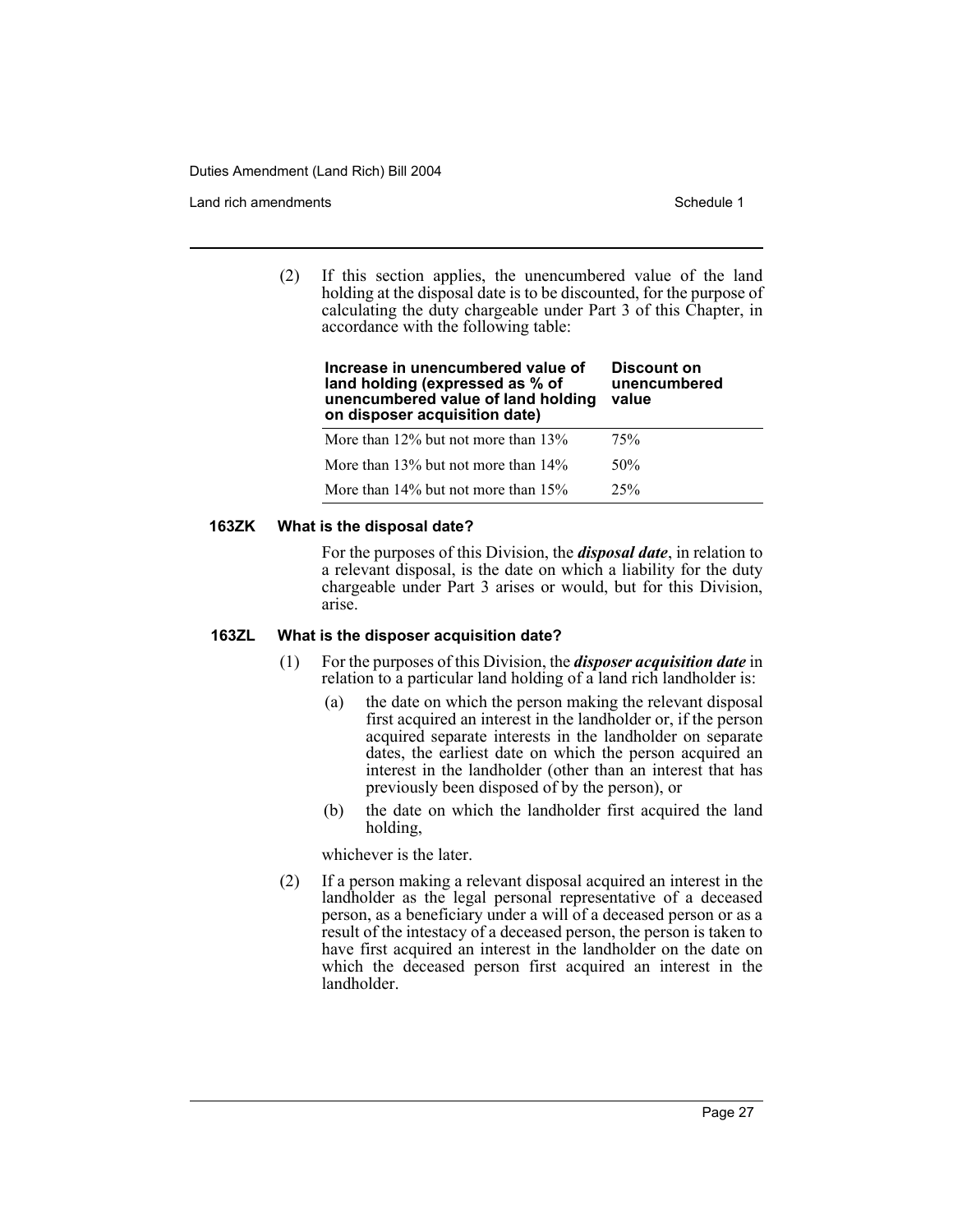Schedule 1 Land rich amendments

#### **163ZM Landholder that holds multiple interests in land**

For the purpose of applying this Division in respect of a disposal by a person in a land rich landholder:

- (a) if the land holdings of the landholder comprise interests in more than one parcel of land, this Division is to be applied separately in respect of each such parcel of land, and
- (b) if a landholder's interest in a particular parcel of land at the disposal date is different from the interest of the landholder in that land at the disposer acquisition date, the unencumbered value of the land holding at the disposer acquisition date is to be determined as if the landholder had held the same interest in the land at the disposer acquisition date as the interest held at the disposal date.

#### **163ZN Determination of value of land holding under this Division**

- (1) For the purposes of this Division, the unencumbered value of a land holding on a particular date is to be determined by reference to any of the following documents:
	- (a) an independent valuation of the land holding as at the relevant disposal date and the disposer acquisition date,
	- (b) any other document the Chief Commissioner considers to be appropriate for calculating the value of the land holding.
- (2) If, after the disposer acquisition date, improvements were made to land in which a landholder has an interest, the unencumbered value of the land holding at the disposer acquisition date is to be determined as if those improvements had not been made.
- (3) The Chief Commissioner may, by notice in writing, require a landholder to provide such information or evidence as the Chief Commissioner may reasonably require for the purpose of ascertaining the unencumbered value of a land holding of the landholder or the disposer acquisition date in relation to such a land holding.
- (4) The Chief Commissioner may refuse to grant an exemption under this Division if the landholder fails to comply with any such notice.
- (5) This section applies despite section 163Z. **Note.** Section 305 allows the Chief Commissioner to require the person making the disposal to obtain a declaration as to the value of property.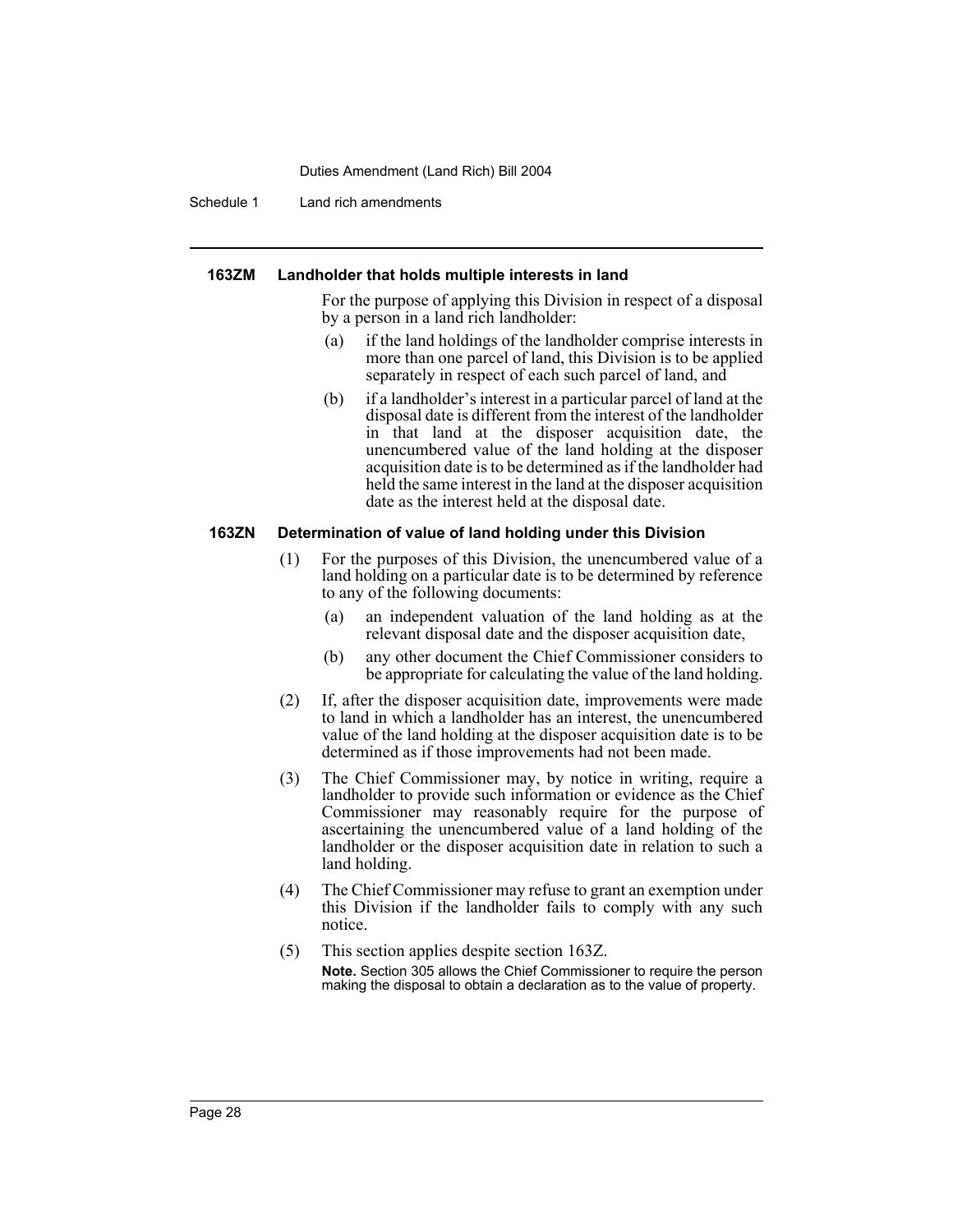Land rich amendments **Schedule 1** and the set of the set of the set of the set of the set of the set of the set of the set of the set of the set of the set of the set of the set of the set of the set of the set of the set

## **Division 3 Other exemptions and concessions**

## **163ZO No double duty**

If a relevant disposal consists of a redemption of units in a unit trust scheme and the Chief Commissioner is satisfied that the disposal forms part of an arrangement under which any land holdings of the landholder are transferred, the duty chargeable in respect of the relevant disposal under Part 3 of this Chapter is to be reduced by the amount of duty (if any) paid under Chapter 4 in respect of the transfer of the land holdings.

## **163ZP Passive disposals**

- (1) A disposal by a person of an interest in a landholder is an exempt transaction if the Chief Commissioner is satisfied that the disposal is a passive disposal and does not form part of an arrangement to avoid the payment of duty under this Act.
- (2) A disposal by a person of an interest in a landholder is a *passive disposal* if:
	- (a) the disposal occurs entirely as a consequence of actions, decisions or events over which the person and any associated persons had no control, and
	- (b) the person and any associated persons do not receive any consideration or benefit as a consequence of the disposal.

## **163ZQ Disposals for no consideration by charities and others**

A disposal by a person of an interest in a land rich landholder is an exempt transaction if the disposal consists of the disposal of property to another person for no consideration and the Chief Commissioner is satisfied that, had the disposal been a transfer by the person of land to that other person, the other person would not be liable to pay duty on the transfer under this Act (disregarding Division 1 of Part 8 of Chapter 2 and section 278).

## **Division 4 General**

## **163ZR General**

- (1) This Part does not affect a determination under this Chapter as to whether a landholder is land rich.
- (2) This Part does not affect any liability for the duty chargeable under Part 2 in respect of a relevant acquisition.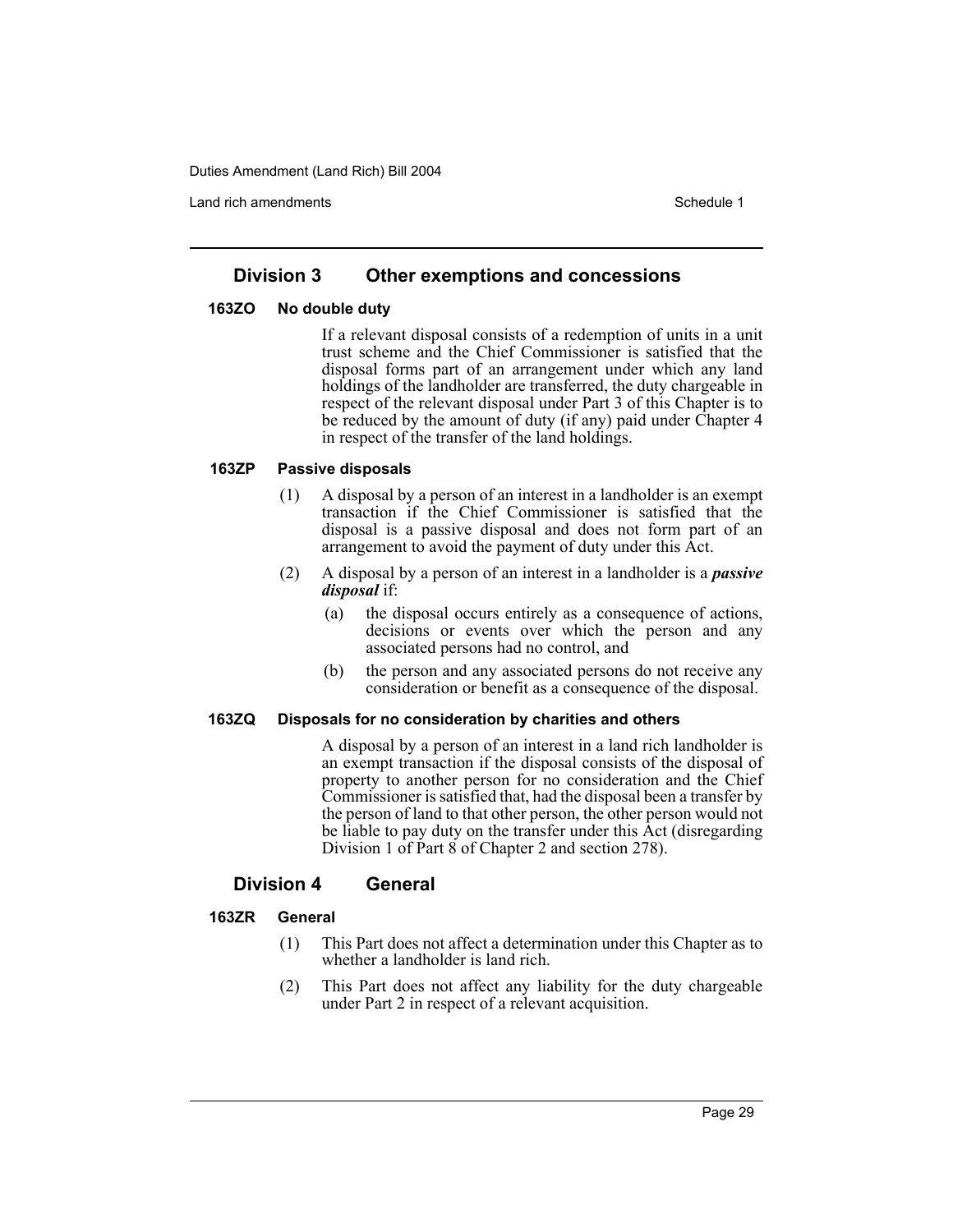Schedule 1 Land rich amendments

## **Part 7 Registration of unit trust schemes**

## **163ZS Application for registration**

- (1) The responsible entity of a unit trust scheme may apply to the Chief Commissioner for registration of the scheme as:
	- (a) an imminent public unit trust scheme, or
	- (b) a wholesale unit trust scheme, or
	- (c) an imminent wholesale unit trust scheme.
- (2) An application must be made by the applicant in an approved form.
- (3) In considering an application for registration under this Part, the Chief Commissioner may take into account any matter he or she considers relevant.

#### **163ZT Registration of imminent public unit trust scheme**

- (1) On application by the responsible entity of a unit trust scheme, the Chief Commissioner may register the unit trust scheme as an imminent public unit trust scheme if the Chief Commissioner is satisfied that the scheme meets the criteria for registration as an imminent public unit trust scheme.
- (2) The criteria for registration as an imminent public unit trust scheme are that:
	- (a) the unit trust scheme will become a listed trust or widely held trust within 12 months (or such longer period as the Chief Commissioner may determine) after the Chief Commissioner gives written notice of his or her intention to register the unit trust scheme as an imminent public unit trust scheme, and
	- (b) the units issued in the trust before the scheme becomes a listed trust or widely held trust have been or will be issued only for the purpose of the unit trust scheme becoming a listed trust or widely held trust, and
	- (c) those units are or will be the only units issued until the unit trust scheme becomes a listed trust or widely held trust.

## **163ZU Registration of wholesale unit trust schemes**

(1) On application by the responsible entity of a unit trust scheme, the Chief Commissioner may register the unit trust scheme as a wholesale unit trust scheme if the Chief Commissioner is satisfied that the scheme meets the criteria for registration as a wholesale unit trust scheme.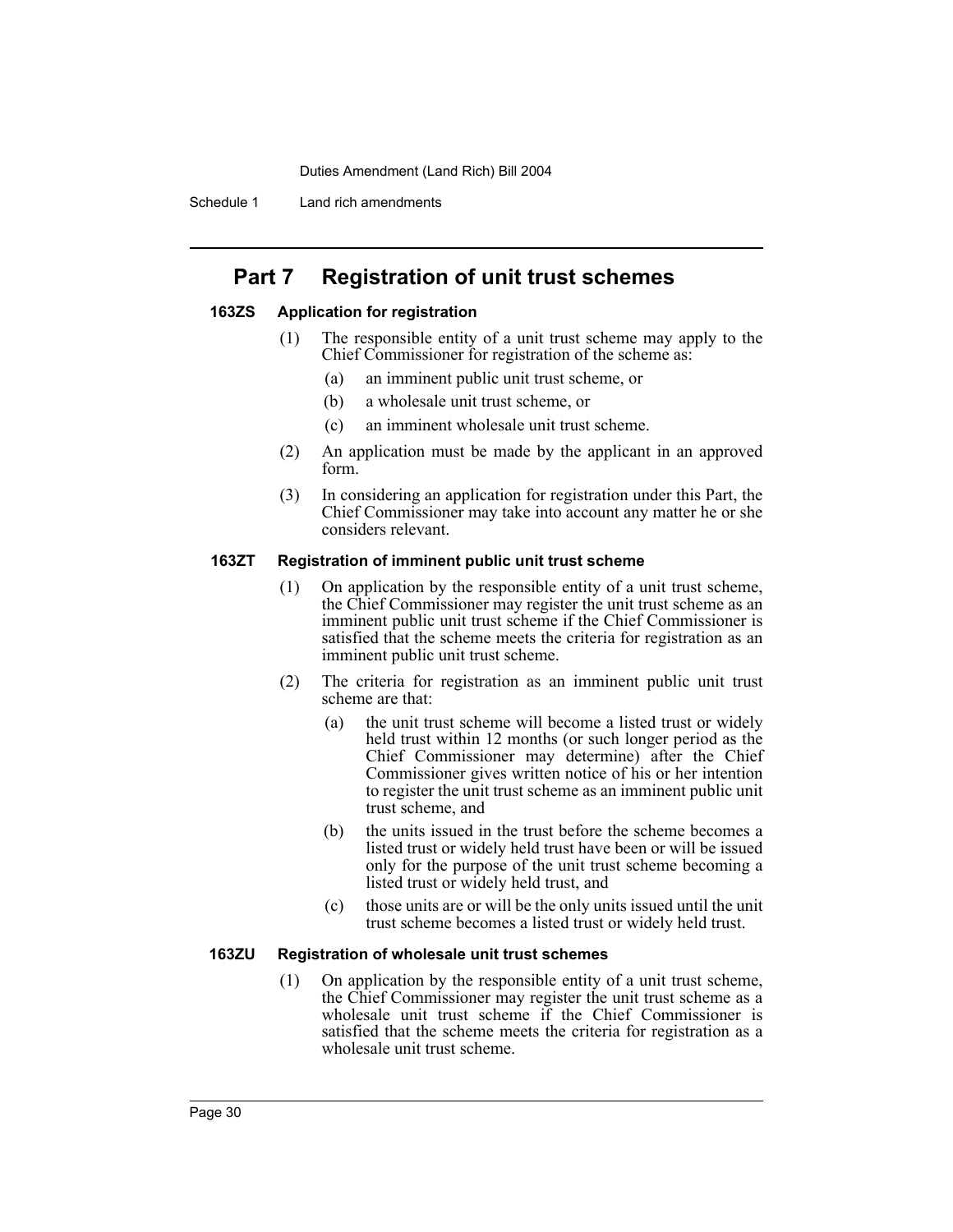Land rich amendments **Schedule 1** and the set of the set of the set of the set of the set of the set of the set of the set of the set of the set of the set of the set of the set of the set of the set of the set of the set

- (2) The criteria for registration as a wholesale unit trust scheme are that:
	- (a) not less than 80% of the units in the unit trust scheme are held by qualifying investors, being any of the following:
		- (i) the trustee of a complying superannuation fund which has not less than 300 members,
		- (ii) the trustee of a complying approved deposit fund which has not less than 300 members,
		- (iii) the trustee of a pooled superannuation trust,
		- (iv) the trustee of a public unit trust,
		- (v) a life company if its holding of the units in the unit trust scheme is an investment of a statutory fund maintained by it under the *Life Insurance Act 1995* of the Commonwealth (and, for the purposes of this subparagraph, the holding of units by a life company by way of an investment of a statutory fund of the life company is taken to be a holding of units by the life company in a separate capacity from a holding of units by the life company by way of investment of another statutory fund of the life company),
		- (vi) a custodian for a trustee, or a trustee for a life company, referred to in any of the preceding subparagraphs in its capacity as such a custodian or trustee,
		- (vii) the trustee of another wholesale unit trust scheme,
		- (viii) the custodian or trustee for an IDPS, or investor directed portfolio service, within the meaning of the relevant ASIC policy statement, in its capacity as such a custodian or trustee, if the IDPS has not less than 300 clients or investors, none of whom (individually or together with any associated person) is beneficially entitled to more than 20% of the property to which the IDPS relates,
			- (ix) the Crown in right of the Commonwealth, a State or a Territory (including any statutory body representing the Crown in right of the Commonwealth, a State or a Territory), and
	- (b) each qualifying investor holds less than 50% of the units in the unit trust scheme or, if a qualifying investor holds units in the unit trust scheme in more than one capacity, the qualifying investor holds less than 50% of the units in each capacity.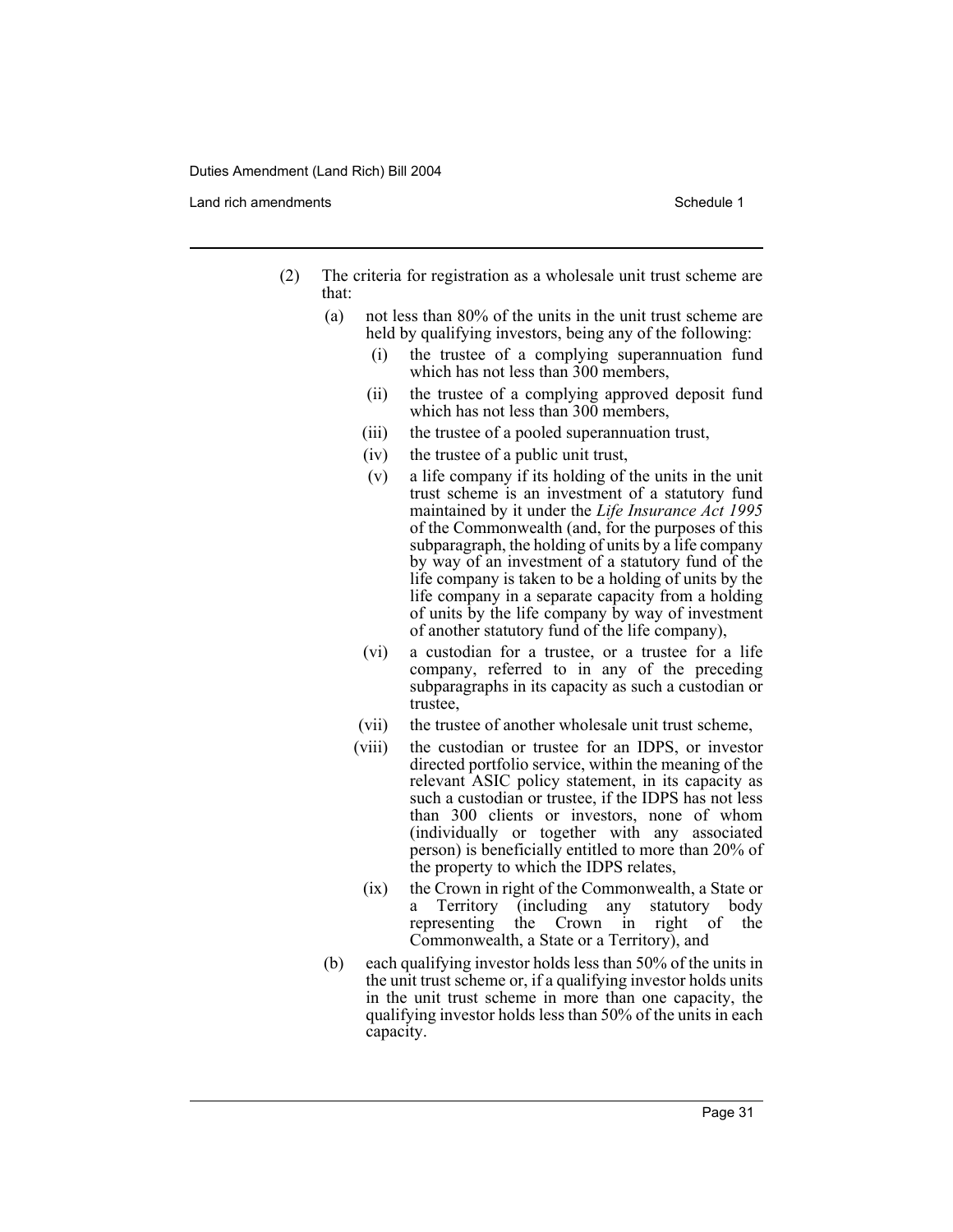#### Schedule 1 Land rich amendments

- (3) A listed trust is not eligible for registration as a wholesale unit trust scheme.
- (4) In this section:

*relevant ASIC policy statement* means the policy statement *PS 148: Investor Directed Portfolio Services* published by the Australian Securities and Investments Commission, or such other policy statement published by the Commission as the Chief Commissioner may from time to time approve for the purpose of this section.

## **163ZV Registration of imminent wholesale unit trust schemes**

- (1) On application by the responsible entity of a unit trust scheme, the Chief Commissioner may register the unit trust scheme as an imminent wholesale unit trust scheme if the Chief Commissioner is satisfied that the scheme meets the criteria for registration as an imminent wholesale unit trust scheme.
- (2) The criteria for registration as an imminent wholesale unit trust scheme are that:
	- (a) the unit trust scheme will meet the criteria for registration as a wholesale unit trust scheme within 12 months (or such longer period as the Chief Commissioner may determine) after the Chief Commissioner gives written notice of his or her intention to register the trust as an imminent wholesale unit trust scheme, and
	- (b) the units issued in the trust before the scheme meets the criteria for registration as a wholesale unit trust scheme have been or will be issued only for the purpose of the unit trust scheme meeting those criteria, and
	- (c) those units are or will be the only units issued before the trust meets those criteria.

## **163ZW Duration of registration**

- (1) Registration of a unit trust scheme under this Part takes effect on the day specified by the Chief Commissioner in respect of the scheme, which may be a day occurring before the day on which registration is granted.
- (2) Registration of a wholesale unit trust scheme remains in force until it is cancelled by the Chief Commissioner.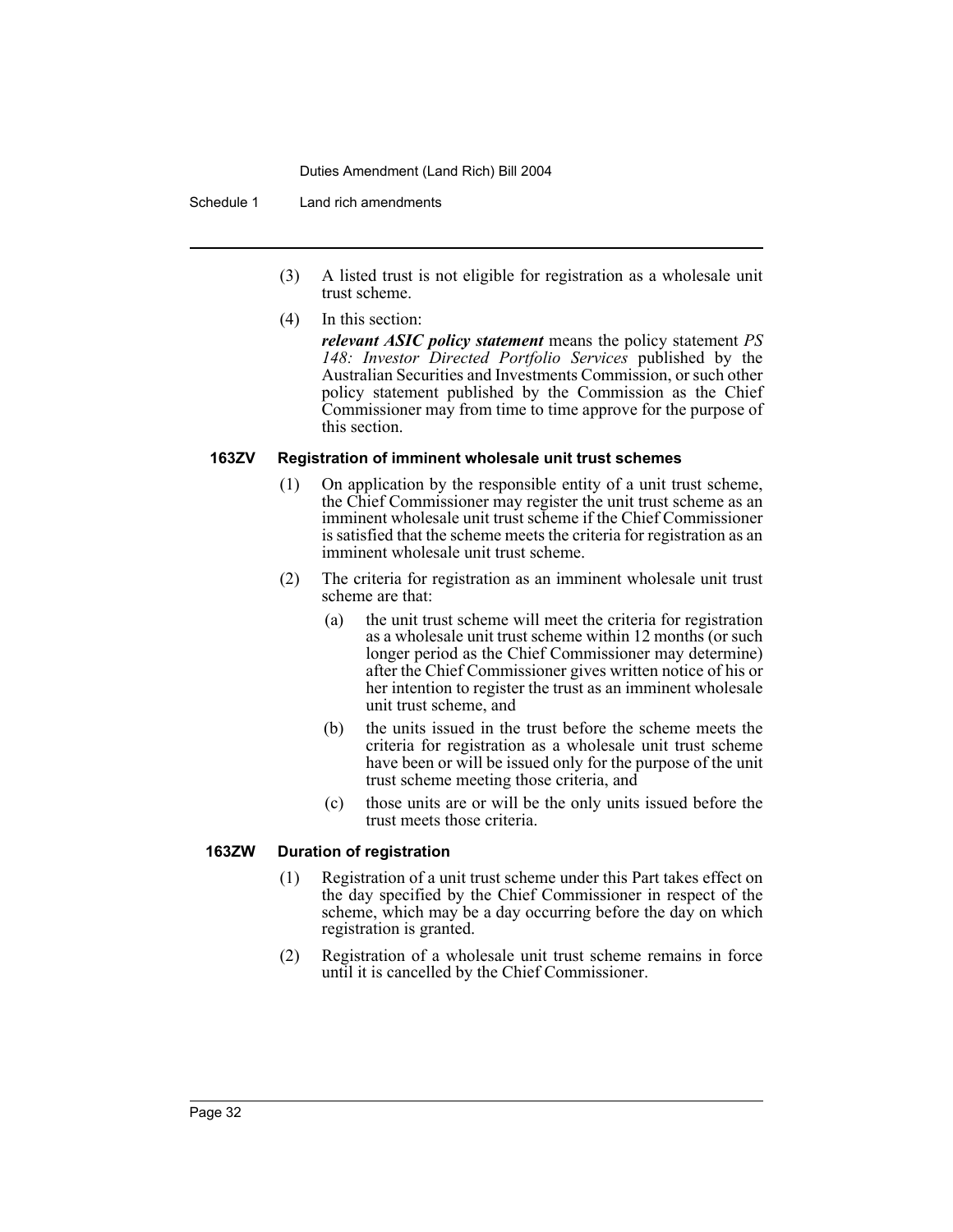Land rich amendments **Schedule 1** and the set of the set of the set of the set of the set of the set of the set of the set of the set of the set of the set of the set of the set of the set of the set of the set of the set

(3) Unless cancelled earlier, registration of an imminent public unit trust scheme or an imminent wholesale unit trust scheme remains in force for 12 months from the date on which registration takes effect or for such further period as the Chief Commissioner may, from time to time, specify in respect of the unit trust scheme.

## **163ZX Register**

- (1) The Chief Commissioner is to keep a register of unit trust schemes registered as wholesale unit trust schemes under this Part.
- (2) The following information is to be entered in the register in relation to each unit trust scheme registered as a wholesale unit trust scheme:
	- (a) the name of the unit trust scheme,
	- (b) the date of registration,
	- (c) such other information relating to the unit trust scheme as the Chief Commissioner may approve.
- (3) The register is to be kept in such form as the Chief Commissioner considers appropriate.
- (4) A copy of the register is to be made available for public inspection by publication on the website of the Office of State Revenue in the Treasury, and in such other manner as the Chief Commissioner may approve.

## **163ZY Reporting requirements**

- (1) As a condition of registration under this Part, the Chief Commissioner may impose requirements on the responsible entity of the registered unit trust scheme to give the Chief Commissioner information specified by the Chief Commissioner about the unit trust scheme at the times required by the Chief Commissioner.
- (2) Requirements may be imposed under subsection (1) at the time of registration or at any subsequent time.

#### **163ZZ Cancellation of registration**

- (1) The Chief Commissioner may cancel the registration of a unit trust scheme at any time if the Chief Commissioner is satisfied that:
	- (a) a disqualifying circumstance within the meaning of section 163ZZA has occurred in respect of that scheme, or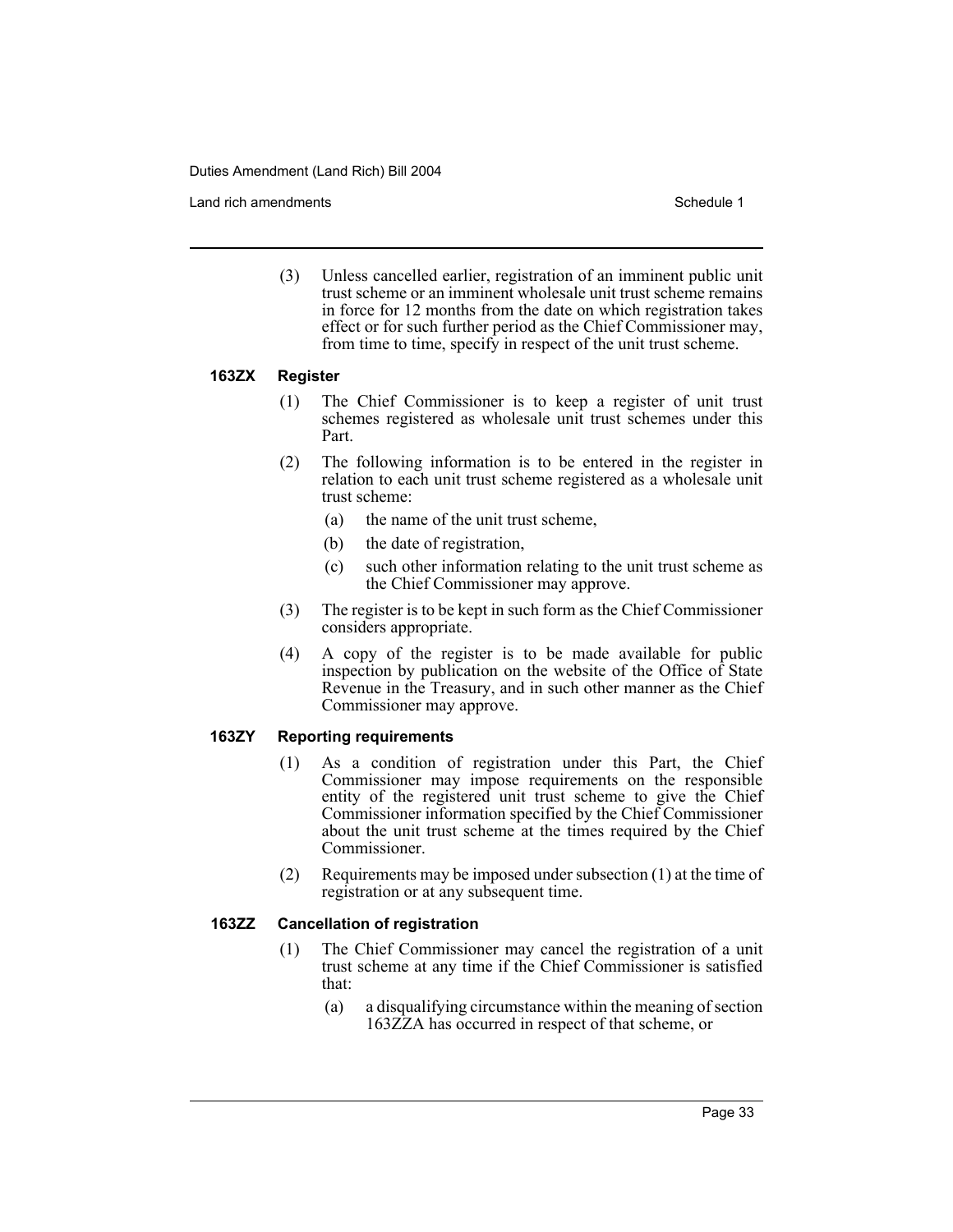Schedule 1 Land rich amendments

- (b) the responsible entity of the unit trust scheme has contravened a condition of registration of the unit trust scheme imposed under this Part, or
- (c) in the case of an imminent public unit trust scheme, the unit trust scheme has become a listed trust or a widely held trust, or
- (d) in the case of an imminent wholesale unit trust scheme, the unit trust scheme is registered as a wholesale unit trust scheme.
- (2) The Chief Commissioner cancels the registration of a unit trust scheme by giving written notice of cancellation to the responsible entity of the scheme including the reasons for the cancellation.

#### **163ZZA Disqualifying circumstances for registered unit trust schemes**

- (1) In this section, *disqualifying circumstance* means a circumstance that causes a unit trust scheme that is registered under this Part to fail or cease to meet the relevant criteria for registration.
- (2) If a disqualifying circumstance occurs in respect of a unit trust scheme:
	- (a) the responsible entity of the unit trust scheme must give the Chief Commissioner notice of the disqualifying circumstance within 28 days after it occurs, and
	- (b) the unit trust scheme is taken to have not been a public unit trust scheme or a wholesale unit trust scheme on and from the disqualification date, and
	- (c) the Chief Commissioner must make an assessment of duty chargeable under this Act in respect of any acquisition of an interest in the unit trust scheme as if the unit trust scheme had not been a wholesale unit trust scheme or a public unit trust scheme, as the case requires, on and from the disqualification date, and
	- (d) a tax default occurs for the purposes of the *Taxation Administration Act 1996* if the whole of any duty assessed under paragraph (c) is not paid to the Chief Commissioner within 3 months after the assessment.
- (3) For the purposes of this section, the *disqualification date* means:
	- (a) in respect of a unit trust scheme registered under this Part as a wholesale unit trust scheme—the date on which the disqualifying circumstance occurs, and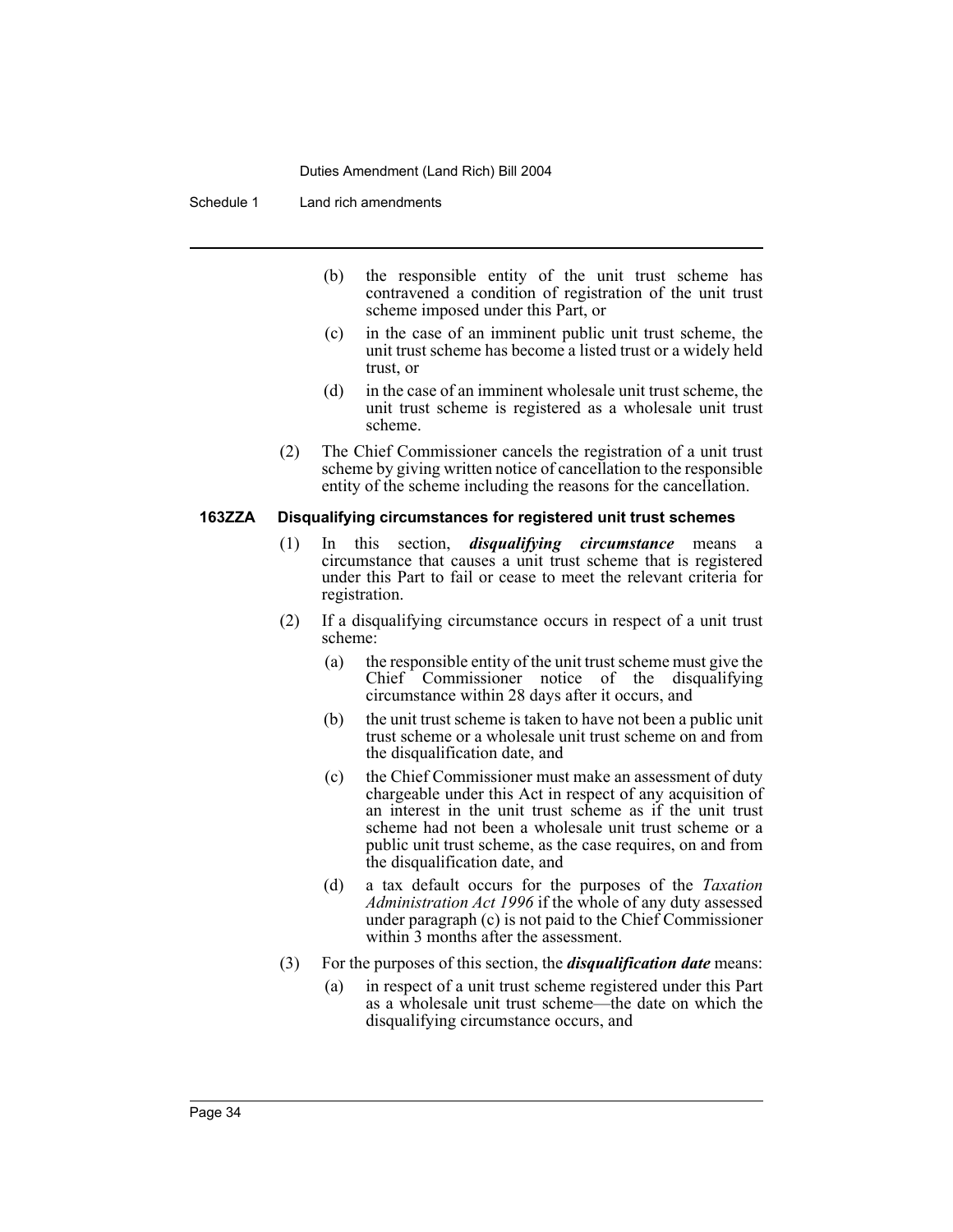Land rich amendments **Schedule 1** and the set of the set of the set of the set of the set of the set of the set of the set of the set of the set of the set of the set of the set of the set of the set of the set of the set

(b) in respect of a unit trust scheme registered under this Part as an imminent public unit trust scheme or an imminent wholesale unit trust scheme—the date on which registration of the unit trust scheme under this Part first took effect.

## **163ZZB Meaning of "responsible entity"**

In this Part, a reference to the *responsible entity* for a unit trust scheme is, in the case of a unit trust scheme for which there is no responsible entity, a reference to the trustee of that unit trust scheme.

## **[5] Chapter 5, Part 1, sections 163 and 164**

Re-number the sections as sections 164 and 164A respectively.

## **[6] Section 164 (as re-numbered by this Act)**

Omit "section 164" wherever occurring. Insert instead "section 164A".

## **[7] Section 275 Charitable and benevolent bodies**

Insert after section 275 (2):

(2A) Land rich duty is not chargeable on the acquisition or disposal of an interest in a land rich landholder by an exempt charitable or benevolent body.

## **[8] Section 275 (3)**

Insert at the end of paragraph (b) (ii) of the definition of *exempt charitable or benevolent body*:

, or

(iii) (in the application of this definition for the purposes of subsection  $(2A)$  the land holdings of the landholder are being used or are to be used for such purposes as the Chief Commissioner may approve in accordance with guidelines approved by the Treasurer.

## **[9] Section 275 (3)**

Insert in alphabetical order:

*land rich duty* means the duty chargeable under Chapter 4A.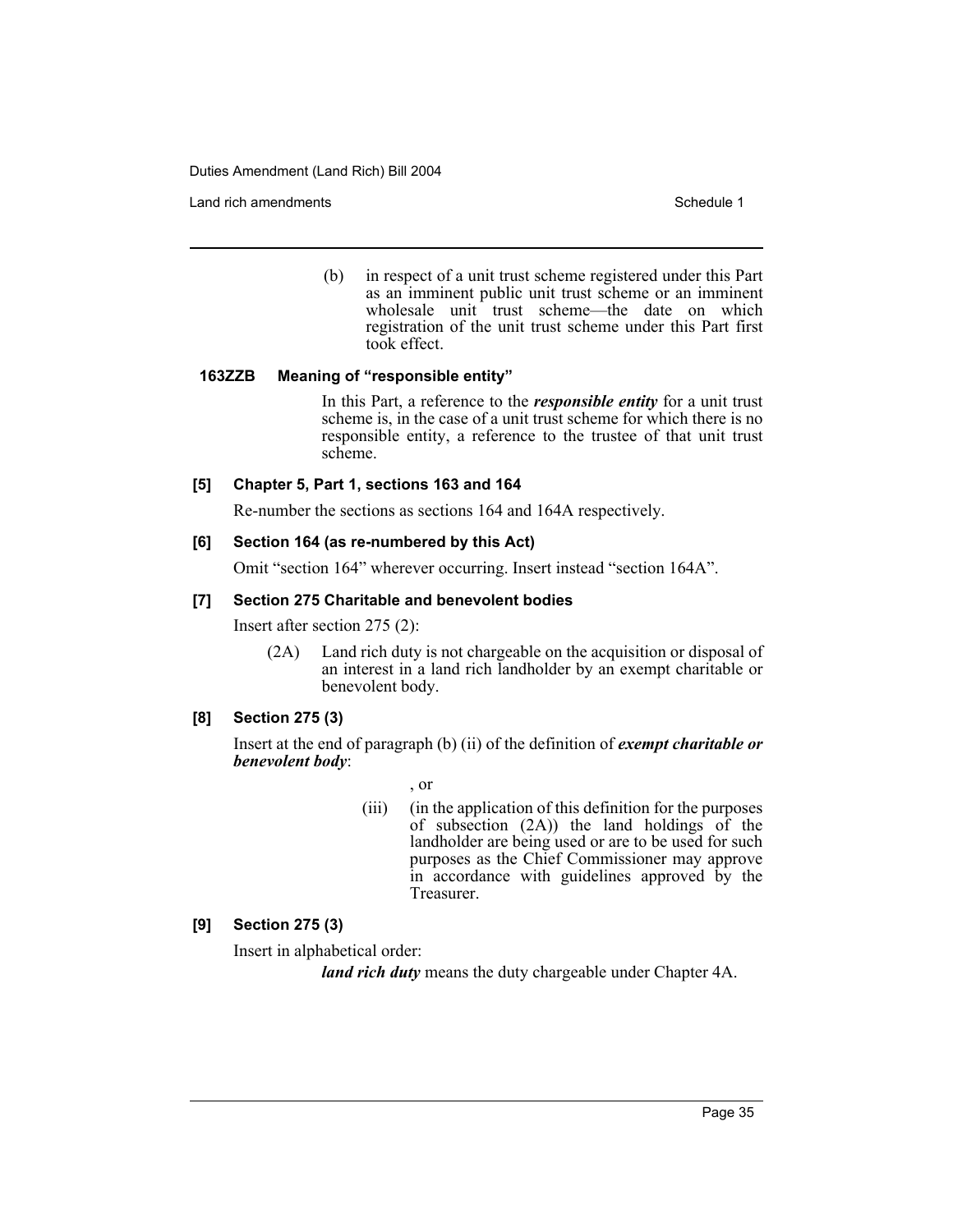Schedule 1 Land rich amendments

## **[10] Schedule 1 Savings, transitional and other provisions**

Insert at the end of clause 1 (1):

*Duties Amendment (Land Rich) Act 2004*

## **[11] Schedule 1, Part 20**

Insert at the end of the Schedule:

## **Part 20 Provisions consequent on enactment of Duties Amendment (Land Rich) Act 2004**

## **44 Definition**

In this Part:

*amending Act* means the *Duties Amendment (Land Rich) Act 2004*.

## **45 Application of land rich acquisition and disposal provisions**

- (1) The duty charged by Chapter 4A, as inserted by the amending Act, is charged on an acquisition or disposal of an interest in a landholder (within the meaning of that Chapter) if the acquisition or disposal is made on or after the commencement of Schedule 1 to that Act, subject to this clause.
- (2) Duty under Part 3 of Chapter 4A is not chargeable on a disposal of an interest in a landholder if the disposal is made pursuant to an agreement entered into before 7 May 2004.
- (3) Despite Part 3 of Chapter 4A, a liability for duty in respect of a relevant disposal made on or after the commencement of Schedule 1 to the amending Act but before the date of assent to that Act arises on the date of assent to the amending Act. Accordingly, the 3-month period referred to in section 163Q starts on the date of assent to the amending Act.
- (4) The period of 3 years referred to in sections 163N (2) and 163P (2) (d) is taken to exclude any part of that period that occurred before the commencement of Schedule 1 to the amending Act.

## **46 Continuation of obligations under Part 2 of Chapter 3**

(1) Part 2 of Chapter 3, as in force immediately before the commencement of Schedule 1 to the amending Act, continues to apply in respect of any acquisition of an interest in a landholder made before that commencement, as if the amending Act had not been enacted.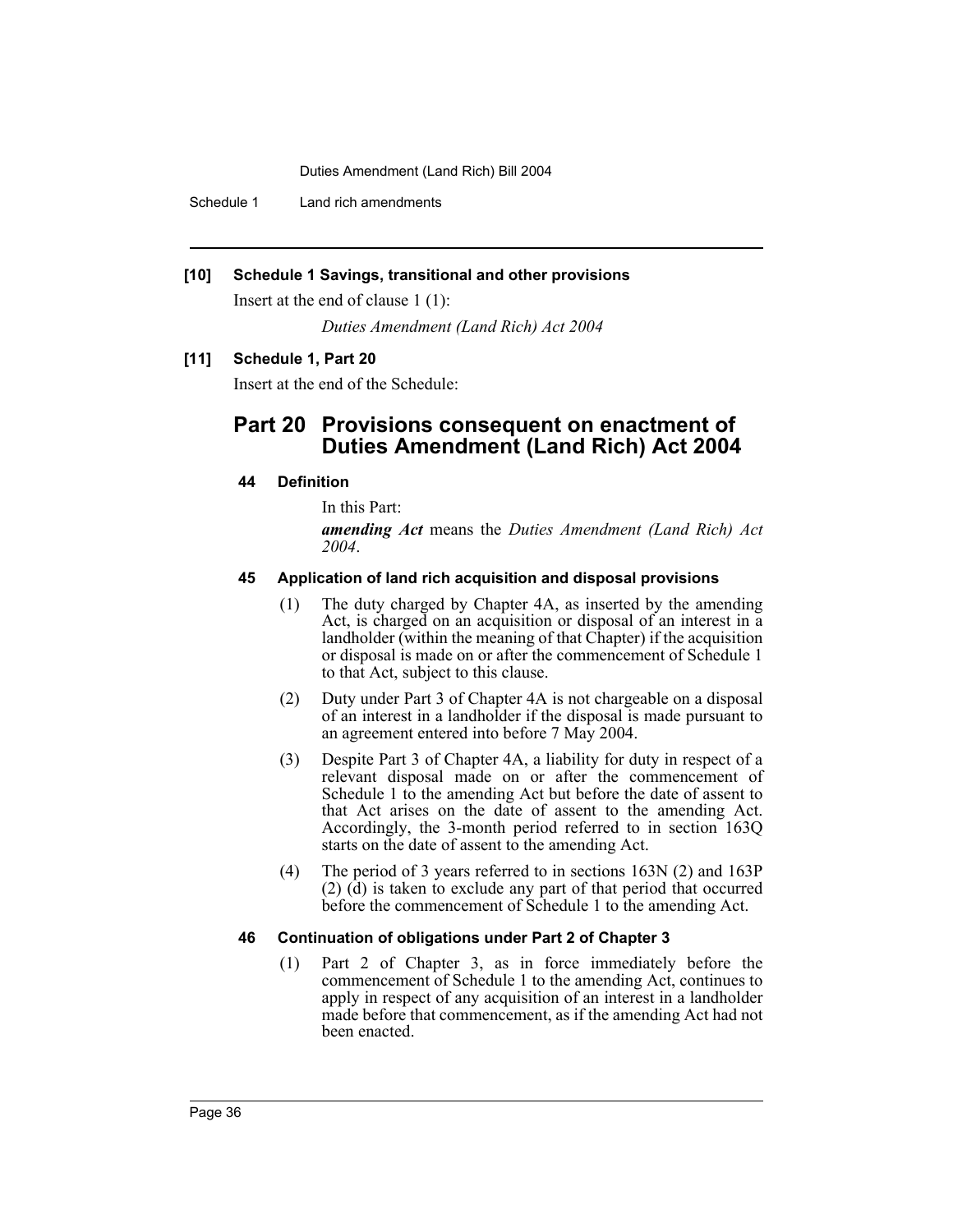Land rich amendments **Schedule 1** and the set of the set of the set of the set of the set of the set of the set of the set of the set of the set of the set of the set of the set of the set of the set of the set of the set

(2) In relation to acquisitions made on or after the commencement of Schedule 1 to the amending Act, clause 35 applies as if a reference to Part 2 of Chapter  $3$  or section  $118$  included a reference to Chapter 4A or section 163K respectively.

#### **47 Wholesale unit trust schemes**

- (1) A unit trust scheme that is a wholesale unit trust scheme, within the meaning of the former wholesale unit trust scheme definition, is taken to be wholesale unit trust scheme for the purposes of Chapter 4A.
- (2) Subclause (1) ceases to apply in respect of a unit trust scheme:
	- (a) at the end of the transitional period, or
	- (b) on the actual registration of the unit trust scheme as a wholesale unit trust scheme under Chapter 4A, or
	- (c) on the unit trust scheme becoming a listed trust or widely held trust,

whichever happens first.

- (3) For the purposes of this clause, the *transitional period* means the period commencing on the commencement of Schedule 1 to the amending Act and ending at the end of:
	- (a) 30 June 2005, or
	- (b) such later date as may be fixed by the Chief Commissioner, by order published in the Gazette.
- (4) In this clause:

*former wholesale unit trust scheme definition* means paragraph (a) of the definition of *wholesale unit trust scheme* as in force under this Act immediately before the commencement of Schedule 1 to the amending Act.

#### **48 Imminent public unit trust schemes and imminent wholesale unit trust schemes**

(1) A unit trust scheme that, immediately before the commencement of Schedule 1 to the amending Act, was a public unit trust scheme or a wholesale unit trust scheme as a consequence of the Chief Commissioner giving notice under the former concessionary provisions, is taken to be registered as an imminent public unit trust scheme, or an imminent wholesale unit trust scheme, respectively, under Chapter 4A.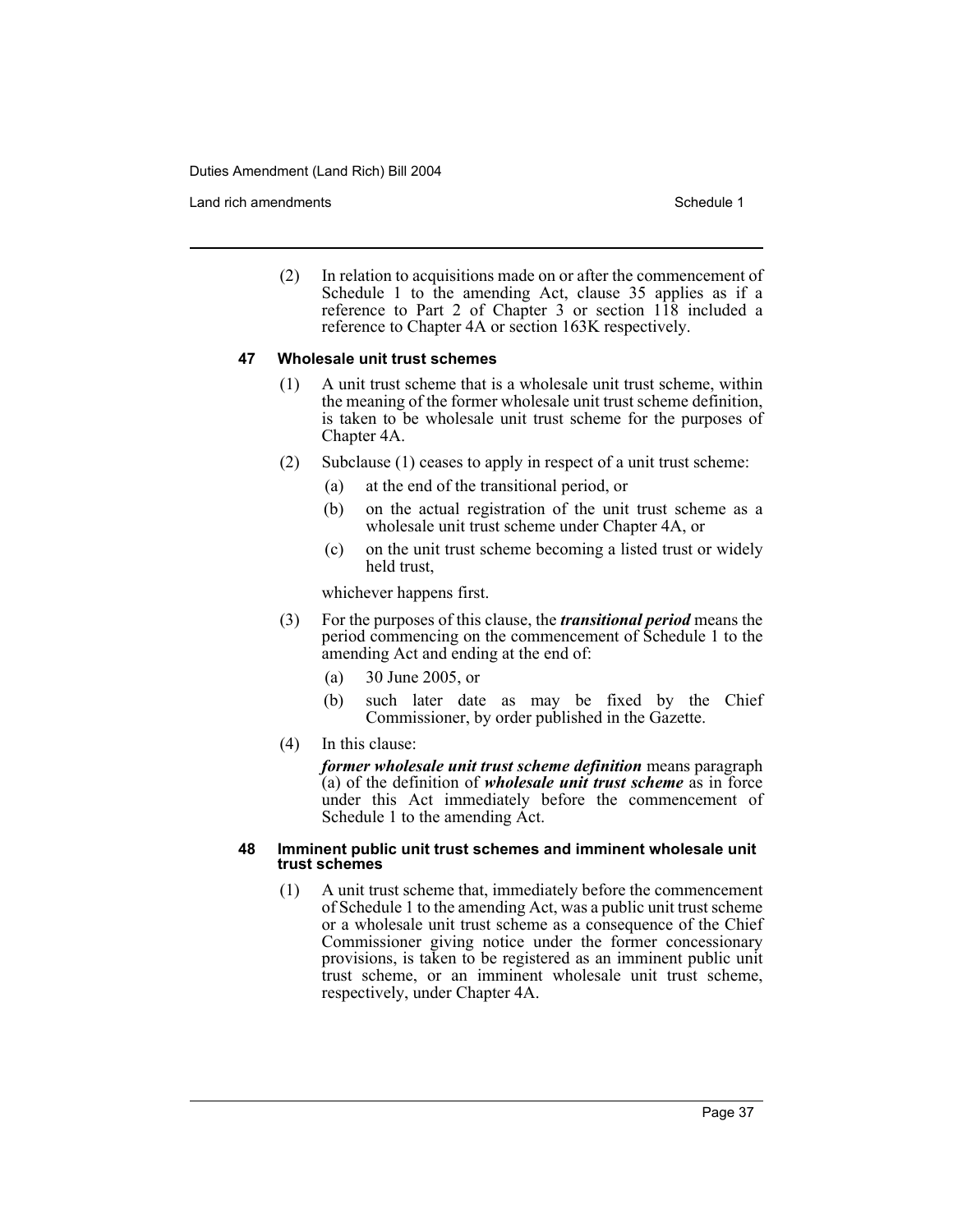## Schedule 1 Land rich amendments

- (2) Subclause (1) ceases to apply in respect of a unit trust scheme:
	- (a) at the end of the period of 12 months after the commencement of this clause, or
	- (b) on the occurrence of a disqualifying circumstance (within the meaning of section 124, as in force before the commencement of Schedule 1 to the amending Act) in respect of the unit trust scheme, or
	- (c) on the actual registration of the unit trust scheme as an imminent public unit trust scheme, wholesale unit trust scheme or an imminent wholesale unit trust scheme under Chapter 4A, or
	- (d) on the unit trust scheme becoming a listed trust or widely held trust,

whichever happens first.

- (3) Section 124, as in force before the commencement of Schedule 1 to the amending Act, continues to apply in respect of a unit trust scheme that, immediately before the commencement of Schedule 1 to the amending Act, was a public unit trust scheme or a wholesale unit trust scheme as a consequence of the Chief Commissioner giving notice under the former concessionary provisions.
- (4) In this clause:

*former concessionary provisions* means the provisions of paragraph (c) of the definition of *public unit trust scheme*, and paragraph (b) of the definition of *wholesale unit trust scheme*, as in force immediately before the commencement of Schedule 1 to the amending Act.

## **[12] Dictionary**

Omit "Part 2 of Chapter 3 (Certain transactions treated as transfers)" from the definition of *associated person*.

Insert instead "Chapter 4A (Acquisition and disposal of interests in land rich landholders)".

## **[13] Dictionary, definition of "interest in a landholder"**

Omit the definition.

## **[14] Dictionary, definition of "lease"**

Omit "section 164". Insert instead "section 164A".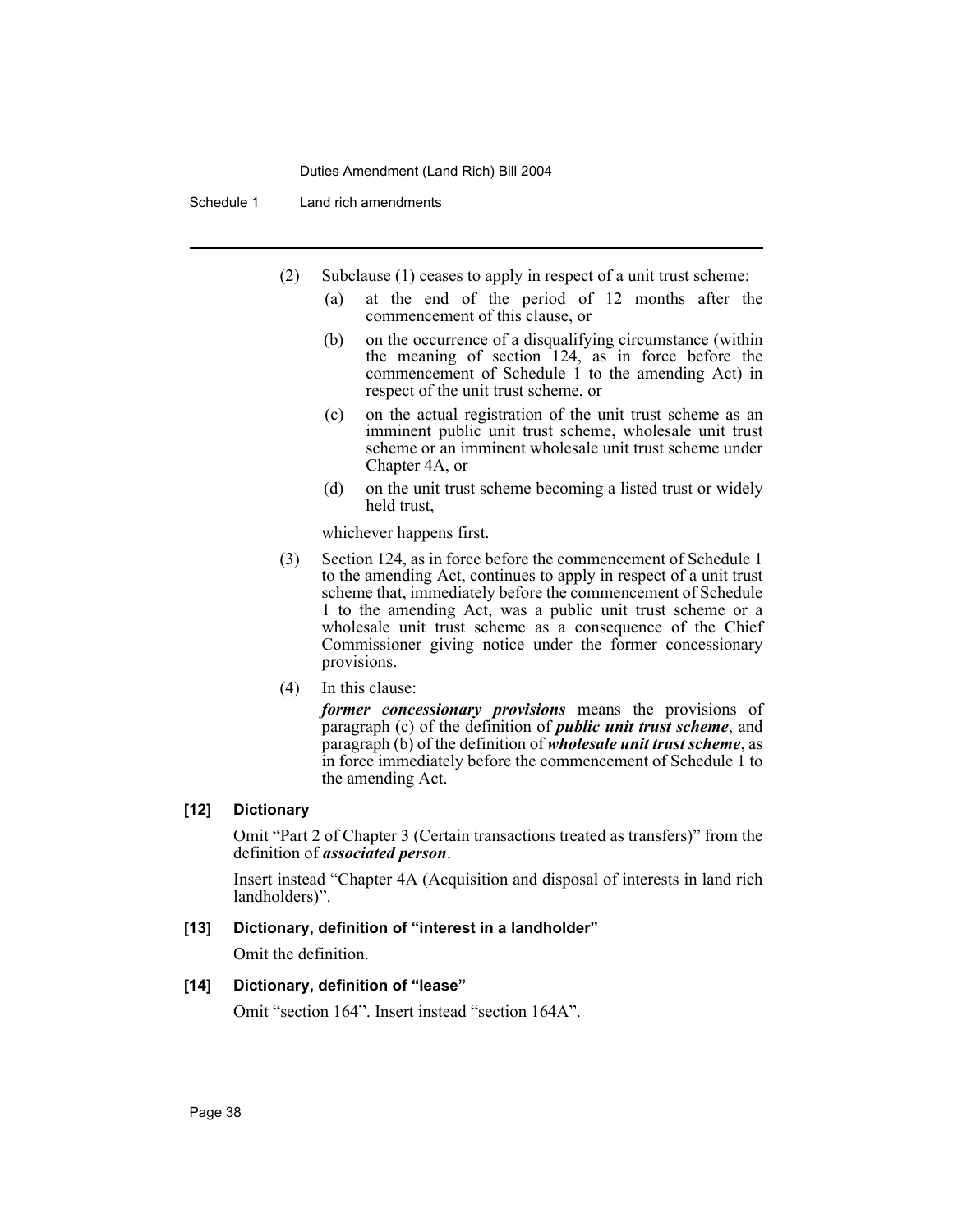Land rich amendments **Schedule 1** and the set of the set of the set of the set of the set of the set of the set of the set of the set of the set of the set of the set of the set of the set of the set of the set of the set

## **[15] Dictionary, definition of "linked entity"**

Omit "section 109 (2)". Insert instead "section 163T (2)".

## **[16] Dictionary**

Insert in alphabetical order:

*listed trust* means a unit trust scheme any of the units in which are listed for quotation on the Australian Stock Exchange or any exchange of the World Federation of Exchanges.

*qualifying investor*, in relation to a wholesale unit trust scheme, means a qualifying investor referred to in section 163ZU (2) (a).

*widely held trust* means a unit trust scheme which has not less than 300 unit holders none of whom, individually or together with any associated person, is beneficially entitled to more than 20% of the units in the trust.

## **[17] Dictionary, definition of "public unit trust scheme"**

Omit the definition. Insert instead:

*public unit trust scheme* means any of the following unit trust schemes:

- (a) a listed trust,
- (b) a widely held trust,
- (c) a unit trust scheme registered under Part 7 of Chapter 4A as an imminent public unit trust scheme.

## **[18] Dictionary, definition of "wholesale unit trust scheme"**

Omit the definition. Insert instead:

*wholesale unit trust scheme* means a unit trust scheme, not being a listed trust, that is registered under Part 7 of Chapter 4A as a wholesale unit trust scheme or as an imminent wholesale unit trust scheme.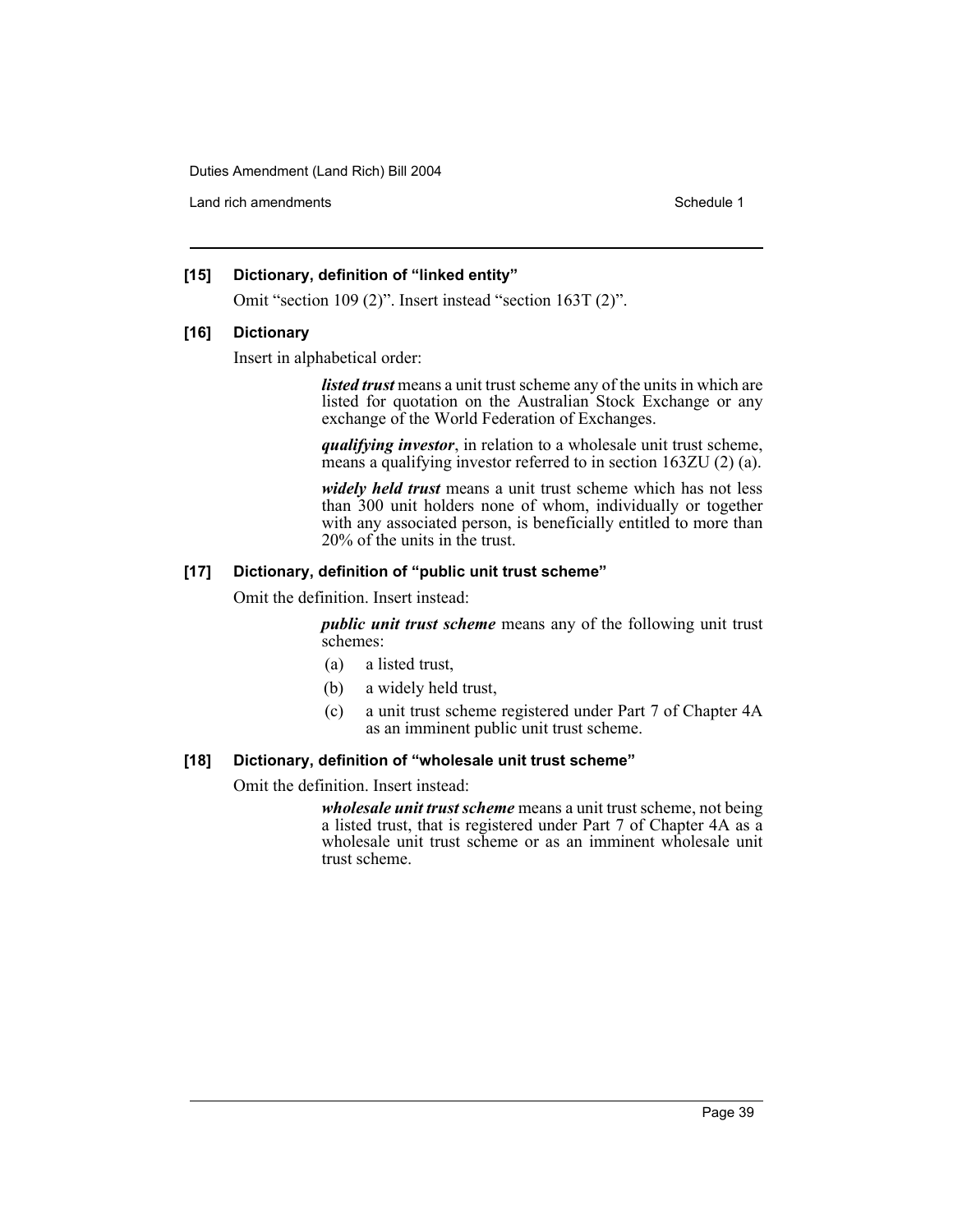Schedule 2 Other amendments

## **Schedule 2 Other amendments**

(Section 3)

## **[1] Section 32C Rate for large parcels of residential land**

Omit "vacant" from section 32C (1).

## **[2] Section 32C (4A)**

Insert after section 32C (4):

(4A) This section does not apply in respect of residential land if section 32B applies to the land.

## **[3] Section 49 Interim payment of duty**

Omit section 49 (2)–(6). Insert instead:

(2) A written instrument effecting or evidencing the sale or transfer may be stamped "interim stamp only".

## **[4] Section 158 What is the "dutiable value" of land-related property?**

Omit section 158 (3). Insert instead:

- (3) For the purpose of determining under this Chapter the dutiable value of land-related property that is subject to a vendor duty transaction:
	- (a) if the monetary consideration expressed to be paid or payable by the purchaser under the vendor duty transaction includes an amount payable for GST, any part of the amount payable for GST that exceeds 10% of the monetary consideration (exclusive of amounts payable for GST or vendor duty) is to be disregarded, and
	- (b) if the monetary consideration expressed to be paid or payable by the purchaser under the vendor duty transaction includes an amount payable to discharge the vendor's liability for vendor duty, any part of the amount payable to discharge that liability that exceeds 2.25% of the monetary consideration (exclusive of an amount payable for vendor duty) is to be disregarded.

**Note.** As both vendor duty and GST are calculated by reference to the total consideration payable in respect of a transaction, subsection (3) is intended to prevent a cascading effect that is produced if the amount payable for the 2 taxes is added to the consideration payable and each tax then increases by reference to the other.

(4) Section 25 does not apply in respect of vendor duty transactions.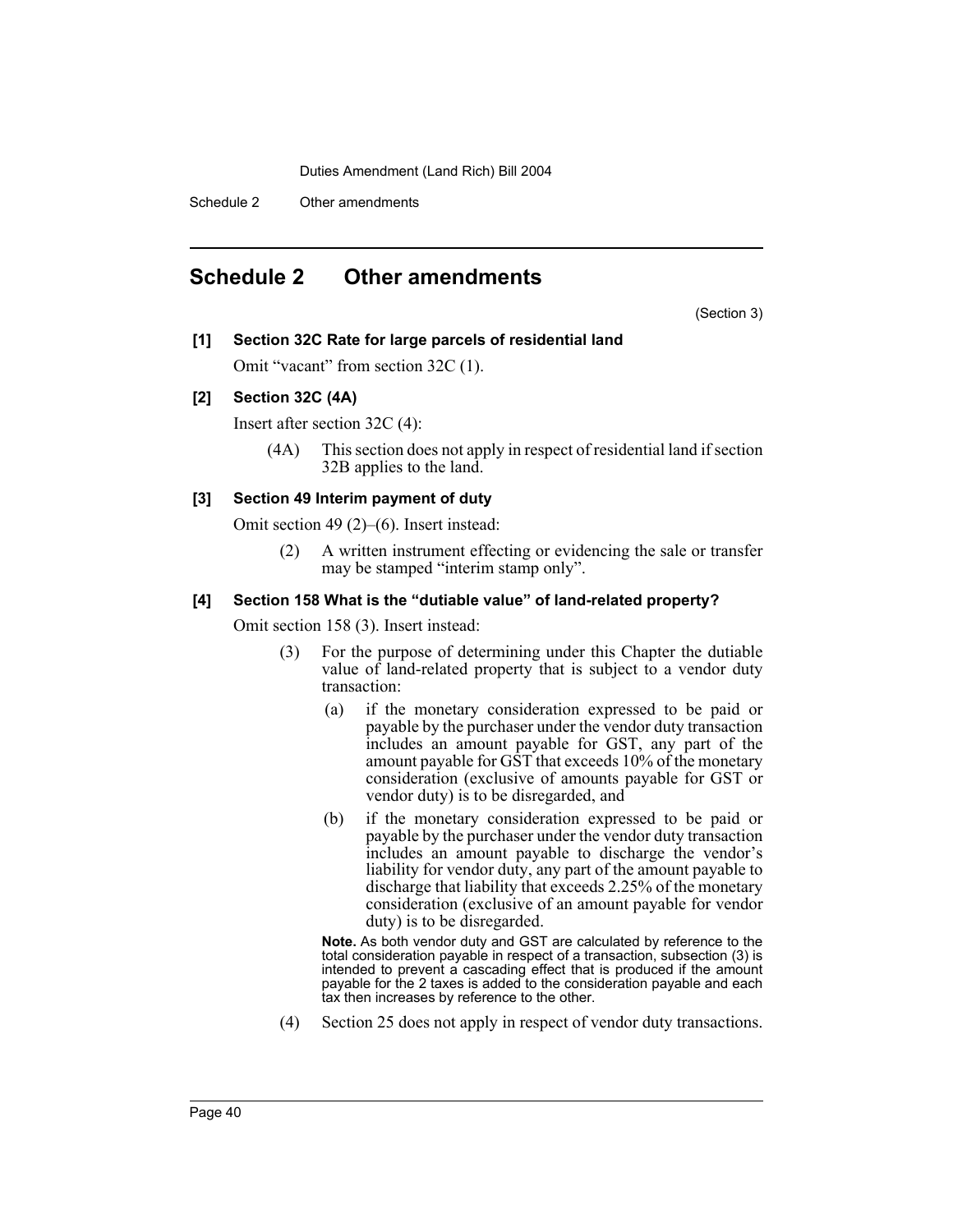Other amendments **Schedule 2** and 3 and 3 and 3 and 3 and 3 and 3 and 3 and 3 and 3 and 3 and 3 and 3 and 3 and 3 and 3 and 3 and 3 and 3 and 3 and 3 and 3 and 3 and 3 and 3 and 3 and 3 and 3 and 3 and 3 and 3 and 3 and 3

## **[5] Section 162B Principal place of residence exemption**

Omit section 162B (3) (c). Insert instead:

(c) if the vendor became an owner of the land (or the land use entitlement to which the land is subject) less than 2 years before the date on which, but for this Division, a liability for vendor duty would arise, the Chief Commissioner is satisfied that the land, and no other land, has been continuously used and occupied by the person for residential purposes and for no other purposes since the vendor became an owner of the land (or land use entitlement).

## **[6] Section 162B (4) and (5)**

Omit the subsections.

## **[7] Sections 162D–162DB**

Insert after section 162C:

## **162D Occupier must be natural person with significant interest in the land**

- (1) The principal place of residence exemption does not apply to the use or occupation of land owned solely by one person unless the Chief Commissioner is satisfied that the land is used and occupied as a principal place of residence by that person and that the person is a natural person.
- (2) The principal place of residence exemption does not apply to the use or occupation of land owned by 2 or more persons unless the Chief Commissioner is satisfied that:
	- (a) the land is used and occupied as the principal place of residence by one or more owners of the land (an *occupying owner*), and
	- (b) the occupying owner or occupying owners are natural persons, and
	- (c) at least one of the occupying owners has a significant interest in the land or the occupying owners together have a significant interest in the land.
- (3) If land to which a vendor duty transaction relates is owned by 2 or more persons at least one of whom is an occupying owner, and the vendor in relation to the transaction is not an occupying owner, the vendor is entitled to be taken, for the purpose of the principal place of residence exemption, to use and occupy the land as a principal place of residence but only if the principal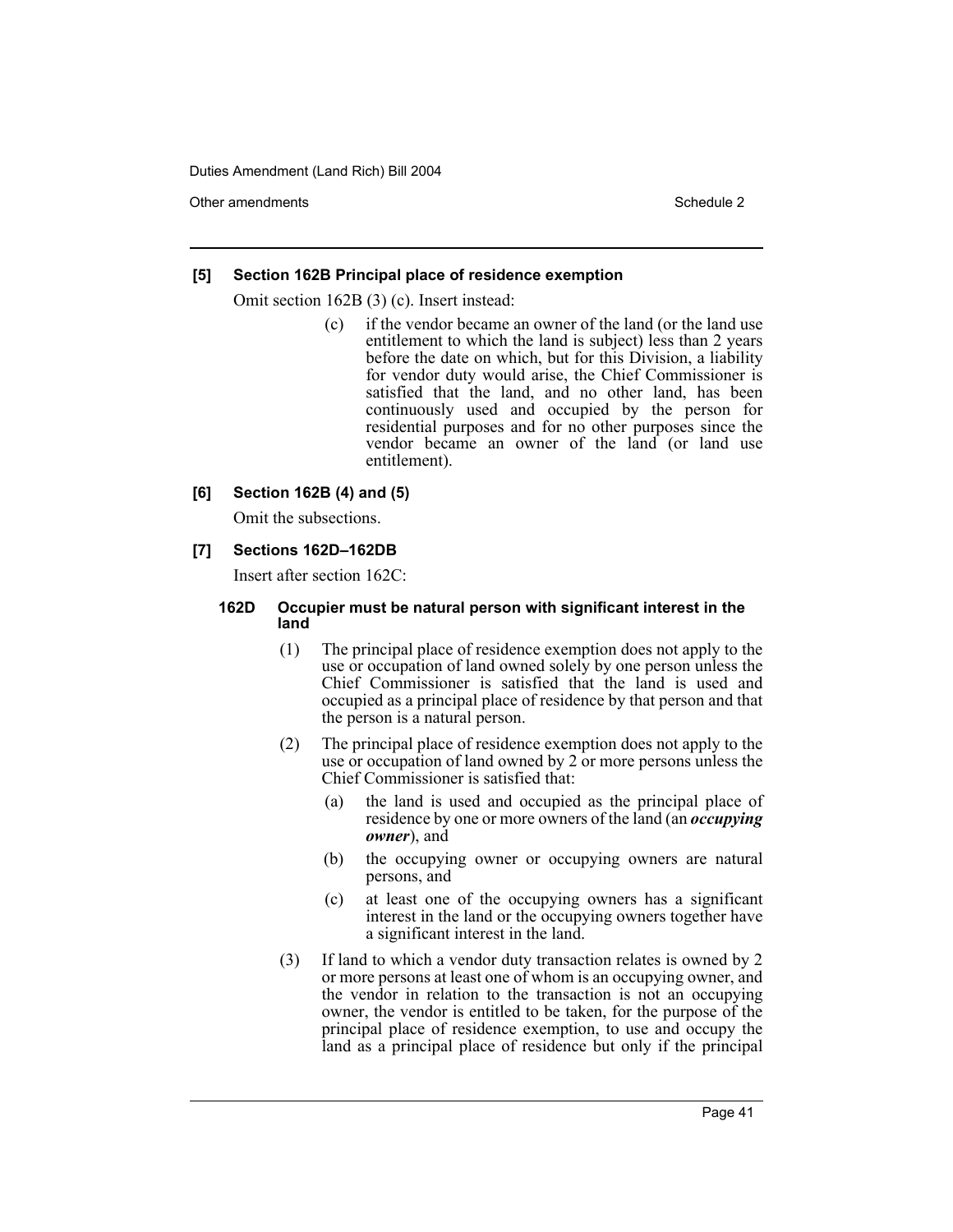#### Schedule 2 Other amendments

place of residence exemption would apply if the occupying owner or owners were the vendor in relation to the transaction.

**Note.** Subsection (3) extends the principal place of residence exemption to a part owner of land (including a corporate part owner) who does not actually use and occupy the land as a principal place of residence, but only if the land is used and occupied as a principal place of residence by one or more of the other owners of the land, being natural persons who have a significant interest in the land.

- (4) For the purpose of this section, a *significant interest* in land is an ownership share, or combined ownership share, in the land of 50% or more.
- (5) If land is the subject of a land use entitlement, a reference in this section to the owner or the ownership of the land includes a reference to the owner or the ownership of the land use entitlement.

#### **162DA Trustees**

The principal place of residence exemption does not apply to land if the person using and occupying the land as a principal place of residence is an owner of the land by reason of being a trustee.

#### **162DB Only one principal place of residence for all members of same family**

- (1) For the purposes of the principal place of residence exemption, only one place of residence may be treated as the principal place of residence of all members of the same family.
- (2) Accordingly, a vendor is not entitled to claim the principal place of residence exemption in respect of a period of use and occupation of land if any member of the vendor's family has been granted the principal place of residence exemption in respect of that same period in relation to other land.
- (3) However, a vendor is not prevented from claiming the principal place of residence exemption in respect of land that the vendor started to use and occupy as a principal place of residence before the vendor had a spouse because the spouse has already been granted the principal place of residence exemption in relation to other land that the spouse started to use and occupy as a principal place of residence before the marriage or de facto relationship.
- (4) For the purposes of this section, a *family* consists of the following:
	- (a) a person and his or her spouse (if any),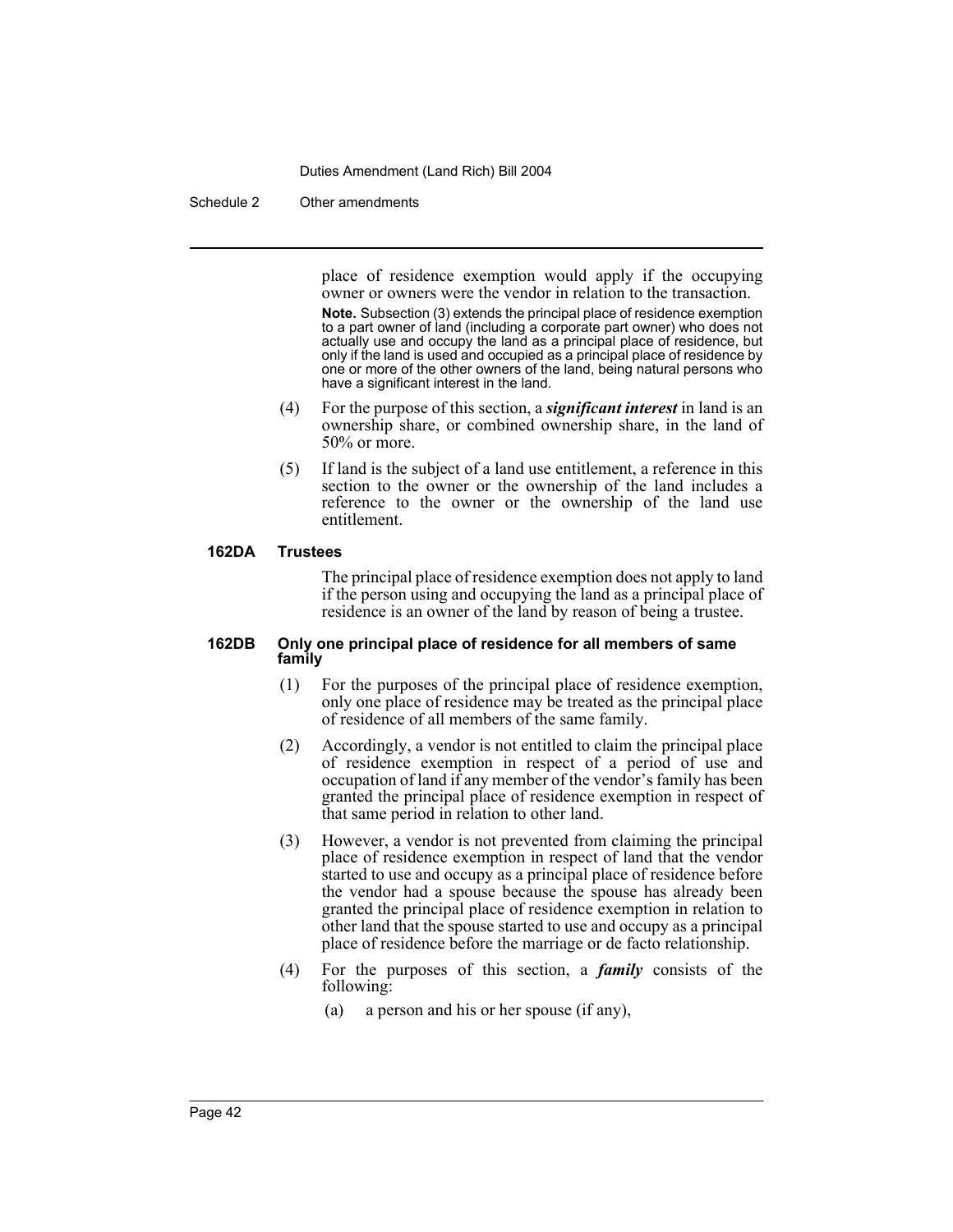Other amendments **Schedule 2** and 3 and 3 and 3 and 3 and 3 and 3 and 3 and 3 and 3 and 3 and 3 and 3 and 3 and 3 and 3 and 3 and 3 and 3 and 3 and 3 and 3 and 3 and 3 and 3 and 3 and 3 and 3 and 3 and 3 and 3 and 3 and 3

- (b) any dependent child or dependent step-child of the person and his or her spouse (or of either of them) who ordinarily resides with the person or his or her spouse.
- (5) A person is the *spouse* of another person if:
	- (a) they are legally married, or
	- (b) they are living together as a couple in a de facto relationship.
- (6) However, if the Chief Commissioner is satisfied that a person:
	- (a) is legally married to another person but not cohabiting with that other person, and
	- (b) has no intention of resuming cohabitation with that other person,

the person is not to be regarded as the spouse of that other person and if a dependent child or dependent step-child of the person has a joint interest in the principal place of residence of the spouse, that interest is to be disregarded.

(7) A person who is the child or step-child of another person is a *dependent child* or a *dependent step-child* if the person is under 18 years of age and is not legally married.

## **[8] Section 162L What is the transfer date?**

Omit "would, but for this Division, arise".

Insert instead "arises or would, but for this Division, arise".

## **[9] Section 162M**

Omit the section. Insert instead:

## **162M What is the vendor acquisition date?**

- (1) For the purposes of this Division, the *vendor acquisition date*, in relation to a vendor duty transaction, is the date on which the vendor acquired the land-related property.
- (2) If a vendor acquired a beneficial interest in land-related property before acquiring a legal interest in the property, the vendor is taken to have acquired the land-related property when the vendor acquired the beneficial interest in the land-related property.

**Note.** See also section 162OA, which deals with other situations in which interests in land-related property are acquired on separate occasions.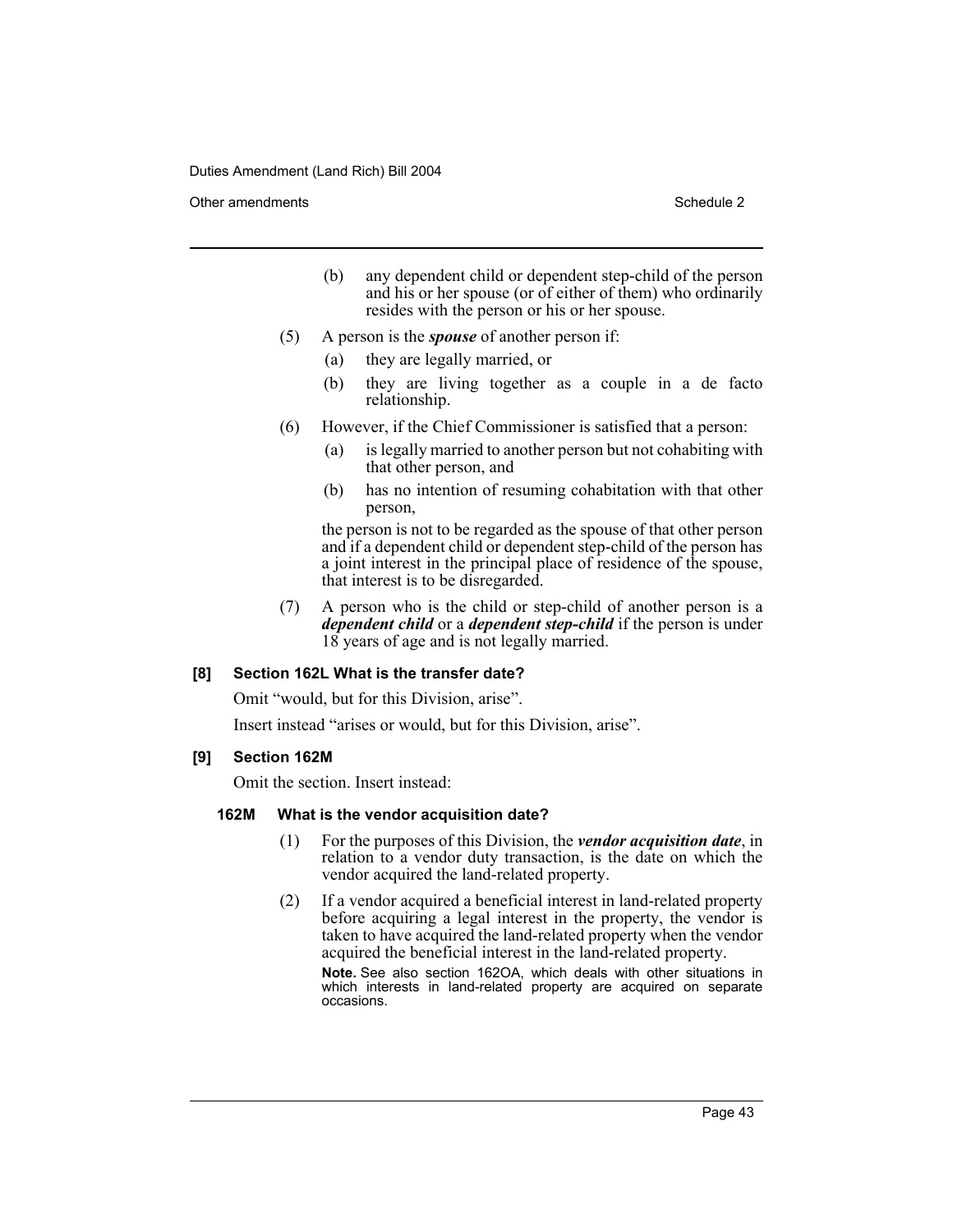#### Schedule 2 Other amendments

- (3) If the property was acquired by the vendor by means of a dutiable transaction (within the meaning of Chapter 2), the vendor acquisition date is the date on which the transfer of dutiable property occurred or is taken to have occurred under Chapter 2. **Note.** See section 9 for an explanation of when some transfers of dutiable property are taken to have occurred.
- (4) The following are examples of how this section operates:
	- (a) A vendor acquired a beneficial interest in land-related property by entering into an agreement for sale or transfer of the land-related property as purchaser or transferee, and subsequently acquired the legal interest in the land-related property by transfer. The vendor is taken to have acquired the land-related property on the date the agreement for sale or transfer was entered into.
	- (b) A vendor acquired a beneficial interest in land-related property under a trust, and subsequently acquired the legal interest in the land-related property when the trust property was transferred to the vendor. The vendor is taken to have acquired the land-related property on the date the vendor acquired the beneficial interest under the trust.
- (5) However, if the vendor acquired the land-related property as the legal personal representative of a deceased person, as a beneficiary under a will of a deceased person or as a result of the intestacy of a deceased person, the vendor acquisition date is taken to be the date on which the deceased person acquired the land-related property. A reference in this Division to the vendor, in relation to the acquisition of such land-related property, is to be read as a reference to the deceased person.

#### **[10] Section 162N Determining the dutiable value of land-related property for the purposes of this Division**

Omit section 162N (2) and (3). Insert instead:

(2) The dutiable value of land-related property on the vendor acquisition date is, if the vendor acquired the land-related property on the vendor acquisition date by means of a dutiable transaction (within the meaning of Chapter 2), the dutiable value of the land-related property when it was the subject of the dutiable transaction (determined in accordance with Part 2 of Chapter 2).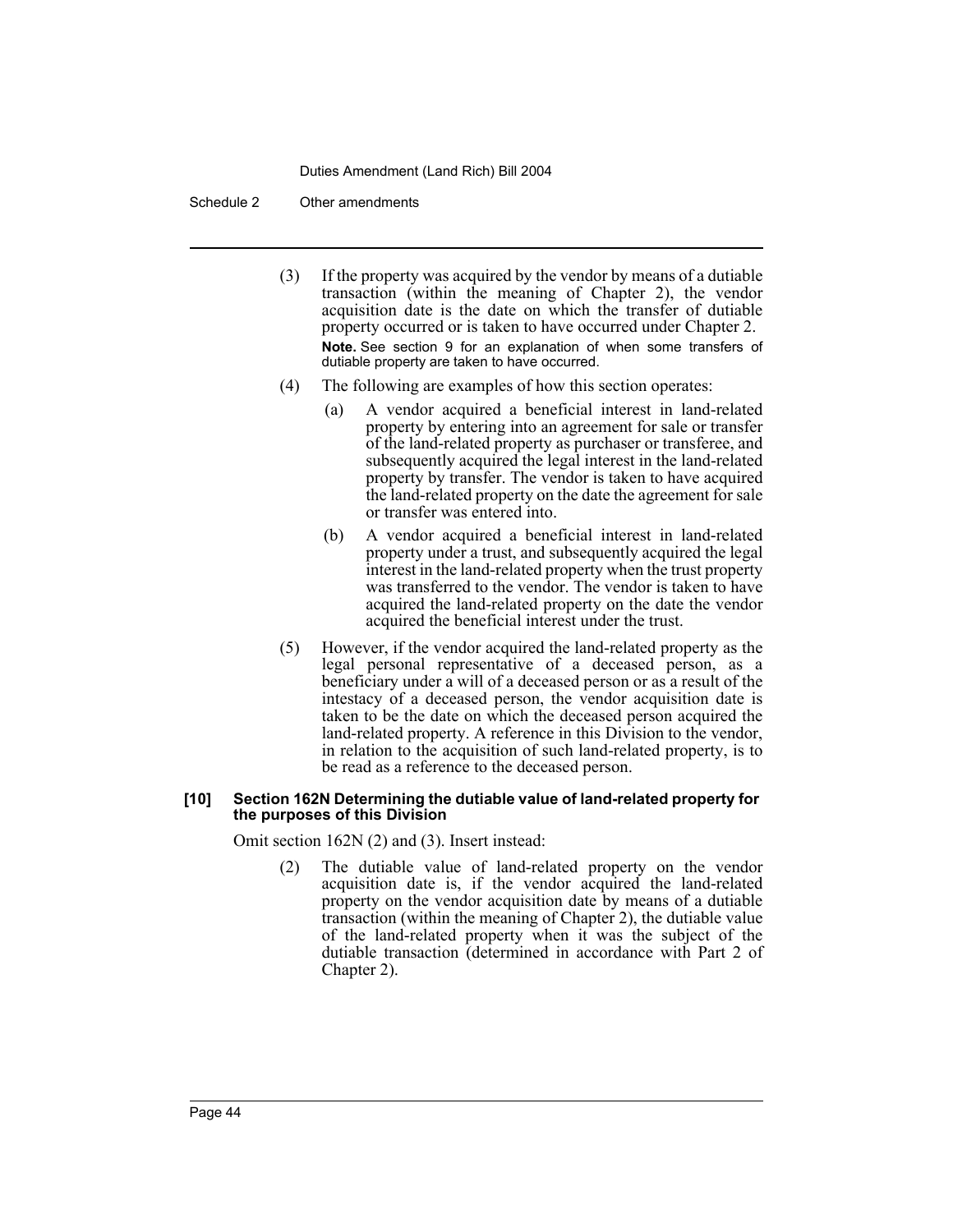Other amendments **Schedule 2** and 3 and 3 and 3 and 3 and 3 and 3 and 3 and 3 and 3 and 3 and 3 and 3 and 3 and 3 and 3 and 3 and 3 and 3 and 3 and 3 and 3 and 3 and 3 and 3 and 3 and 3 and 3 and 3 and 3 and 3 and 3 and 3

(3) In any other case, the dutiable value of the land-related property on the vendor acquisition date is the unencumbered value of the land-related property on the vendor acquisition date (determined as if it were dutiable property in accordance with Part 2 of Chapter 2).

## **[11] Section 162N (5)**

Omit "first acquired a legal or equitable interest in the land-related property".

Insert instead "acquired the land-related property on the vendor acquisition date".

## **[12] Section 162N (6) and (7)**

Insert after section 162N (5) (before the note):

- (6) If a vendor acquires land-related property and the form or description of the vendor's title to the land-related property changes after the acquisition (for example, because of a subdivision, or the land being brought under the *Real Property Act 1900*), that change in the vendor's title is to be disregarded. Accordingly, the vendor acquisition date, and the dutiable value of the land-related property at that date, are to be determined as if the vendor's title to the land had not changed (subject to subsection  $(7)$ ).
- (7) To avoid doubt, if the land-related property the subject of a vendor duty transaction is part only of the land-related property acquired by the vendor on the vendor acquisition date (for instance, because it is a smaller parcel of land than the parcel acquired on the vendor acquisition date), the dutiable value of the land-related property on the vendor acquisition date is to be determined as if only the part of the land-related property the subject of the transaction were acquired by the vendor on the vendor acquisition date.

#### **[13] Section 162O Transactions relating to multiple items of land-related property**

Omit section 162O (2).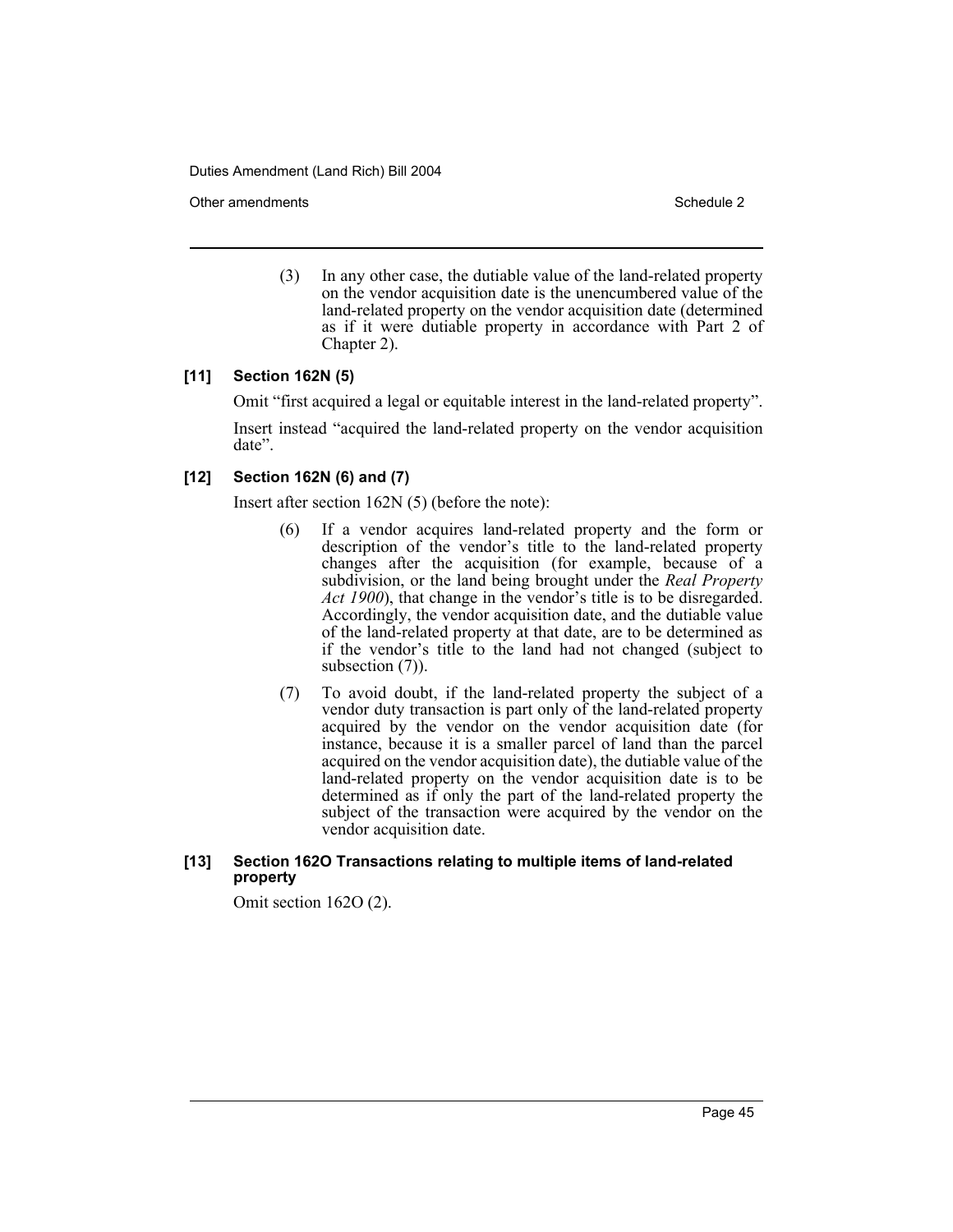Schedule 2 Other amendments

## **[14] Section 162OA**

Insert after section 162O:

## **162OA Transactions relating to separately acquired interests**

- (1) For the purposes of this Division, if a vendor acquired separate interests in land-related property the subject of a vendor duty transaction on separate occasions, the vendor is taken to have acquired the land-related property on the earliest date on which the vendor acquired any interest in the land-related property, other than an interest that has previously been disposed of by the vendor.
- (2) However, if a vendor duty transaction is a transfer, or an agreement for sale or transfer, of the entire interest of a vendor in land-related property and the vendor acquired separate interests in the land-related property on separate occasions, the amount if any by which the dutiable value of the land-related property on the transfer date exceeds the dutiable value of the land-related property on the vendor acquisition date is, for the purposes of this Division, to be assessed and determined separately as if each of those separate interests were disposed of in separate vendor duty transactions, and duty is chargeable accordingly.
- (3) The acquisition of a beneficial interest in land-related property followed by the acquisition of a legal interest in the property (such as in the situations set out in the examples in section 162M) are not acquisitions of separate interests in land-related property for the purposes of this section.

## **[15] Sections 162P–162QB**

Omit sections 162P and 162Q. Insert instead:

## **162P Exemption for sale of new buildings**

## (1) **Exemption for new buildings (never occupied)**

An agreement for the sale or transfer, or a transfer, of land is not chargeable with vendor duty if:

(a) a vendor constructed building is situated on the land or, if the land is a strata lot, the strata lot is contained in a vendor constructed building, and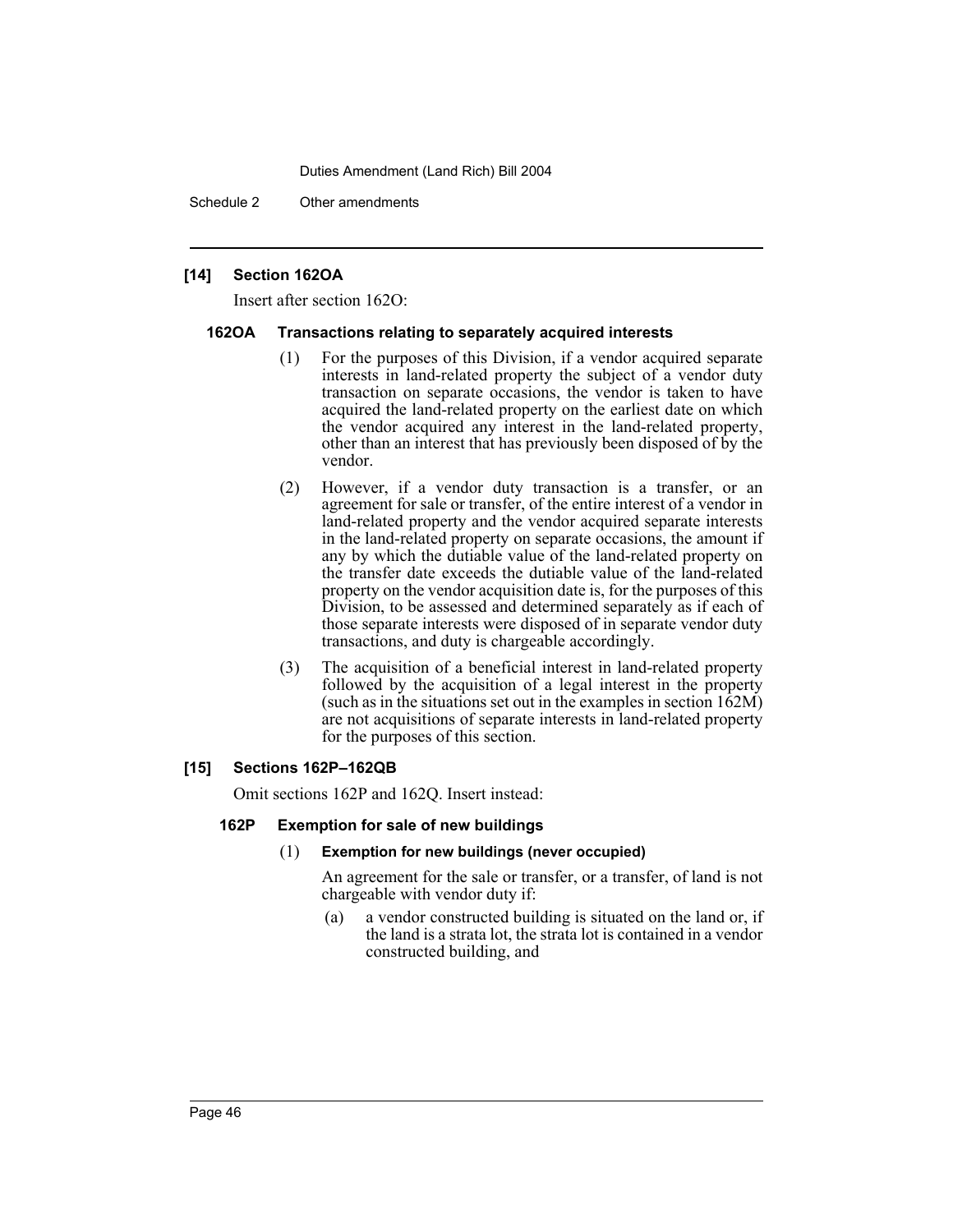Other amendments **Schedule 2** and 3 and 3 and 3 and 3 and 3 and 3 and 3 and 3 and 3 and 3 and 3 and 3 and 3 and 3 and 3 and 3 and 3 and 3 and 3 and 3 and 3 and 3 and 3 and 3 and 3 and 3 and 3 and 3 and 3 and 3 and 3 and 3

- (b) the vendor constructed building or, if the land is a strata lot, the strata lot has never been occupied or used for any purpose prior to the first execution of the agreement or transfer or (if the Chief Commissioner is satisfied that the vendor constructed building was constructed to be occupied or used for residential purposes) has never been occupied or used for residential purposes before that first execution, and
- (c) the sale or transfer is the first sale or transfer of the land since the vendor constructed building was completed.

#### (2) **Exemption for new buildings sold within 12 months after completion**

An agreement for the sale or transfer, or a transfer, of land is not chargeable with vendor duty if:

- (a) a vendor constructed building is situated on the land or, if the land is a strata lot, the strata lot is contained in a vendor constructed building, and
- (b) the vendor constructed building or, if the land is a strata lot, the strata lot has never been occupied or used for any purpose prior to completion of the vendor constructed building, and
- (c) the agreement for the sale or transfer, or the transfer, of the land was first executed within 12 months after the vendor constructed building was completed, and
- (d) the sale or transfer is the first sale or transfer of the land since the vendor constructed building was completed.
- (3) **Exemption for new buildings to be constructed on subdivided lots before completion**

An agreement for the sale or transfer of a lot in a plan of subdivision (including an unregistered plan of subdivision) is not chargeable with vendor duty if:

- (a) one or more buildings are to be constructed, by or on behalf of the vendor, on the lot before completion of the sale or transfer, and
- (b) the sale or transfer is the first sale or transfer of the lot.

## **162Q Exemption for sale of substantially new buildings**

#### (1) **Exemption for substantially new buildings not occupied between completion and sale**

An agreement for the sale or transfer, or a transfer, of land is not chargeable with vendor duty if: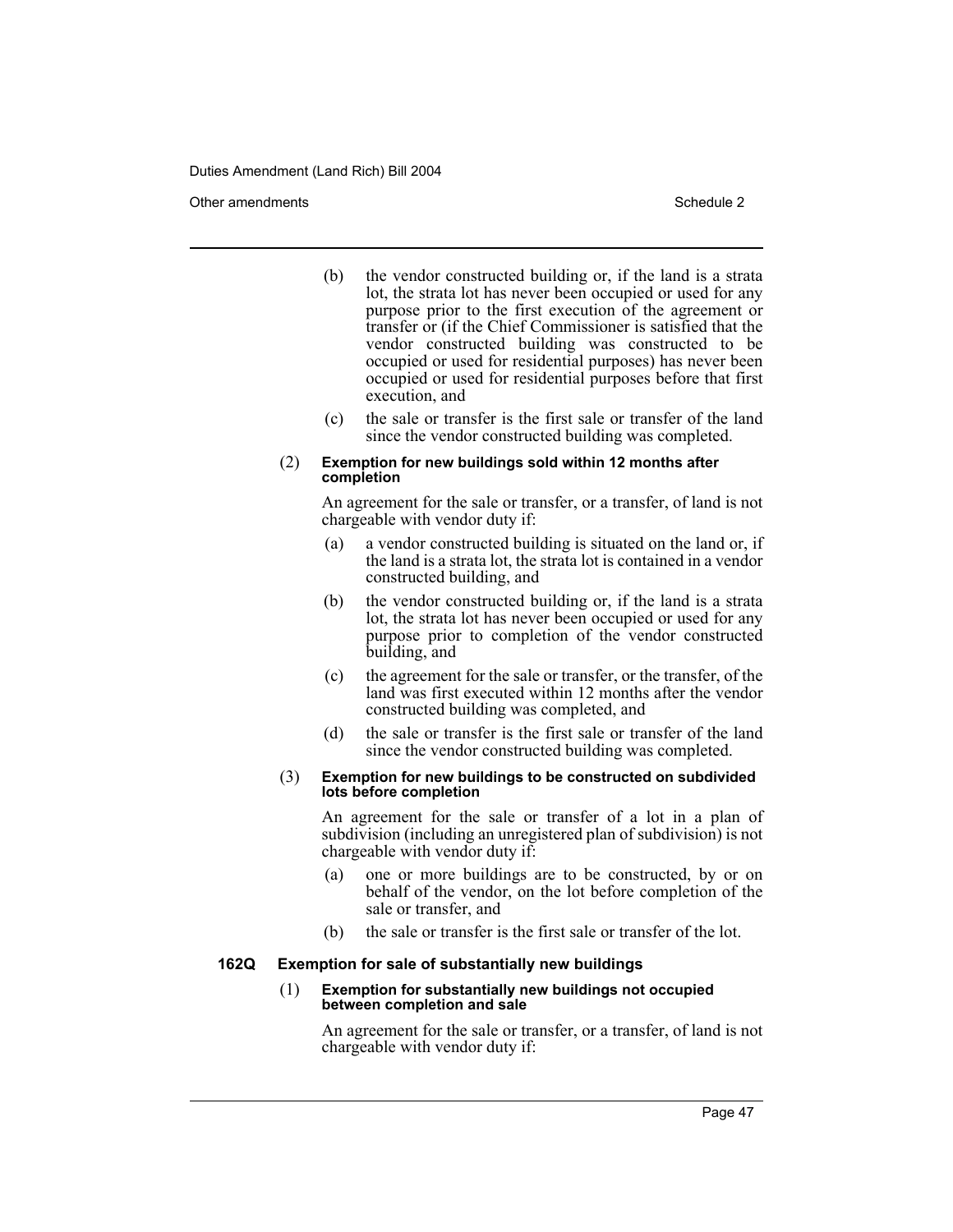Schedule 2 Other amendments

- (a) a vendor constructed building is situated on the land or, if the land is a strata lot, the strata lot is contained in a vendor constructed building, and
- (b) the vendor constructed building is a substantially new building, and
- (c) the vendor constructed building or, if the land is a strata lot, the strata lot has not been occupied or used for any purpose after the vendor constructed building was completed and prior to the first execution of the agreement or transfer, and
- (d) the sale or transfer is the first sale or transfer of the land since the vendor constructed building was completed.

#### (2) **Exemption for substantially new buildings sold within 12 months after completion**

An agreement for the sale or transfer, or a transfer, of land is not chargeable with vendor duty if:

- (a) a vendor constructed building is situated on the land or, if the land is a strata lot, the strata lot is contained in a vendor constructed building, and
- (b) the vendor constructed building is a substantially new building, and
- (c) the agreement for the sale or transfer, or the transfer, of the land was first executed within 12 months after the vendor constructed building was completed, and
- (d) the sale or transfer is the first sale or transfer of the land since the vendor constructed building was completed.
- (3) For the purposes of this section, a building is a *substantially new* **building** if the Chief Commissioner is satisfied that all parts of the building have been replaced with the exception of the following:
	- (a) parts of the building (if any) that have heritage significance,
	- (b) parts of the building required to be retained for structural necessity,
	- (c) major plant and equipment associated with the building.

#### **162QA Vendor constructed buildings must be a significant improvement to land**

This Division does not apply in respect of a vendor duty transaction unless: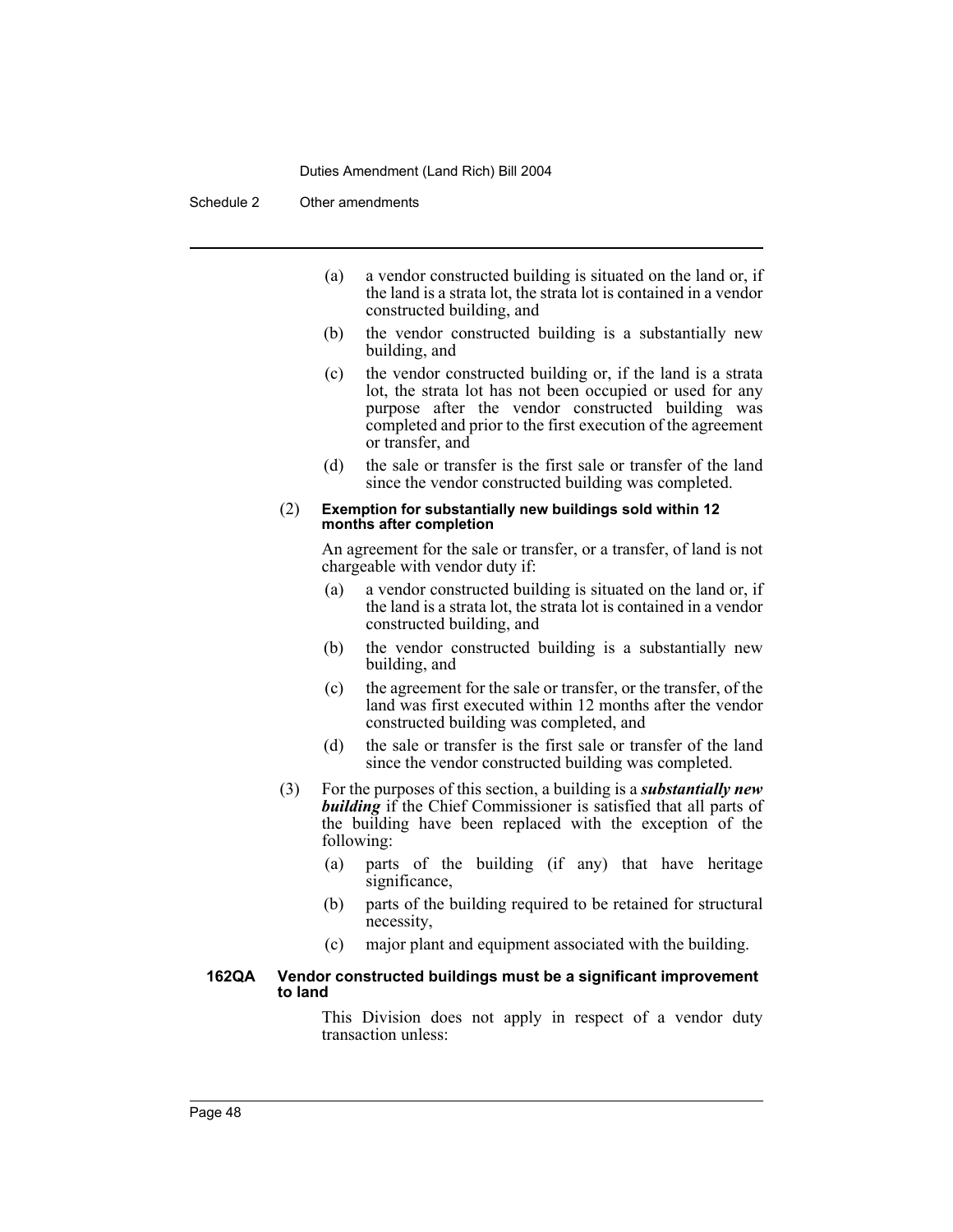Other amendments **Schedule 2** and 3 and 3 and 3 and 3 and 3 and 3 and 3 and 3 and 3 and 3 and 3 and 3 and 3 and 3 and 3 and 3 and 3 and 3 and 3 and 3 and 3 and 3 and 3 and 3 and 3 and 3 and 3 and 3 and 3 and 3 and 3 and 3

- (a) the Chief Commissioner is satisfied that the building or buildings constructed, or to be constructed, by or on behalf of the vendor (the *exempt buildings*) are a significant improvement to the parcel of land on which they are situated or to be situated, and
- (b) there are no other buildings on the parcel or, at the completion of the exempt buildings, will be no other buildings on the parcel, that are suitable for use or occupation for residential, commercial or other purposes, other than heritage buildings.

## **162QB Definitions**

(1) In this Division:

*vendor constructed building* means a building or buildings constructed by or on behalf of a vendor that are suitable for use or occupation for residential, commercial or other purposes.

- (2) For the purposes of this Division, a building is *completed* when:
	- (a) an occupation certificate under the *Environmental Planning and Assessment Act 1979* has been issued for the building or, if the agreement for sale or transfer, or transfer, relates to land that is a strata lot, for the part of the building containing the strata lot, or
	- (b) if such an occupation certificate is not required before the building can be lawfully occupied—the Chief Commissioner is satisfied that the building is ready for occupation for a purpose for which it has been constructed.

## **[16] Section 162S Improved vacant land**

Insert ", or rehabilitation works," after "remediation works" in section 162S  $(2)$  (c).

## **[17] Section 162S (2A)**

Insert after section 162S (2):

(2A) For the purposes of this section, *vacant land* includes land that the Chief Commissioner considers is substantially vacant apart from there being on that land the remnant of any building, or any other object or structure, that the Chief Commissioner is satisfied has been preserved because of its heritage significance.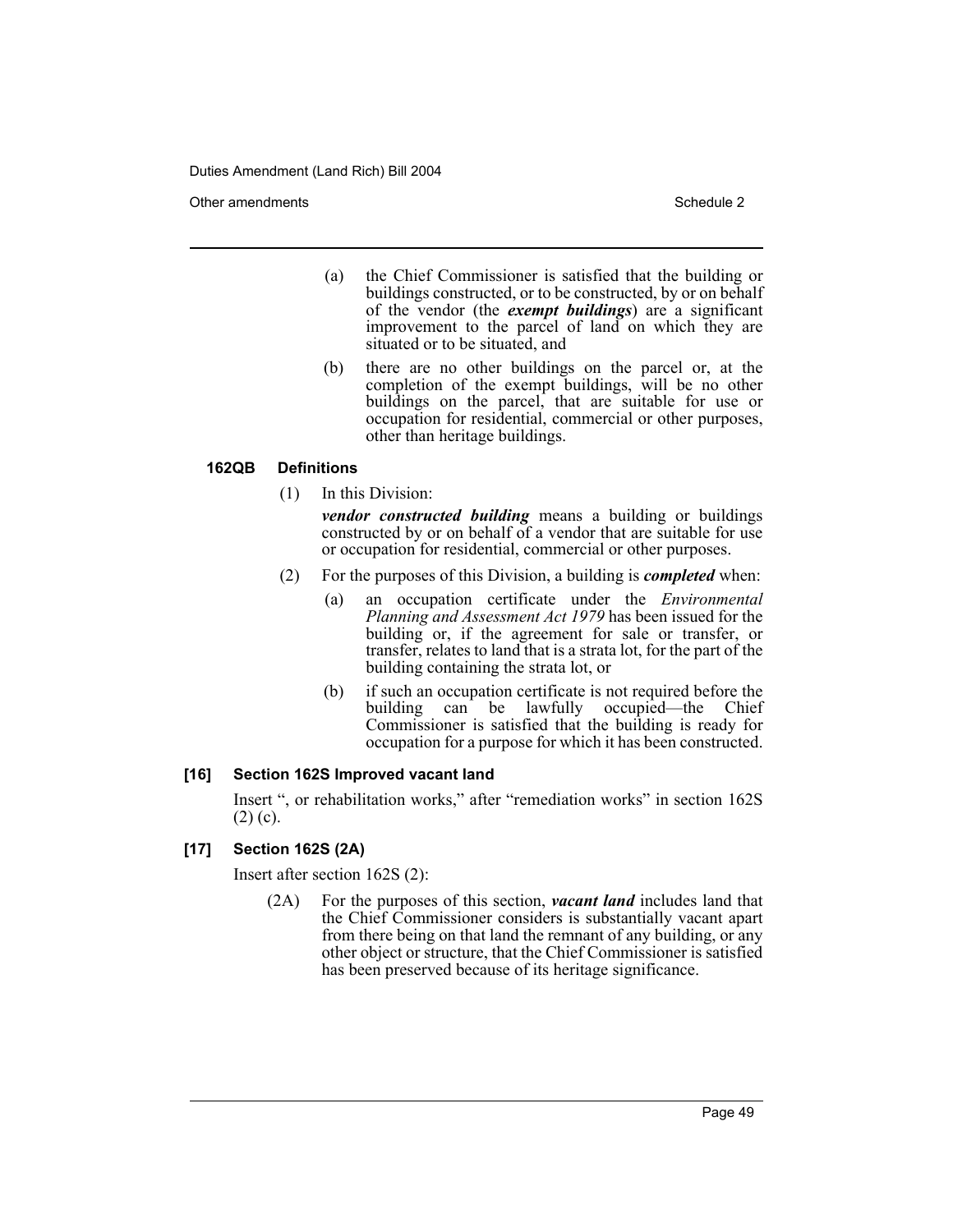Schedule 2 Other amendments

## **[18] Section 162S (3)**

Insert in alphabetical order:

*rehabilitation works* means works carried out for the purpose of filling in, levelling, or contouring of land that has been damaged or adversely affected by a previous use (such as prospecting or mining).

*remediation works* means works carried out for the purpose of removing, reducing or containing a substance found in or under the land, if the substance is at a concentration above the concentration at which the substance is normally present in or under land in the same locality and it presents a risk of harm to human health or any other aspect of the environment.

## **[19] Section 162U**

Omit the section. Insert instead:

#### **162U Compulsory acquisitions and dedications of land**

(1) No vendor duty is chargeable on a vendor duty transaction that gives effect to an acquisition of land (by agreement or compulsory process) if the *Land Acquisition (Just Terms Compensation) Act 1991* applies to the acquisition.

**Note.** Section 5 of the *Land Acquisition (Just Terms Compensation) Act 1991* provides that that Act applies to the acquisition of land by an authority of the State which is authorised to acquire land by compulsory process. The Act does not apply to an acquisition if the land is available for public sale and is acquired by agreement.

- (2) No vendor duty is chargeable on a vendor duty transaction that gives effect to a dedication of land required by a consent authority under section 94 or 94F of the *Environmental Planning and Assessment Act 1979*.
- (3) Without limiting subsection (2), an agreement for the sale or transfer, or transfer, of land is not chargeable with vendor duty if the Chief Commissioner is satisfied that the land is intended to be used for affordable housing (within the meaning of the *Environmental Planning and Assessment Act 1979*) and the transaction is an approved transaction.
- (4) For the purposes of this section, an *approved transaction* is a transaction, or a transaction of a class, approved in writing for the purposes of this section by the Minister administering Part 4 of the *Environmental Planning and Assessment Act 1979* after consultation with the Treasurer.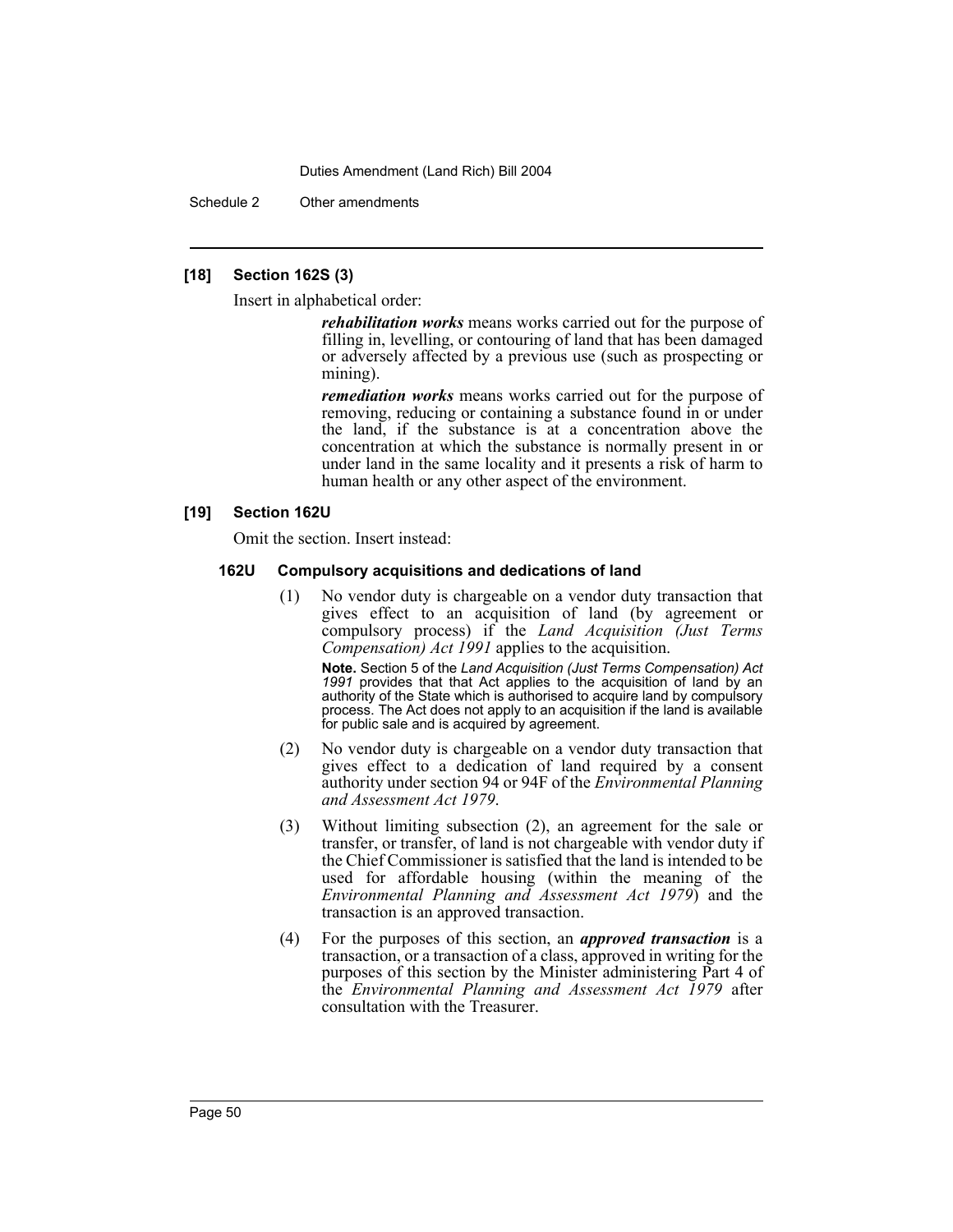Other amendments **Schedule 2** and 3 and 3 and 3 and 3 and 3 and 3 and 3 and 3 and 3 and 3 and 3 and 3 and 3 and 3 and 3 and 3 and 3 and 3 and 3 and 3 and 3 and 3 and 3 and 3 and 3 and 3 and 3 and 3 and 3 and 3 and 3 and 3

## **[20] Section 162V Land subject to conservation instruments**

Omit "or a trust agreement registered as referred to in section 36 of the *Nature Conservation Trust Act 2001*" from section 162V (1).

Insert instead ", or a trust agreement registered as referred to in section 36 of the *Nature Conservation Trust Act 2001*, being in either case an agreement that remains in force in perpetuity".

## **[21] Section 162ZCA**

Insert after section 162ZC:

## **162ZCA Interim payment of duty**

- (1) If the full dutiable value of land-related property subject to an agreement for sale or transfer cannot, in the Chief Commissioner's opinion, be immediately ascertained, the Chief Commissioner may make an assessment by way of estimate under section 11 (2) of the *Taxation Administration Act 1996*.
- (2) A written instrument effecting or evidencing the sale or transfer may be stamped "interim stamp only".

## **[22] Section 176 Interim stamping of lease instrument**

Omit section 176 (3).

## **[23] Section 275 Charitable and benevolent bodies**

Insert after section 275 (1):

(1A) Duty under section 58 (Establishment of a trust relating to unidentified property and non-dutiable property) is not chargeable on an instrument that declares a trust over property held or to be held on trust for an exempt charitable or benevolent body.

## **[24] Section 275 (2)**

Omit "over land-related property by".

Insert instead "over land-related property held or to be held on trust for".

## **[25] Section 275 (3)**

Insert "or  $(1A)$ " after "subsection  $(1)$ " in paragraph  $(b)$   $(i)$  of the definition of *exempt charitable or benevolent body*.

## **[26] Section 275 (3)**

Insert "or, in the case of a declaration of trust, is to be used" after "was used" in paragraph (b) (ii) of the definition of *exempt charitable or benevolent body*.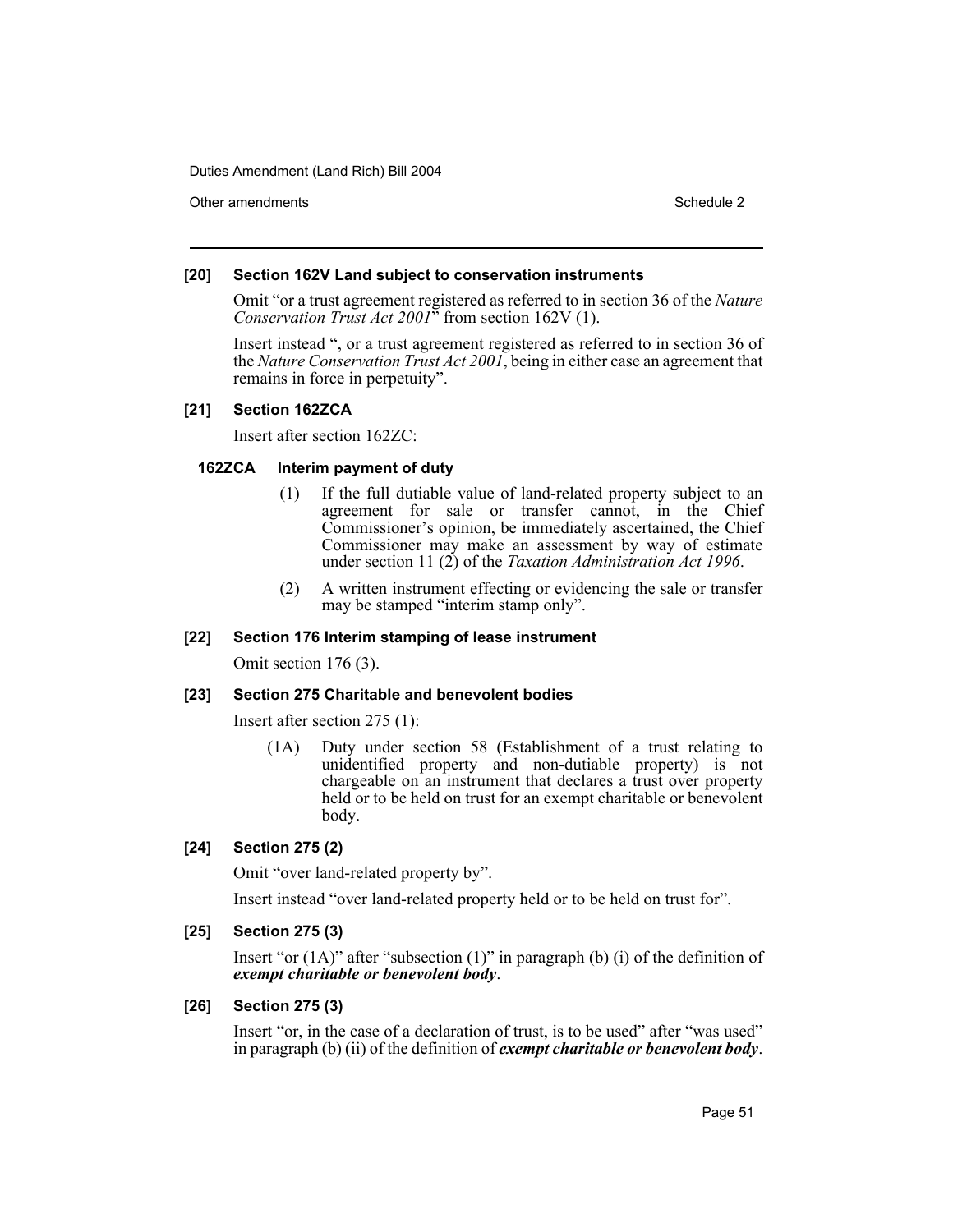Schedule 2 Other amendments

#### **[27] Section 275A**

Insert after section 275:

#### **275A Partial exemption for certain transactions by charitable and benevolent bodies**

- (1) If the Chief Commissioner is satisfied, in relation to a transfer, or an agreement for the sale or transfer, of land to a charitable or benevolent body, or a declaration of trust over land held or to be held on trust for a charitable or benevolent body, that the land is used or to be used partly for an exempt purpose, the dutiable value of the land is, for the purpose of charging duty under Chapter 2, to be reduced by the portion of that dutiable value that is referable to the portion of the land used or to be used for an exempt purpose.
- (2) If the Chief Commissioner is satisfied, in relation to a transfer, or an agreement for the sale or transfer, of land by a charitable or benevolent body, or a declaration of trust over land held or to be held on trust for a charitable or benevolent body, that the land was used or, in the case of a declaration of trust, is to be used partly for an exempt purpose, the dutiable value of the land is, for the purpose of charging duty under Chapter 4, to be reduced by the portion of that dutiable value that is referable to the portion of the land used or to be used for an exempt purpose.
- (3) If the Chief Commissioner is satisfied, in relation to a lease to a charitable or benevolent body, that the land the subject of the lease is to be used partly for an exempt purpose, the cost of the lease is, for the purpose of charging duty under Chapter 5, to be reduced by the portion of that cost that is referable to the portion of the land to be used for an exempt purpose.
- (4) If the Chief Commissioner is satisfied, in relation to a mortgage given by or on behalf of a charitable or benevolent body, that the land the subject of the mortgage is used or to be used partly for an exempt purpose, the amount secured by the mortgage is, for the purpose of charging duty under Chapter 7, to be reduced by the proportion of the amount secured that is referable to the portion of the land used or to be used for an exempt purpose.
- (5) If the Chief Commissioner is satisfied, in relation to an acquisition or disposal of an interest in a land rich landholder by a charitable or benevolent body, that any of the land holdings of the landholder are used or to be used for an exempt purpose, the unencumbered value of that land holding is to be disregarded when calculating the duty chargeable on the acquisition or disposal under Chapter 4A.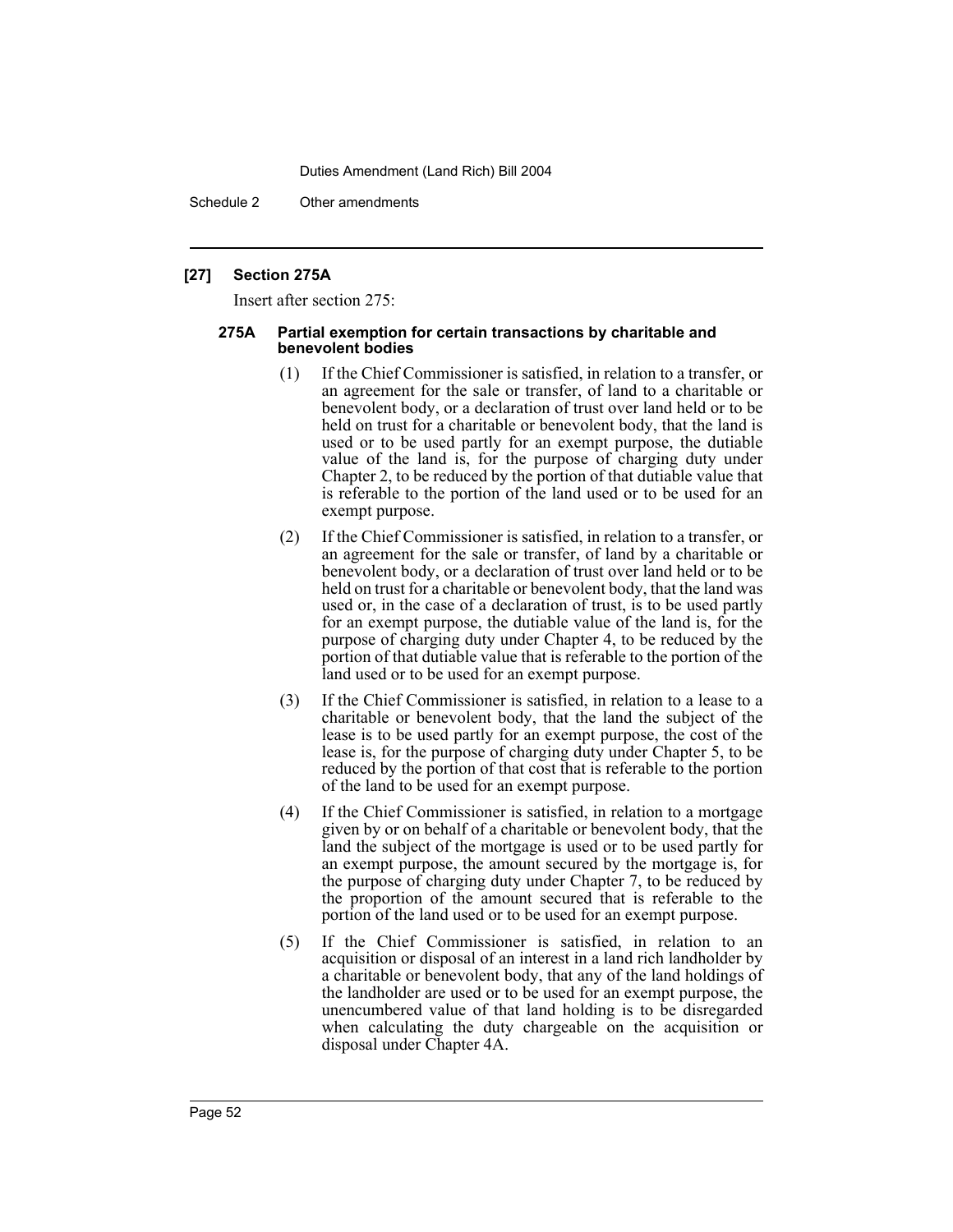Other amendments **Schedule 2** and 2 and 2 and 2 and 2 and 2 and 2 and 2 and 2 and 2 and 2 and 2 and 2 and 2 and 2 and 2 and 2 and 2 and 2 and 2 and 2 and 2 and 2 and 2 and 2 and 2 and 2 and 2 and 2 and 2 and 2 and 2 and 2

- (6) This section does not limit section 275.
- (7) In this section:

*charitable or benevolent body* means any society or institution that, in the opinion of the Chief Commissioner, is of a charitable or benevolent nature, or has as its primary object the promotion of the interests of Aborigines.

*exempt purpose* means a purpose approved by the Chief Commissioner under section 275.

## **[28] Section 288A**

Insert after section 288:

## **288A Reassessment following interim payment of duty**

- (1) If an instrument that is chargeable with duty or that effects or evidences a dutiable transaction is marked "interim stamp only" in accordance with this Act, the Chief Commissioner must, when the relevant value of the instrument has been ascertained, reassess the duty payable in respect of the instrument.
- (2) If no further duty is payable, the interim stamp is to be cancelled and any amount paid in excess of the amount assessed is to be refunded.
- (3) If further duty is payable, liability for the further duty arises when the notice of assessment issues, despite any other provision of this Act.
- (4) On payment of the balance of the duty (and any interest or penalty tax), the instrument is to be stamped with the amount of the balance and marked to indicate that duty has been duly paid.
- (5) For the purposes of this section, the *relevant value* of an instrument means:
	- (a) in the case of a lease instrument marked "interim stamp only" under Chapter 5, the full cost of the lease, and
	- (b) in any other case, the full dutiable value of the dutiable transaction effected or evidenced by the instrument.

**Note.** A reference in this section to a dutiable transaction includes a vendor duty transaction (see Part 6 of Chapter 4).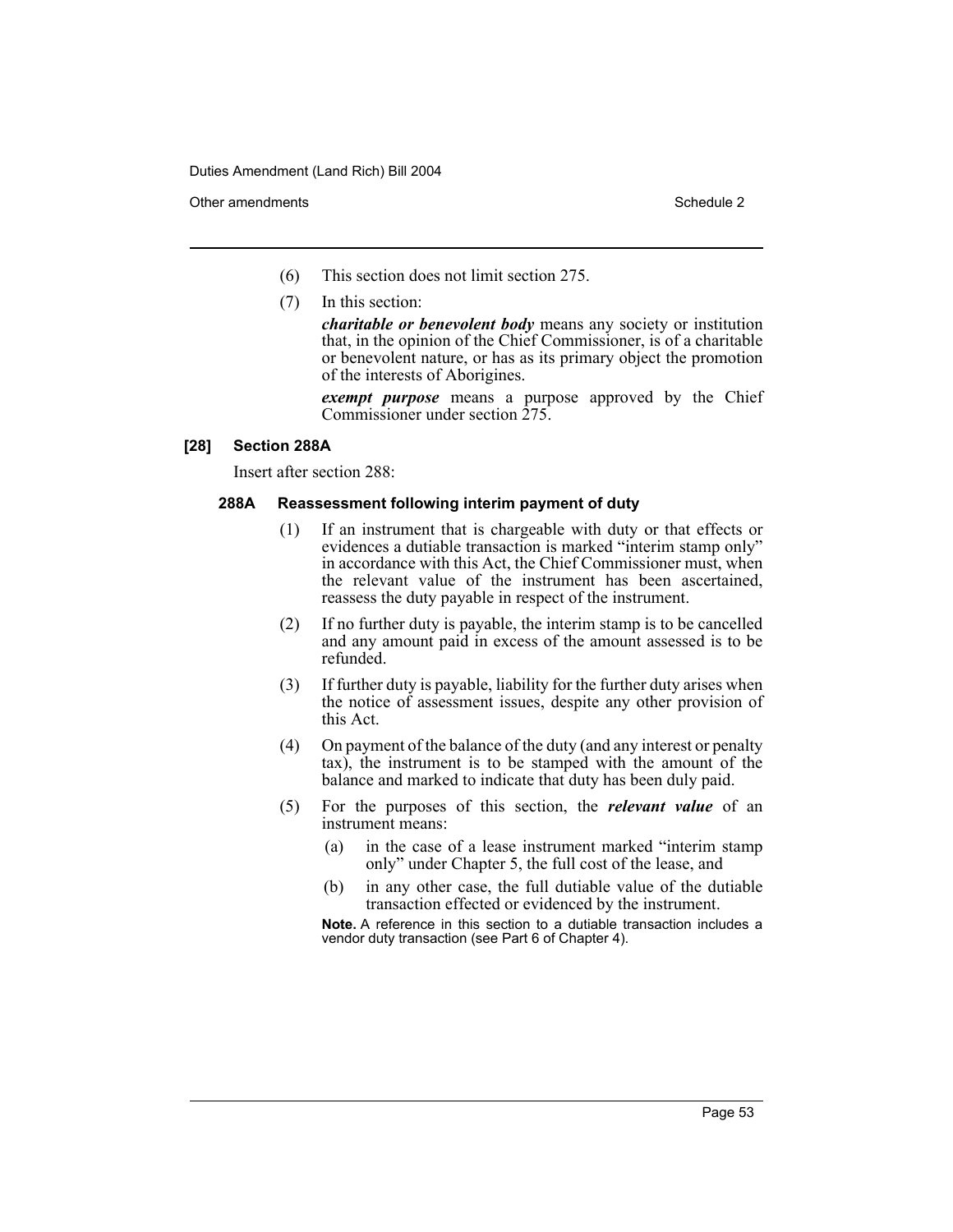Schedule 2 Other amendments

## **[29] Schedule 1 Savings, transitional and other provisions**

Insert after clause 39 (2):

- (3) Sections 32A–32C do not apply in respect of a dutiable transaction that results from the exercise of an option for the sale or purchase of dutiable property, if the option was granted before 7 May 2004.
- (4) The imposition, payment and recovery of duty under this Act before the commencement of subclause (3) is taken to have been validly done to the extent that it would have been validly done had subclause (3) been in force at the time that it was done.

## **[30] Schedule 2, heading**

Omit "**and restrictions**".

## **[31] Schedule 2, clause 3**

Omit "if the business is primarily conducted elsewhere" from clause 3 (1).

## **[32] Schedule 2, clause 5**

Omit "clause 10" from clause 5 (5). Insert instead "section 162DB".

## **[33] Schedule 2, clauses 9 and 10**

Insert after clause 8:

## **9 Concession for construction of new residence**

- (1) If the Chief Commissioner is satisfied, in relation to land to which a vendor duty transaction relates, that the vendor was unable to use and occupy the land as a principal place of residence for part of the PPR qualification period because, during that part of the period, the vendor's residence was being constructed on that land, the vendor is taken, for the purpose of the principal place of residence exemption, to have used and occupied the land as a principal place of residence during the period in which he or she was so unable to use and occupy that land as a principal place of residence.
- (2) This clause applies only if the Chief Commissioner is satisfied that:
	- (a) the vendor actually used and occupied the land, and no other land, as a principal place of residence for a continuous period of at least 6 months starting after completion of the vendor's residence, and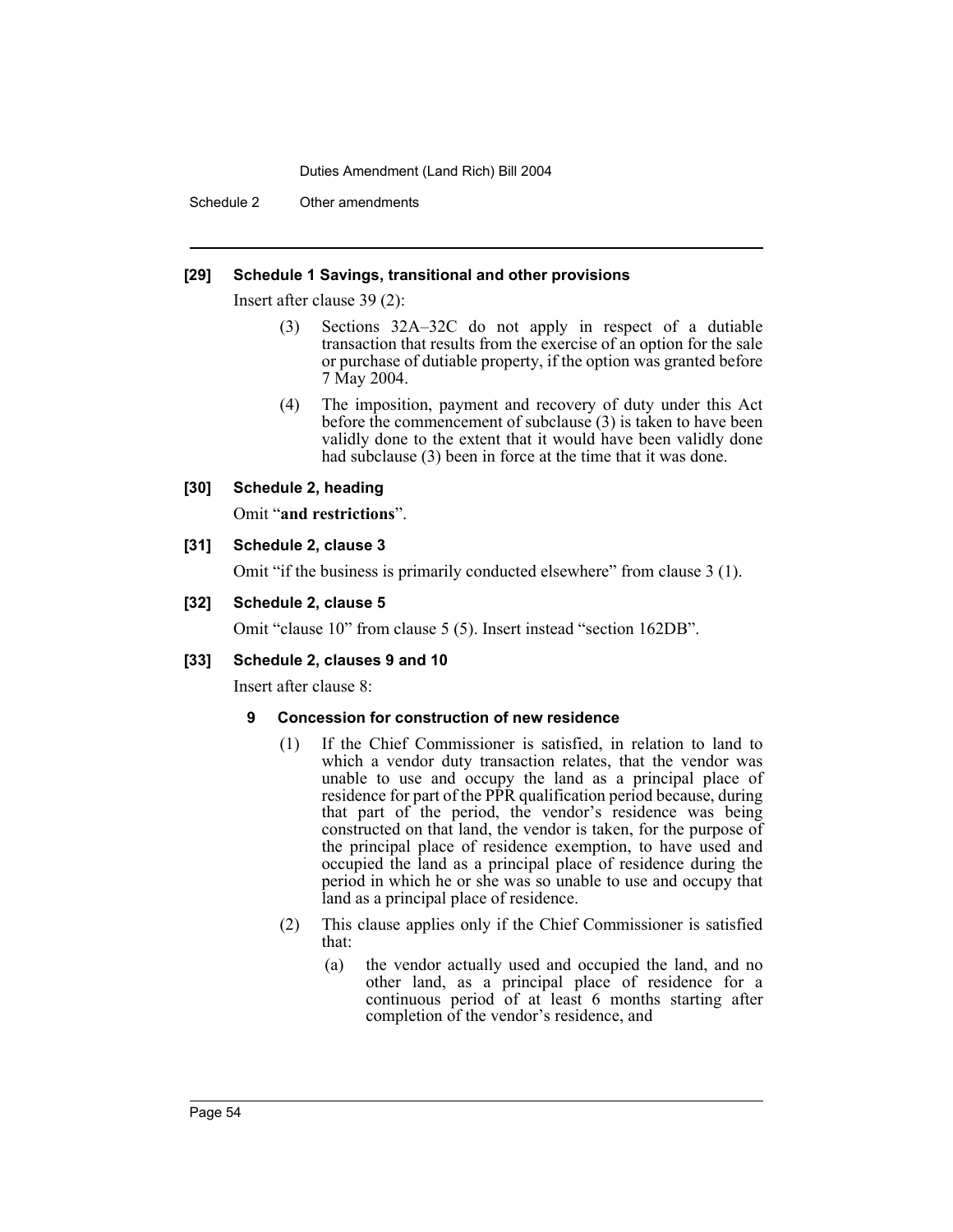Other amendments **Schedule 2** and 3 and 3 and 3 and 3 and 3 and 3 and 3 and 3 and 3 and 3 and 3 and 3 and 3 and 3 and 3 and 3 and 3 and 3 and 3 and 3 and 3 and 3 and 3 and 3 and 3 and 3 and 3 and 3 and 3 and 3 and 3 and 3

- (b) no income was derived from the use or occupation of the land during any part of the PPR qualification period.
- (3) In this clause:

*liability date* in relation to a vendor duty transaction means the date on which, but for this clause, a liability for vendor duty would arise in respect of the transaction.

*PPR qualification period* means:

- (a) if the vendor became an owner of the land less than 2 years before the liability date, the period during which the vendor has been an owner of the land, and
- (b) in any other case, the period of 2 years ending immediately before the liability date.

## **10 Concession for persons under legal disability**

- (1) If the vendor in respect of a vendor duty transaction is the guardian of a person under a legal disability (the *protected person*), and the transaction relates to land used and occupied by the protected person as his or her principal place of residence, the following provisions apply:
	- (a) the use and occupation of the land by the protected person is taken, for the purpose of the principal place of residence exemption, to be the use and occupation of the land by the vendor,
	- (b) the principal place of residence exemption applies in respect of the vendor duty transaction in the same way as it would apply if the protected person were the vendor in relation to the transaction.
- (2) Section 162D does not apply in respect of a vendor duty transaction if this clause applies.
- (3) In this clause:

*guardian* of a person under a legal disability includes a trustee who holds property on trust for the person under an instrument of trust or by order or direction of a court or tribunal.

## **[34] Schedule 2, Part 3**

Omit the Part.